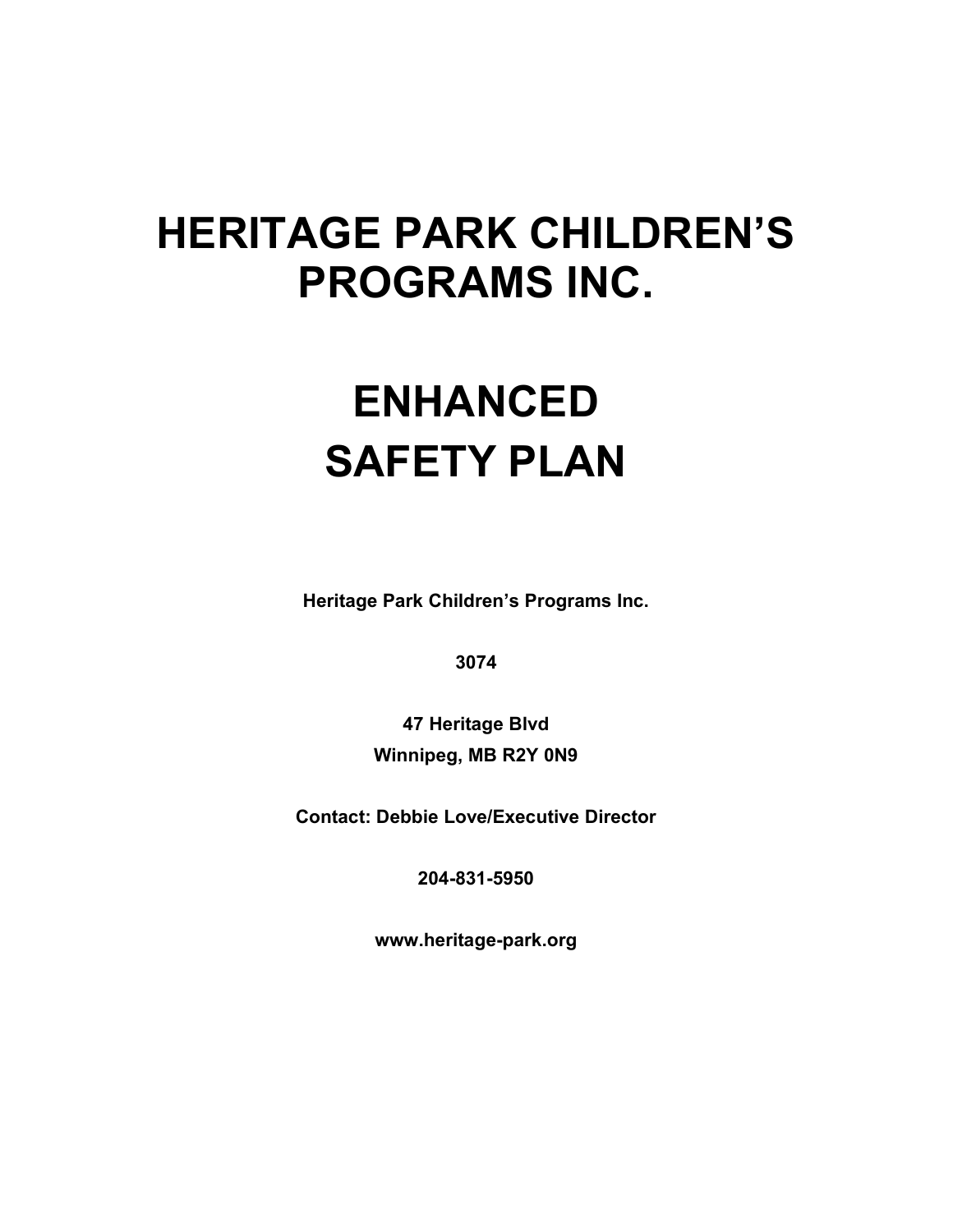# FACILITY OVERVIEW

Heritage Park Children's Programs Inc.

(name of facility)

#### 47 Heritage Blvd.

(location address of facility)

Date Developed: March 1, 2010 Last Revised:January2020

Reviewed and Approved by:

Fire authority Child care coordinator Board of directors

Copies provided to:

- X all supervisory staff and designated alternates
- X child care coordinator
- X posted in each separate area for easy reference by all staff and the fire authority
- X owner/landlord or school principal

#### **Purpose**

This safety plan is designed to provide guidance and direction to staff and the board of directors. This will help ensure the safety of the children, families, staff and visitors to our child care centre. It establishes clear and concise policy and procedures:

- to prepare staff on what to do in the event of different types of emergencies
- to evacuate safely to our designated place of shelter
- to shelter-in-place when it is safer to remain in the centre
- to close the centre due to severe weather, health-related or other emergencies
- to ensure the safety of children with anaphylaxis (life-threatening allergies)
- to ensure safe indoor and outdoor environments
- to control visitor access

#### Delegation of Authority

The director or designated alternate maintains the authority to declare an emergency situation and implement evacuation, shelter-in-place or closure procedures. This responsibility includes communications with parents and the media.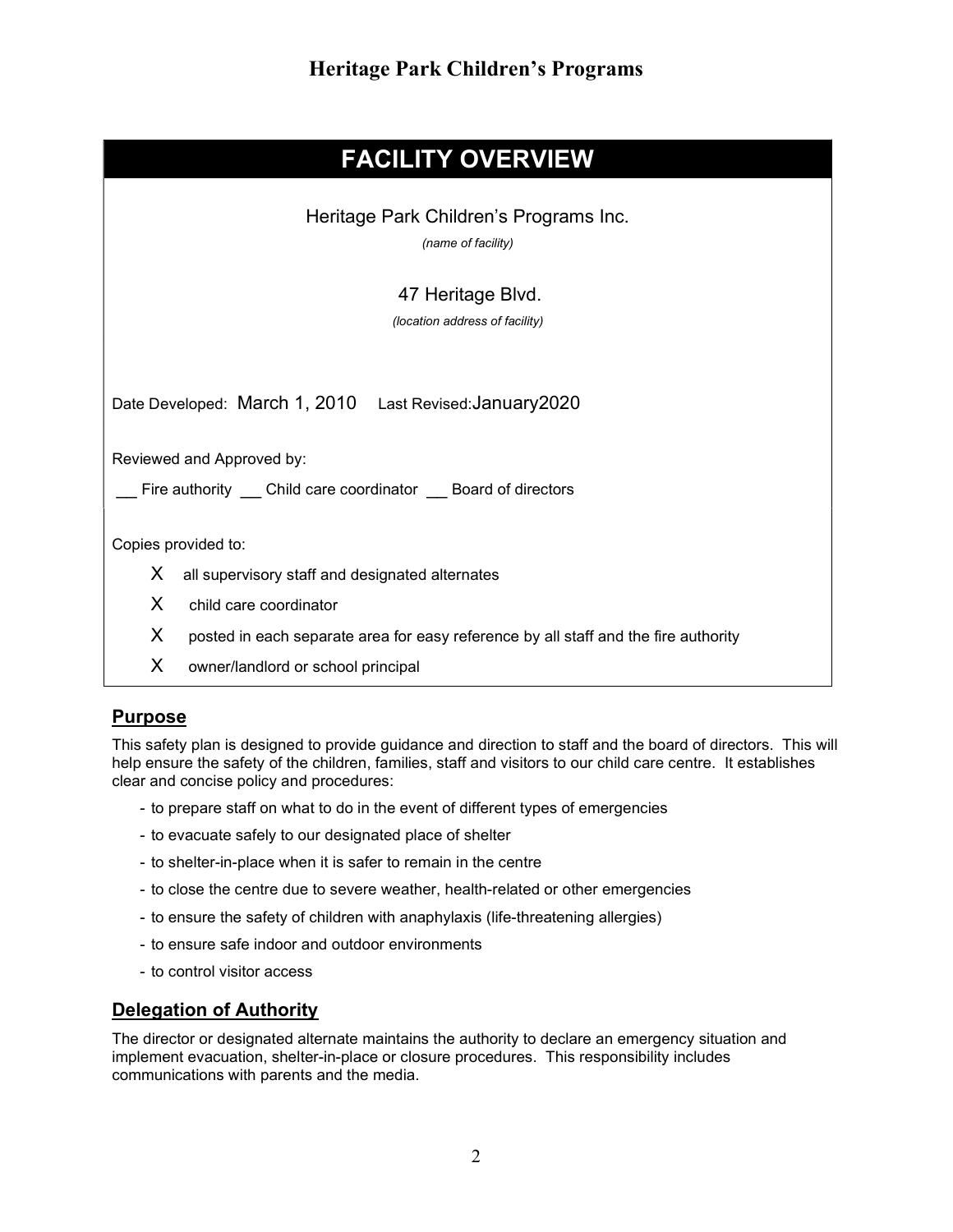### Children, Staff and Building Personnel

#### Children

Licensed for maximum of 90 spaces aged 12 weeks to 12 years including:

- 4 children aged 12 weeks to 2 years
- 44 children aged 2 to 6 years
- 42 children aged 6 to 12 years

#### Staffing

26 - total number of staff including: 1 Director, 1 Assistant Director, and 3 Supervisors

#### Building Personnel:

School Principal – responsible for school's safety plan and oversees systems and equipment is maintained 837-1394

Custodian – responsible for maintaining systems and equipment 837-1394

### Building Description

Main floor and upstairs floor Brick structure k-5 school

#### Spaces Used by Centre

Total number of rooms:

Main floor: 4, 5, 6, 7, 8, 9 as well as washrooms, gym and hallways

#### Exits

See floor plan.

#### Heating, Ventilation and Air Conditioning

See floor plan. Electric boiler with central air conditioning.

#### Fire Safety Equipment and Locations

Fire Alarm System See floor plan. Sent directly to fire station.

#### Fire Alarm System Control panel

See floor plan.

#### Fire Alarm Pull Stations located:

See floor plan.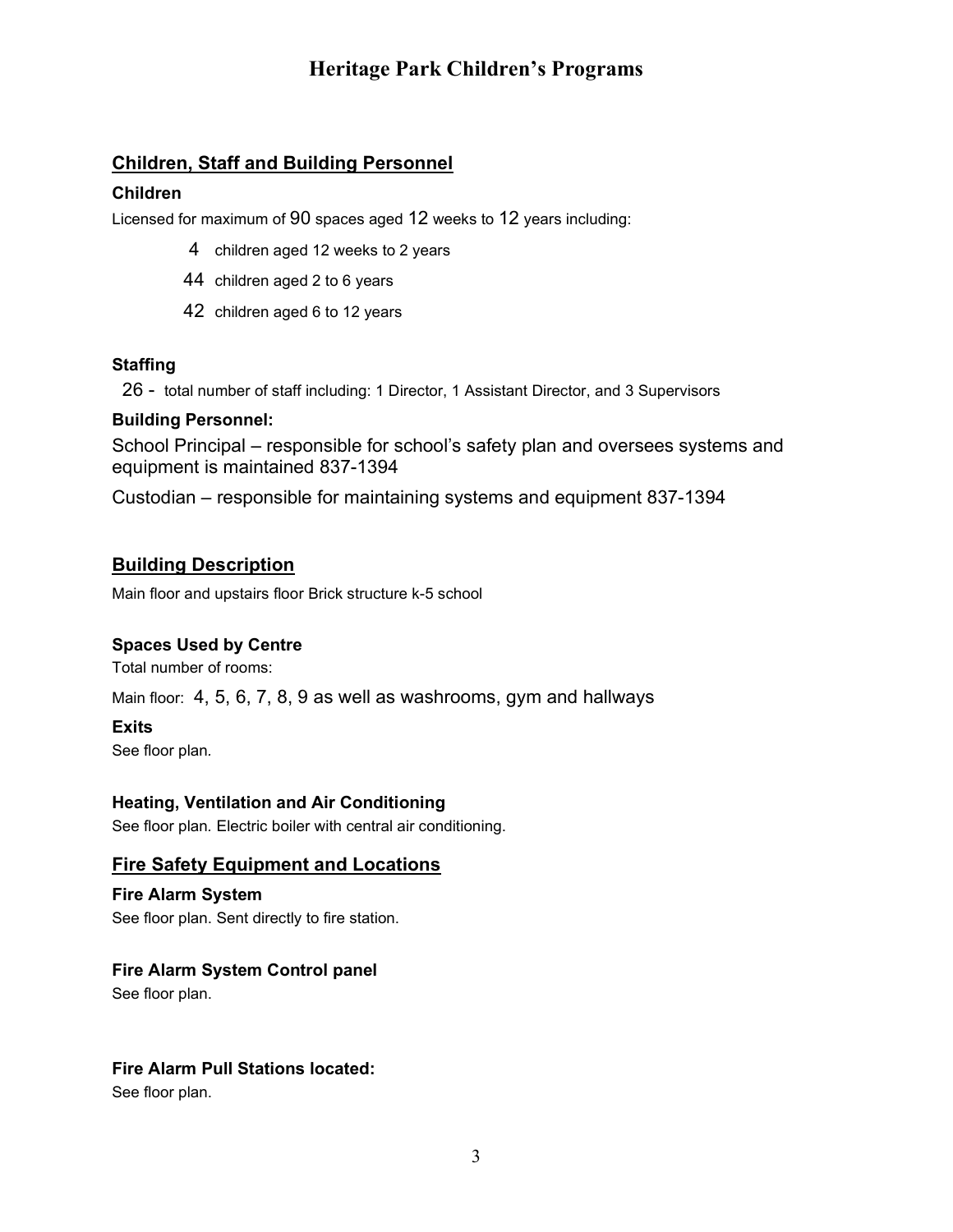#### Fire Department Connection (indicate locations)

#### Smoke Alarms

Battery operated, in all the rooms, next to the doors as well as hardwired throughout the school

#### Portable fire extinguishers

Located in all the rooms, next to the doors. As well as hardwired throughout the school

### Utility Shut-off Locations Staff are not trained to shut off utilities. Please call 837- 1394 for assistance.

Shut-off instructions are posted by each utility (indicate locations) : listed on floor plan

Water main: Custodian's room Main natural gas valve: n/a

Boiler: Custodian's room Air conditioner: on boiler in custodian's room

Water heater: Custodian's room Electrical panel: custodian's room

The following are identified on the electrical panel:

- furnace
- air conditioner
- water heater
- clothes dryer
- exhaust fans in kitchens, bathrooms and any other spaces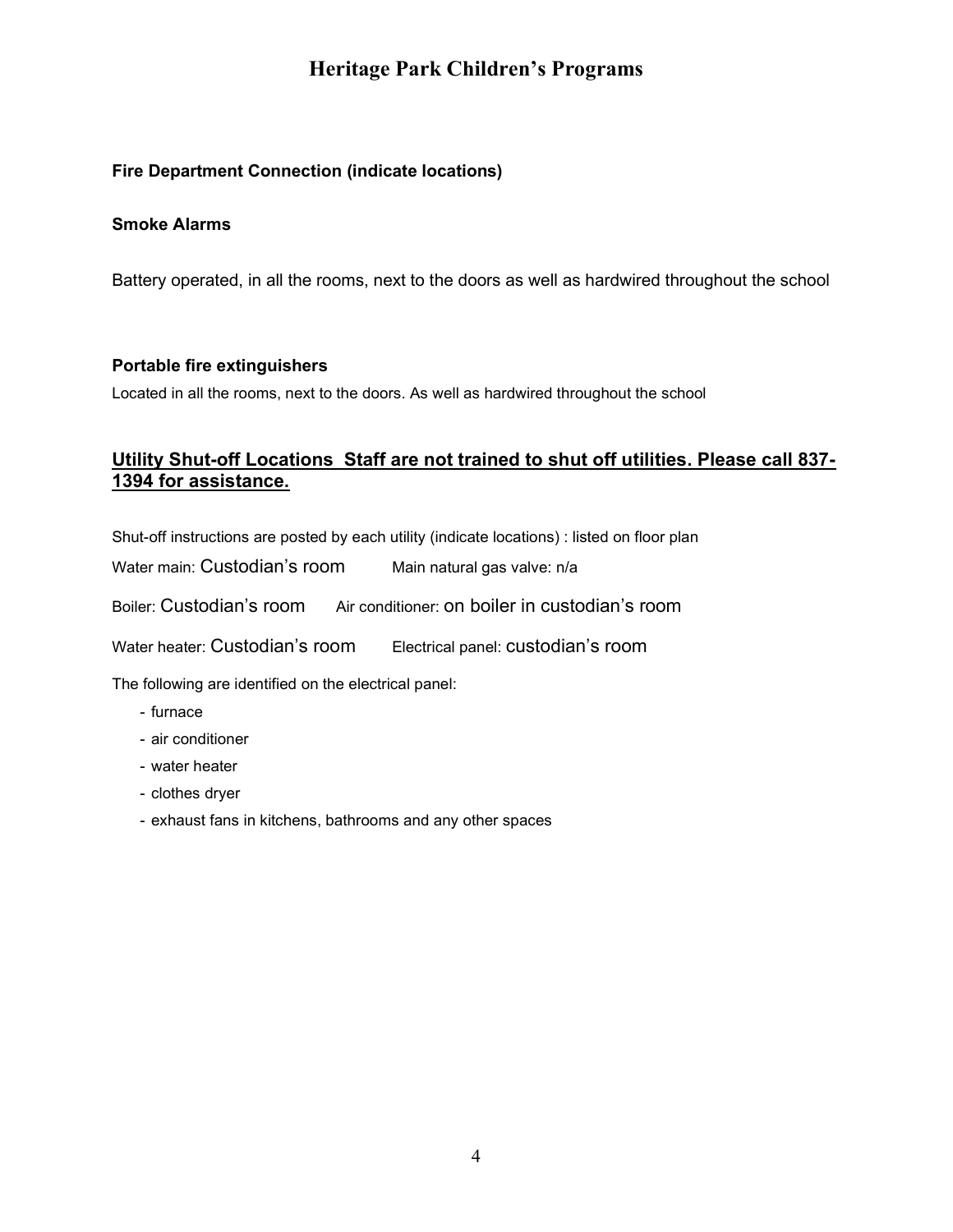# EMERGENCY FLOOR PLAN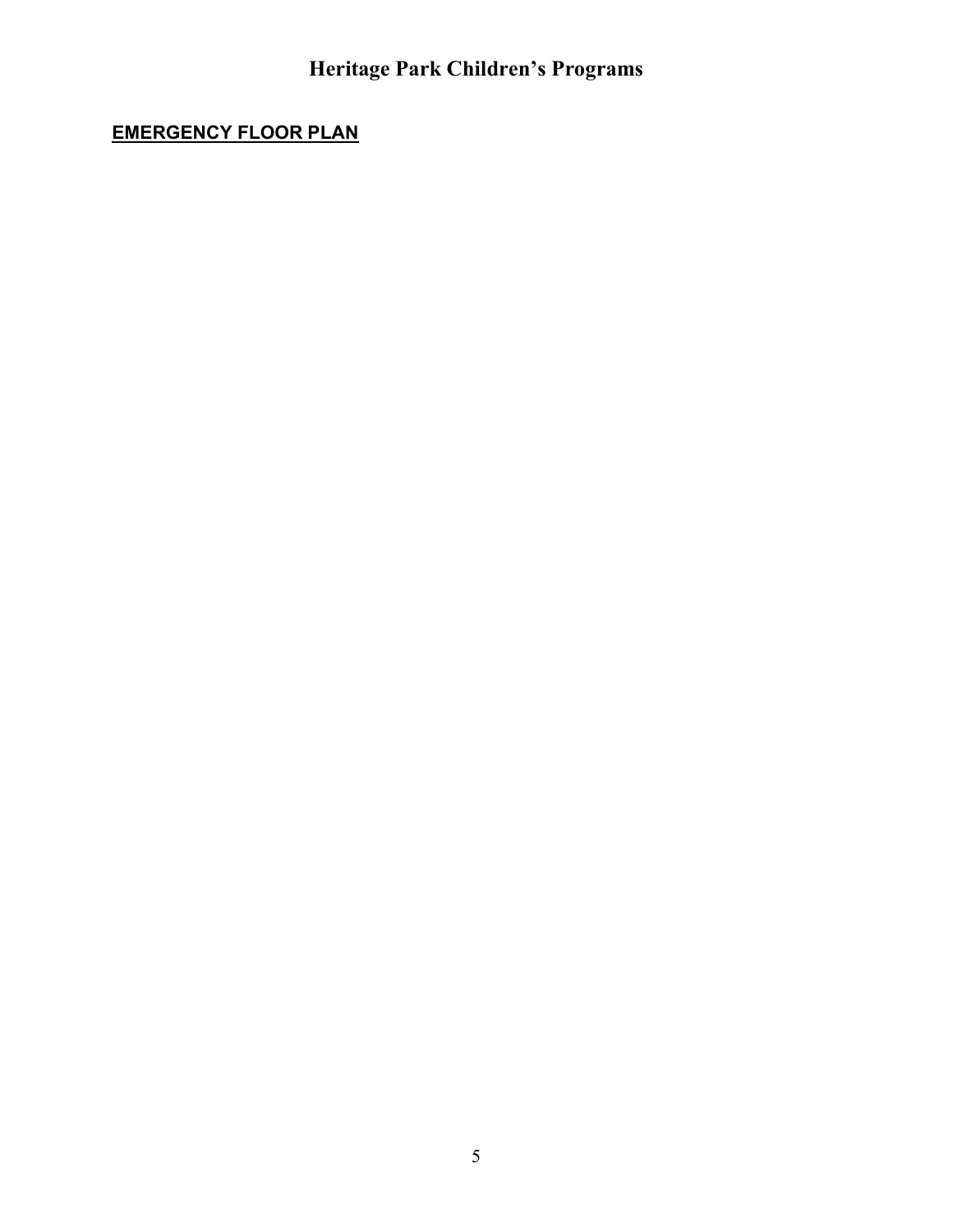# EMERGENCY EVACUATION PROCEDURES

Emergency evacuation procedures will be used in case of:

- fire
- a chemical or hazardous materials accident inside of the centre

Emergency evacuation procedures may be also used in situations such as:

- bomb threat
- threatening behaviour inside the building
- a chemical accident in the area outside of the centre
- a health-related emergency such as utility failure or sewage back up

#### In Case of Fire

#### Staff should:

- 1. Ensure everyone evacuates fire area immediately.
- 2. Close doors to fire area.
- 3. Pull fire alarm bell.
- 4. Notify director (or designated alternate).
- 5. Follow direction from senior staff to evacuate all children, staff and visitors from building.

### Suspicion of Gas Leak

#### IMPORTANT - Do NOT pull fire alarm bell

#### Staff should:

- 1. Verbally notify the director (or designated alternate) immediately.
- 2. Follow direction from senior staff to evacuate all children, staff and visitors from building.
- 3. Meet in the field outside of the centre.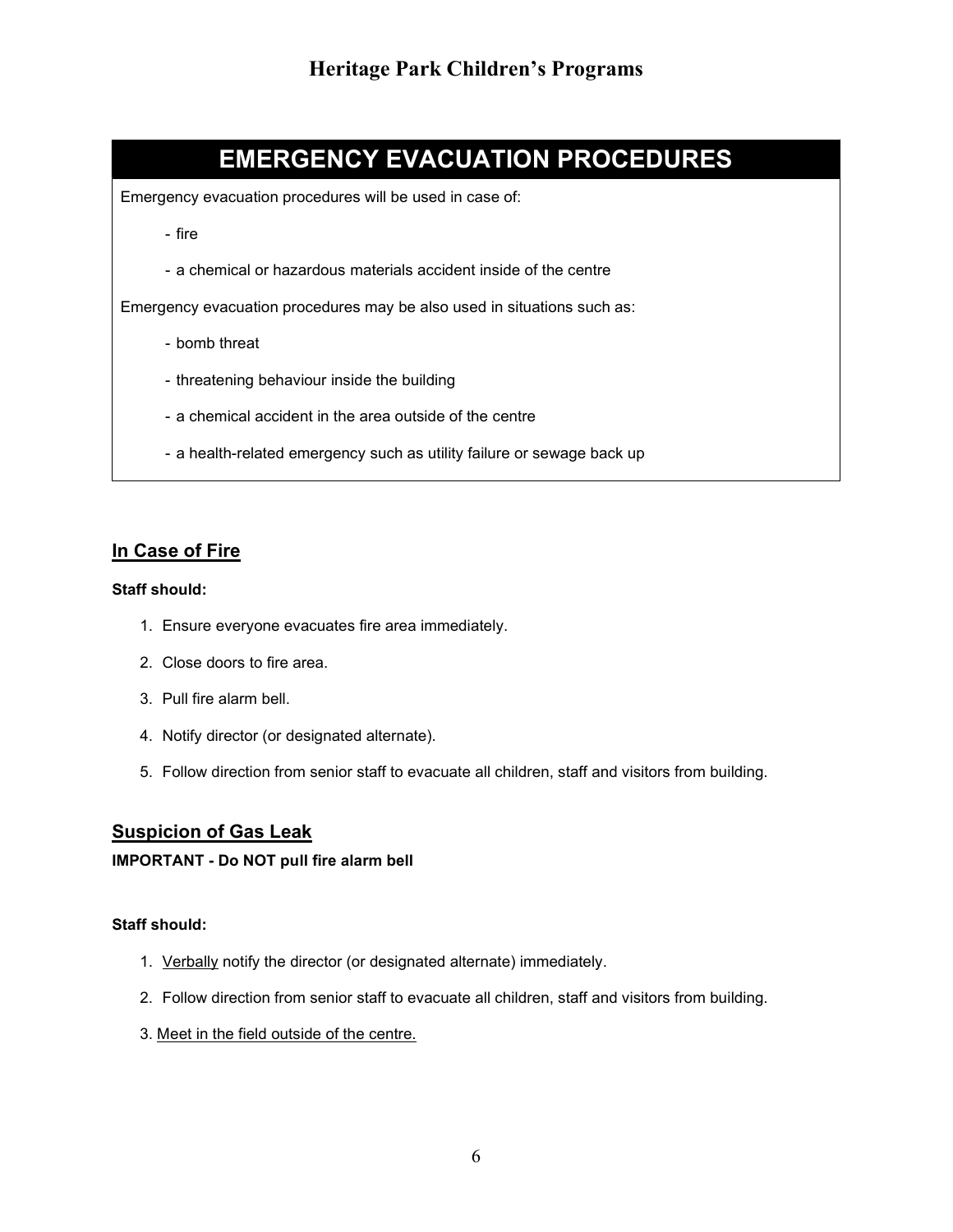#### Director (or designated alternate) should:

- 1. Verbally notify staff to evacuate the building.
- 2. Direct senior staff to lead Evacuation Procedures.
- 3. Call 911 for fire department and state nature of emergency and address.
- 4. Assign staff to verbally notify other occupants of the building. 837-1394

#### Upon Hearing Fire Alarm

#### All children, staff and visitors should:

- 1. Stop all activities immediately
- 2. Follow directions of senior staff to evacuate building.
- 3. Meet in the field outside of the centre,

#### Senior staff should:

- 1. Direct staff to gather with children and visitors by the inside of exit door.
- 2. Assign specific staff to:
	- Conduct a sweep of the centre looking for any remaining children or adults.
	- Lead evacuation out of the building.
	- Bring the attendance record (with floor plan attached) and take attendance in the assembly area.
	- Take the emergency backpack (including first aid kit, child information records, staff emergency information and contact information for others in building, schools/transportation services).
	- Take the bag with blankets for protection in cold weather (if it is safe to do so).
	- Help children who require additional assistance.
	- Take required medications and specialized equipment for children with additional support needs if essential to their immediate safety and it is safe to do so.
- 3. Close all doors and windows, time permitting.
- 4. Report evacuation status to director (or designated alternate).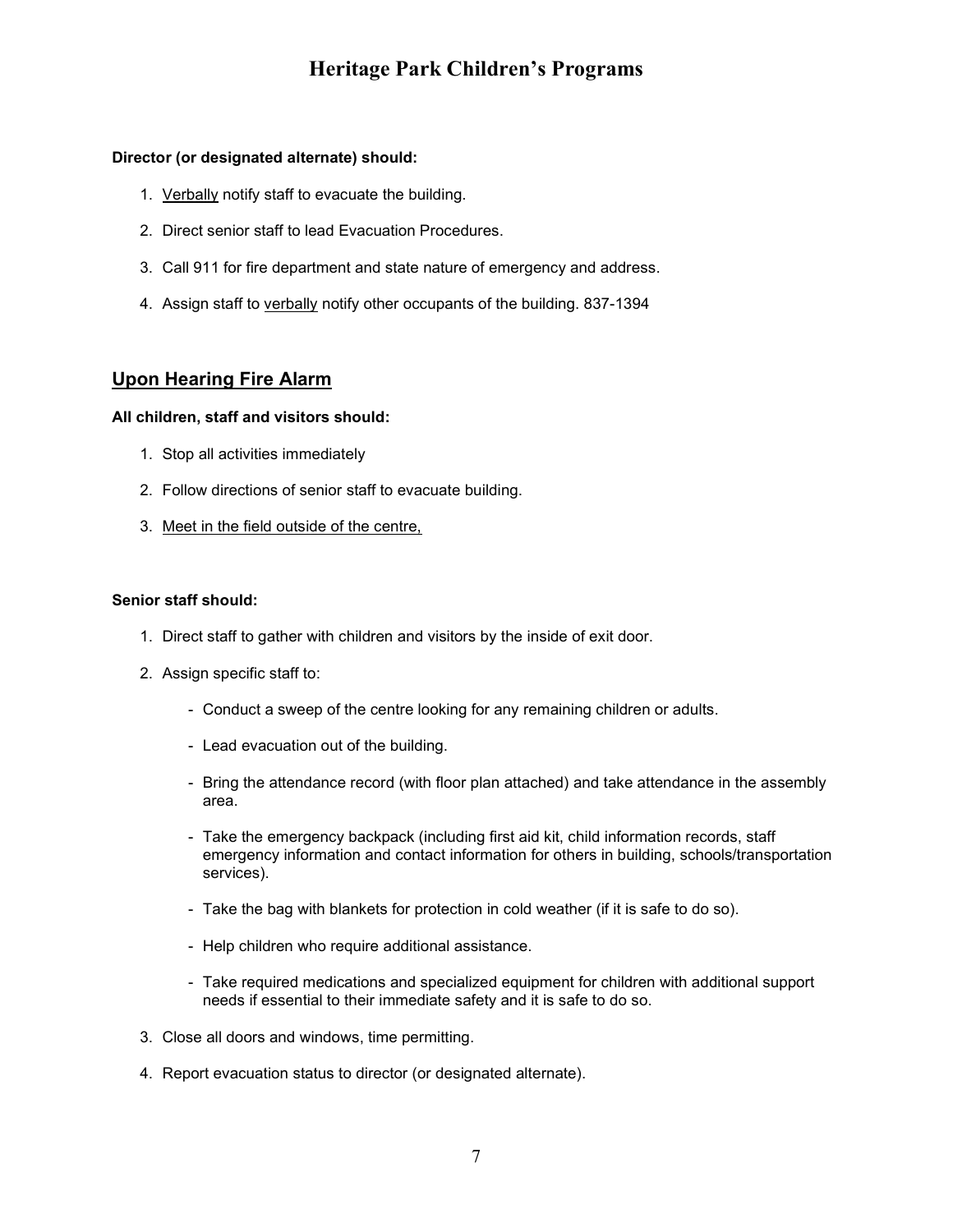#### Director (or designated alternate) should:

- 1. Call 911 to ensure fire department is aware of the situation.
- 2. Once assembled in the field, review attendance record received from staff. Confirm that all children, staff and visitors are accounted for.
- 3. Advise the fire department of evacuation status (for example, complete with no possibility that any child care staff, children or visitors are unaccounted for).
- 4. Take direction from fire department.
- 5. Direct staff to return inside or proceed to designated place of shelter upon direction from fire department.
- 6. If staff and children proceed to designated place of shelter before fire department arrives:
	- If possible, assign a staff member to remain at main entrance to advise fire department.
	- Call 911 to inform of evacuation status.
- 7. Post the name, location and contact number of the designated place of shelter on the outside door.
- 8. Prepare a written statement to relay to parents by telephone, e-mail or text to let them know the children are safe, where to pick them up and whether they need to come early.
- 9. Assign specific staff to contact parents with prepared statement using centre's cell phone and office phone in designated place of shelter.
- 10. Record an outgoing message on the centre's voice mail system.
- 11. Contact staff on outings to return to designated place of shelter, not the centre.
- 12. Contact schools/transportation services and advise that the children should not be transported to the centre. Make necessary arrangements for children's care.
- 13. Be available to discuss event with parents when they pick up children.

#### After the event, the director (or designated alternate) should:

- 1. Write and distribute a short letter telling parents about the event and any follow-up steps that will be taken.
- 2. Tell the Child Care Coordinator about the event.
- 3. If necessary, call the Regional Health Authority to access the community crisis/trauma response team within 24 hours of the event for advice, resources or in-person support. 940-2364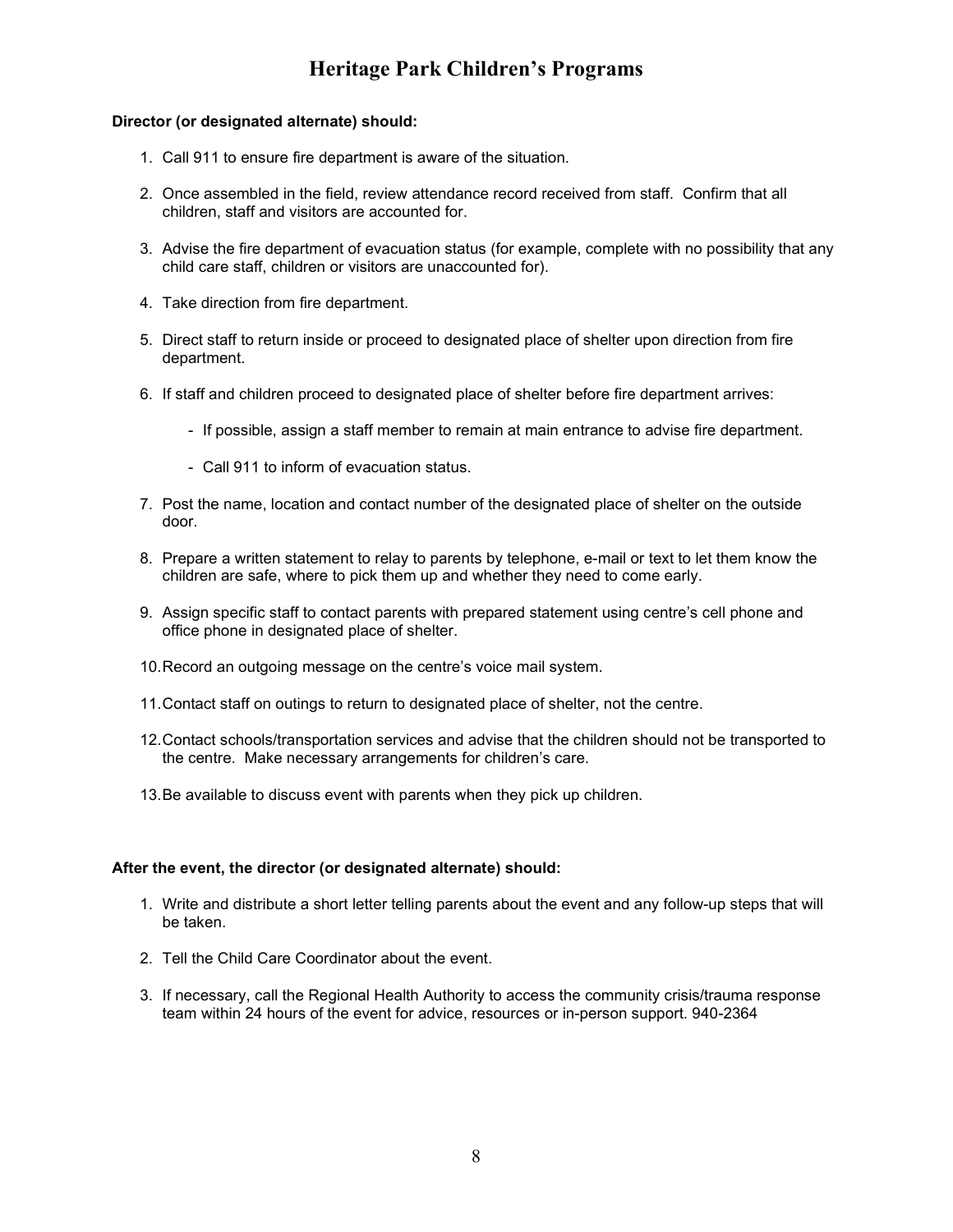# DESIGNATED PLACE OF SHELTER AWAY FROM THE CENTRE

55+ Housing

Name

125 Carriage Road

Address

204-945-1194

Phone number

r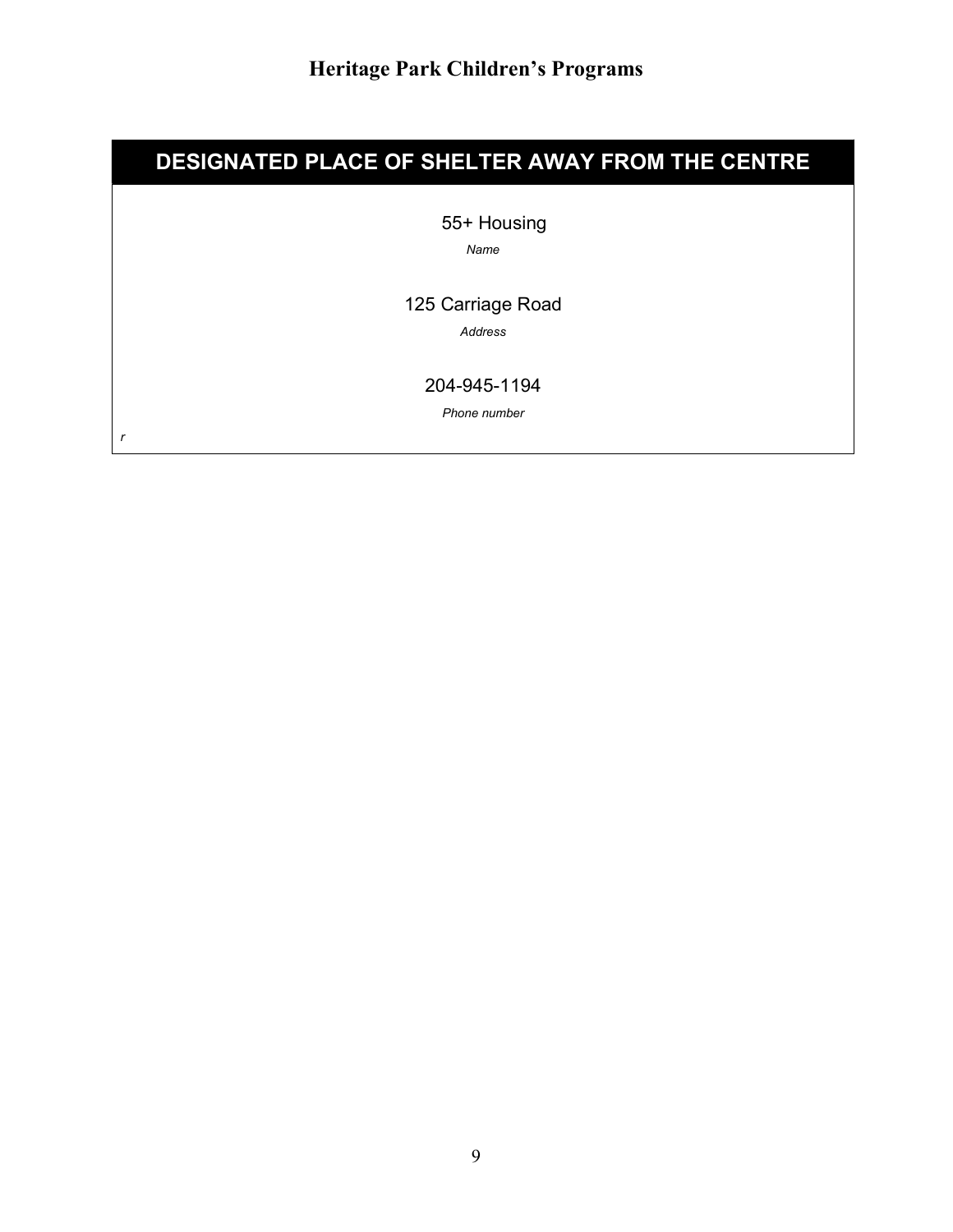# EVACUATION AND SHELTER-IN-PLACE PRACTICE DRILLS

The following procedures are used to ensure the safety of children and adults in our centre.

Evacuation and shelter-in-place practice drills are documented on the Evacuation and Shelter-in-Place Drill Record form and maintained on file for at least one year. Staff and children are not told in advance of the drills. Parents and visitors are required to participate in the drill when in the centre and follow the direction of staff.

### Emergency Evacuation Drills

- minimum of one evacuation drill per month as well as up to 10 per year with school
- using alternate exit routes
- at different times of the day with varying numbers of staff
- a nap-time evacuation at least once annually
- complete evacuation to our designated place of shelter at least once a year

### Use of Fire Alarm Manual Pull Stations

# We do not use pull stations for drills. We use battery operated smoke alarm to signify a drill. Shelter-in-Place Drills

- minimum of one shelter-in-place drill every year

### After Evacuation or Shelter-in-Place Practice Drills

- director (or designated alternate) will post this information for families
- staff will try to discuss the drill with each family at departure time, particularly if their child found it interesting or upsetting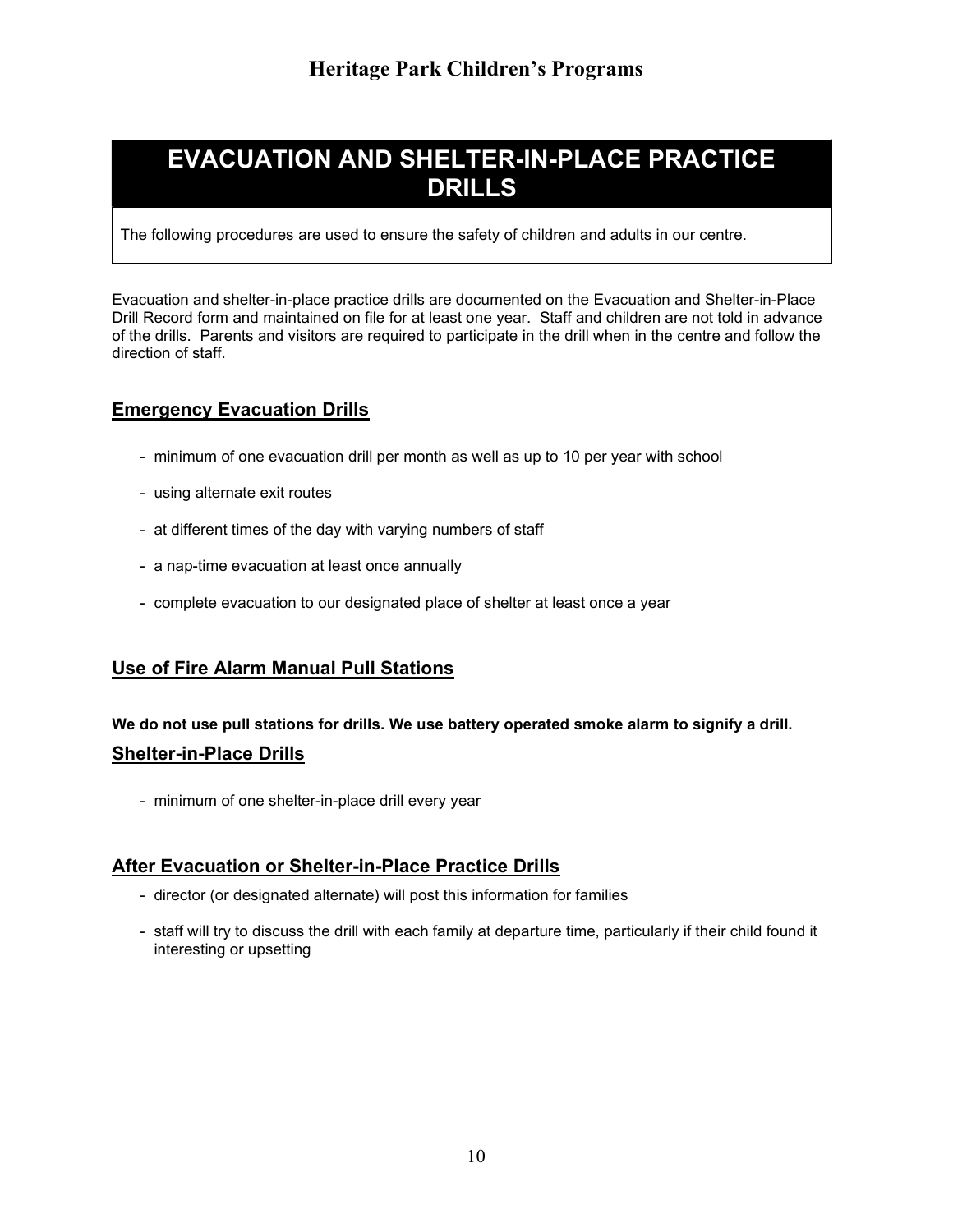# CENTRE CLOSURE PROCEDURES

The following procedures and communication policies will be used in the event of partial or full day closure of the centre due to:

- weather-related emergencies such as a severe winter storm
- health-related emergencies such as a utility failure or the outbreak of illness
- floods
- forest fires

#### Closure of centre for portion of day

#### Director (or designated alternate) should:

- 1. Contact parents by telephone, or e-mail. Advise them to pick up their children early at centre or at designated place of shelter. Provide staff with a scripted statement to use if helping notify parents.
- 2. Contact emergency contacts designated by parents, if parents cannot be reached.
- 3. Post a note on the outside door with the name, location and phone number for the designated place of shelter. Include the centre's cell number.
- 4. Advise all staff not there at the time.
- 5. Tell the building's other occupants. 837-1394
- 6. Inform schools/transportation services used by school-age or kindergarten children.

#### Closure of centre for the full day

- 1. Attempt to contact all families and staff the previous evening or early in the morning by telephone, or e-mail. Provide staff with a scripted statement to use if helping notify parents.
- 2. Arrange to have the closure announced on Hot 103 at 944-1031.
- 3. Record an outgoing message on the centre's voice mail system.
- 4. Post a note on the outside door, if possible.
- 5. Tell the building's other occupants. 837-1394
- 6. Inform schools/transportation services used by school-age or kindergarten children.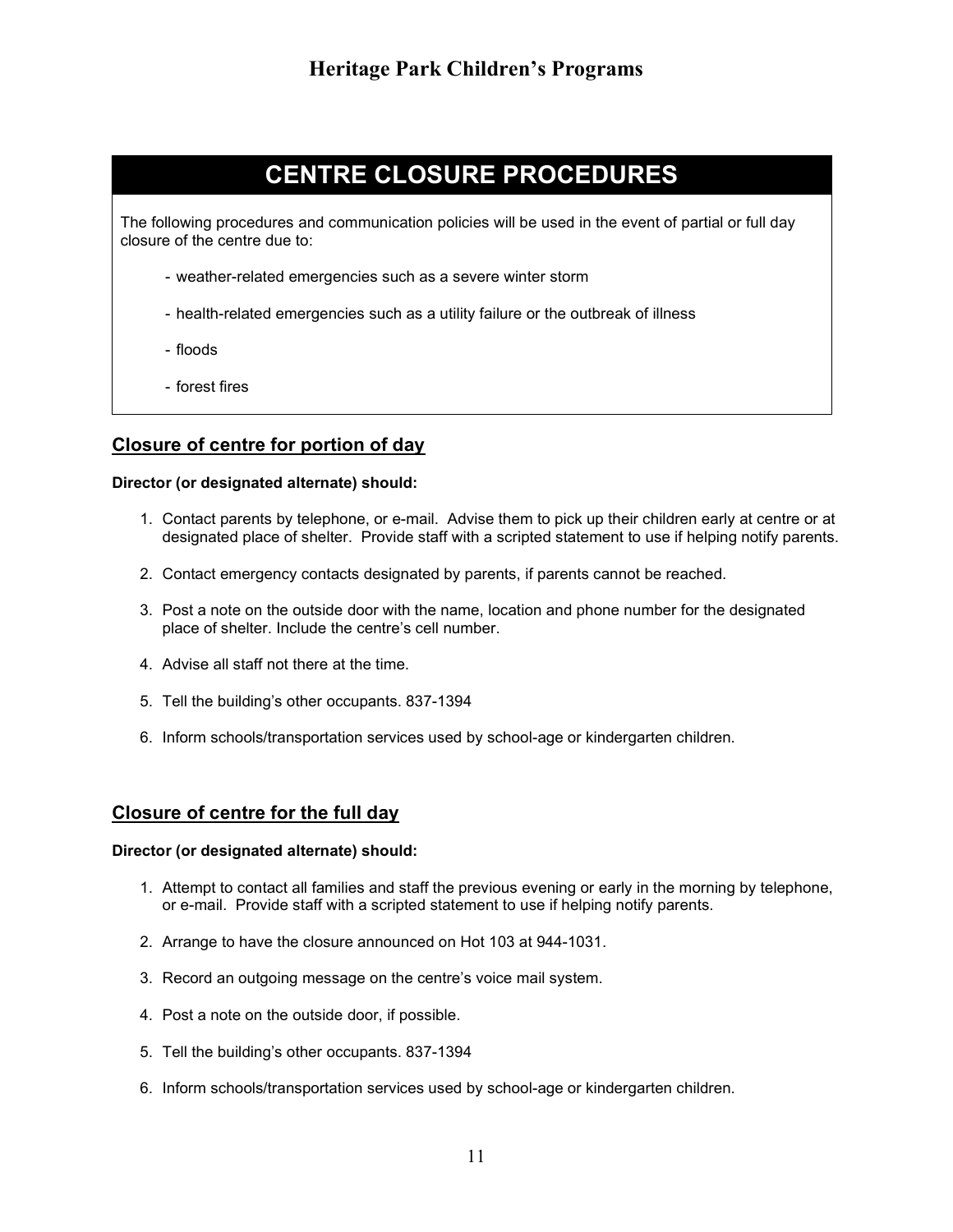### Additional steps to prepare for closure due to flooding or forest fire

#### Director (or designated alternate) should:

- 1. Make sure signs showing the locations of utility shut-offs and instructions are posted. Periodically review with designated alternate. Call 837-1394 for assistance.
- 2. Turn off the boiler, main power switch, time permitting. Call 837-1394 for assistance.
- 3. Take important documents such as child and staff information and financial records, time permitting.

### Additional steps if our building is flooded

#### Director (or designated alternate) should:

- 1. Contact Manitoba Hydro to disconnect power at the pole and make sure it is safe to re-enter the centre. Call 837-1394 for assistance.
- 2. Schedule the cleaning, service and replacing of main circuit panels, light switches, electrical sockets, appliances, furnaces, etc by certified technicians. Call 837-1394 for assistance.
- 3. Make arrangements to have all wiring inspected by a qualified electrician before turning power on. Call 837-1394 for assistance.
- 4. Schedule appropriate cleaning for all flooded areas. Call 837-1394 for assistance.
- 5. Contact parents with an expected reopening date.

#### After partial or full day closure

- 1. Write and distribute a short letter telling parents about the event and any follow-up steps that will be taken.
- 2. Tell the Child Care Coordinator about the event.
- 3. If necessary, call the Regional Health Authority to access the community crisis/trauma response team within 24 hours of the event for advice, resources or in-person support. 940-2364
- 4. Contact fire and public health inspectors and the child care coordinator. Depending on the reason for closure, there may be requirements or recommendations to reopen centre.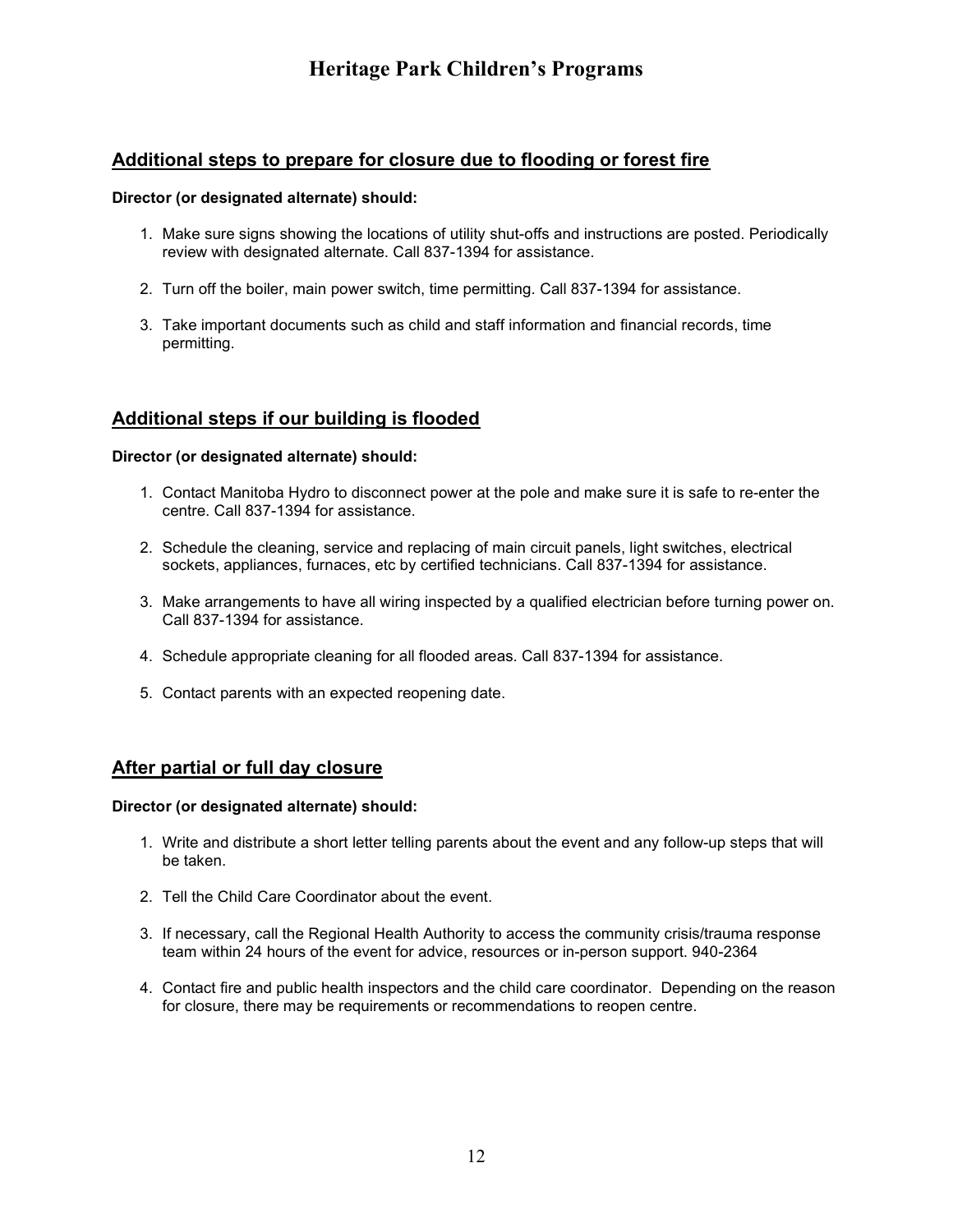# CONTROLLING FIRE HAZARDS and INSPECTION AND MAINTENANCE OF FIRE SAFETY EQUIPMENT

The following procedures will be used to ensure requirements under the Manitoba Fire Code are met to reduce and prevent the risk of fire by:

- controlling fire hazards
- inspecting and maintaining fire safety equipment

### Documentation File

The following documentation will be maintained by the director for review by the fire inspector.

The designated alternate will know the location of this file, which will contain:

- copies of safety checklists used to document daily, monthly and annual checks to control fire hazards and inspect and maintain fire safety equipment
- fire protection system annual inspection report by a qualified technician
- heating system annual inspection report by a qualified heating contractor
- fire extinguishers annual inspection report by a certified agency
- evacuation and shelter-in-place practice drill record

These following items have been integrated into our Safety Checklists to document the checks required on a daily, monthly and annual basis.

#### Daily Inspections and Maintenance-visual only

- 1. Fire alarm power indicator and trouble indicator lights are functioning correctly (if applicable).
- 2. Evacuation procedures and floor plans are prominently posted in each room.
- 3. Exit signs are easy to see and lit.
- 4. Corridors, stairs and exits are unobstructed and properly lit.
- 5. Exits and exterior fire escapes are free of snow and ice. There is a minimum of three meters (about 10 feet) cleared of snow outside of exit. There is a cleared path so that everyone can move further away from the building.
- 6. Fire doors and stairway doors are NOT wedged or blocked open.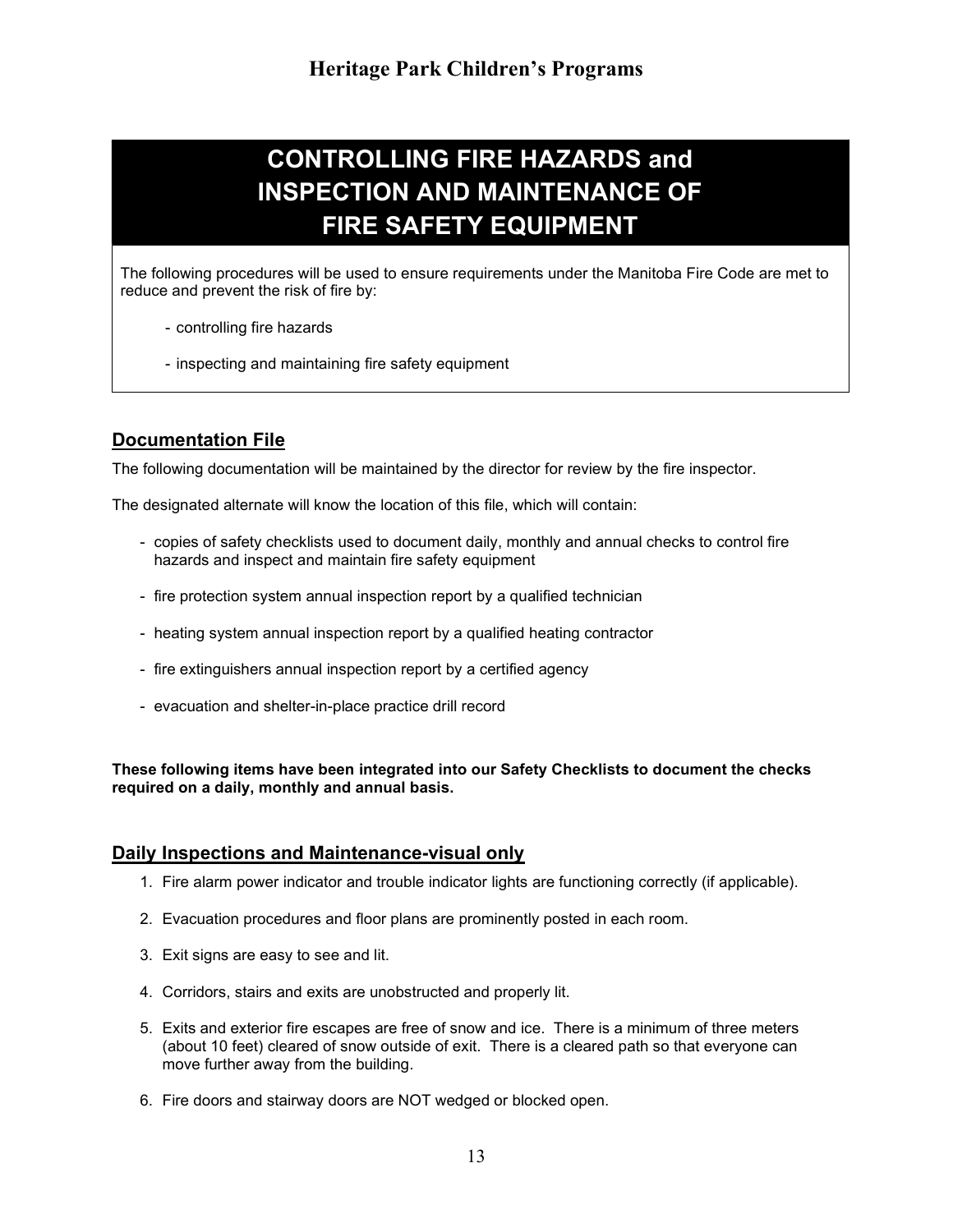- 7. Electrical appliances are unplugged when not in use (toaster, coffee maker, etc.)
- 8. All electrical outlets have covers in place.
- 9. Lint traps in laundry equipment are cleaned after each use.

#### Monthly Inspections and Maintenance –responsibility of school

- 1. Exterior fire escapes are in good repair (if applicable).
- 2. Exit doors are readily opened from the inside without the use of keys or other locking devices.
- 3. Fire department access is unobstructed. Exterior fire department connections are easy to see and unobstructed (if applicable). For example, no vehicles may be parked in a fire route/lane. There is no excessive vegetation, snow or other obstructions to access routes, fire hydrant and fire department connections.
- 4. All fire extinguishers are checked to make sure:
	- proper type
	- hung in required locations
	- labelled
	- ready for use
	- tagged
	- properly charged (arrow in green zone)
	- monthly check documented on tag and on practise drill record
- 5. Battery operated smoke alarms are checked to ensure proper function (documented).
- 6. Storage are checked to make sure:
	- combustible materials have not built up in basements, storage rooms, service rooms or stairwells
	- combustible materials are not stored next to water heaters and heating equipment
	- propane cylinders are not stored inside building or in attached garage/shed
	- there is at least 18 inches clearance between storage and sprinkler heads (if applicable)
- 7. Inspection documentation (if applicable) maintained for review by fire inspector for:
	- fire hose cabinet inspection
	- emergency lights inspection to make sure they work if the power fails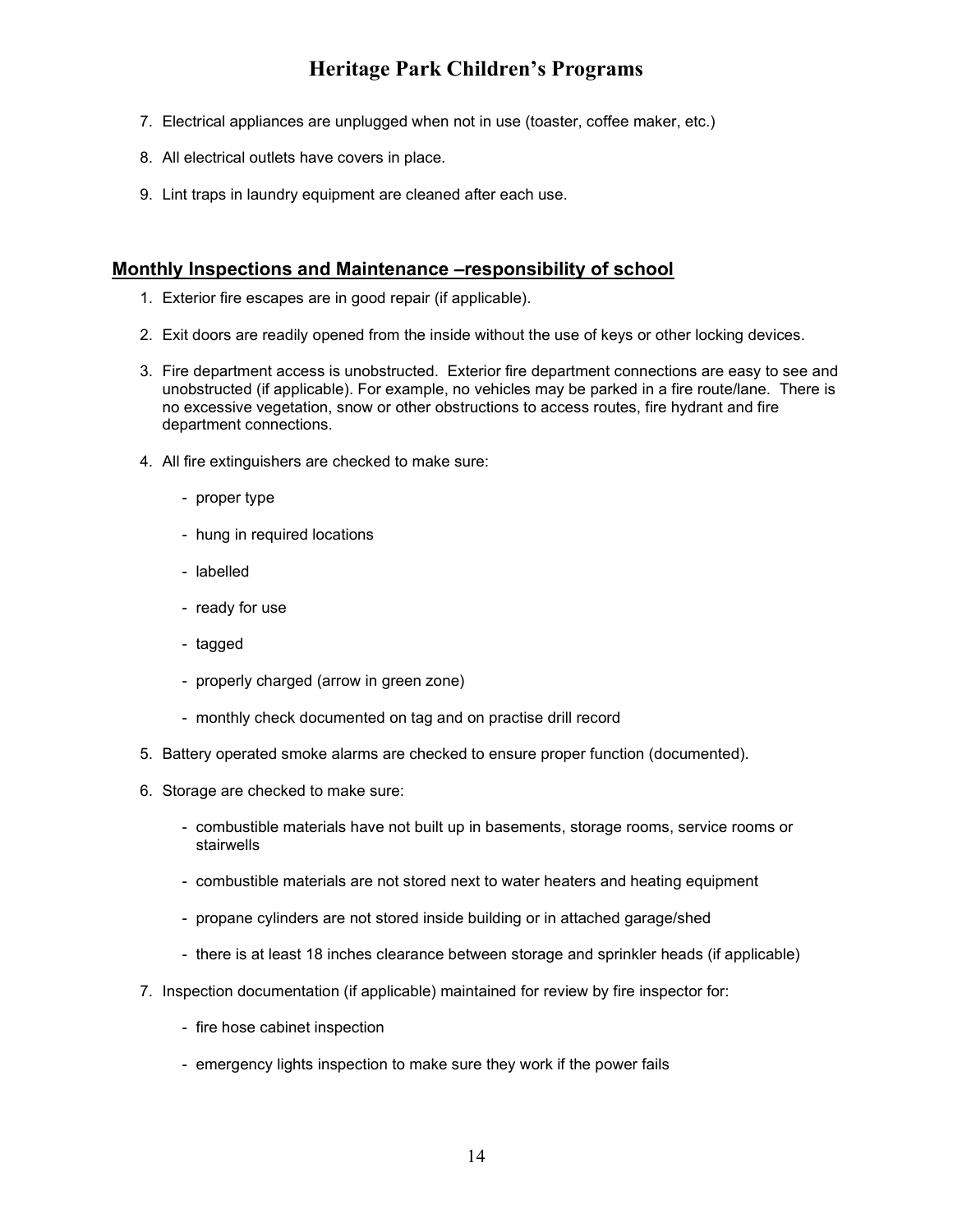- rotating use of fire alarm manual pull stations for monthly evacuation drills (if applicable) – documented on evacuation drill record form

### Annual Inspections and Maintenance-responsibility of school

Inspection documentation maintained for review by fire inspector for the following:

- 1. Fire extinguishers are inspected by certified agency (also documented on tag).
- 2. Batteries for smoke alarms are replaced at least annually (documented).
- 3. Heating system is inspected by qualified heating contractor.
- 4. Fire protection systems are inspected by a certified technician: (if applicable)
	- emergency lighting
	- fire alarm system
	- sprinkler system
	- standpipes
	- fire hose
	- emergency generator
	- fire pump
	- \_\_\_\_\_\_\_\_\_\_\_\_\_\_\_\_\_\_\_\_\_\_\_\_\_\_\_\_\_\_\_\_\_\_\_\_\_\_\_ (other)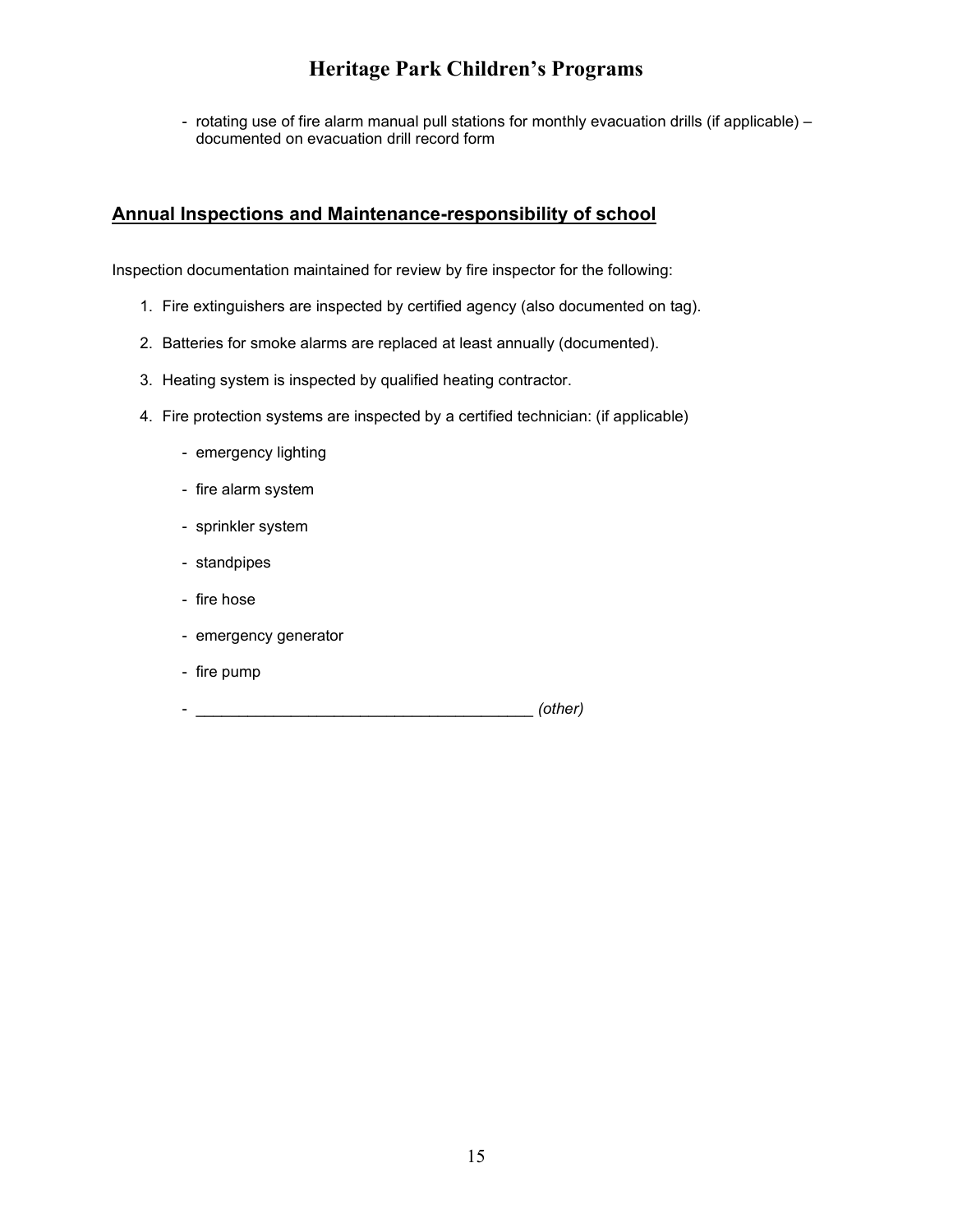# WEATHER-RELATED EMERGENCIES

The following procedures will be used in the event of the following in our area:

- winter storms
- flooding
- forest fires
- tornadoes
- severe thunderstorms

### **Preparation**

To prepare to care for children outside of regular centre hours or during a utility failure, the director (or designated alternate) will ensure that:

- non-perishable food and water is stored and replenished at least annually
- flashlights and battery operated lights with fresh batteries are available in all areas of the centre
- fresh batteries are available for the weather radio or portable radio
- signs indicating locations of utility shut-offs and instructions are posted and reviewed periodically with designated alternate

# Winter Storm, Flood and Forest Fire Procedures

- 1. Monitor appropriate source listed below when there is potential for severe weather, flooding or forest fires:
	- Environment Canada for weather watches and warnings on weather radio or local media
	- Manitoba Water Stewardship's Hydrologic Forecast Centre website (manitoba.ca/waterstewardship/floodinfo) and local media during the spring run off period and during other high water advisories for the area
	- Manitoba Conservation Fire Program website (manitoba.ca/conservation/fire/) as well as local media during forest fire season from April to October
- 2. Notify staff in playground to bring children inside in the event of a severe weather warning.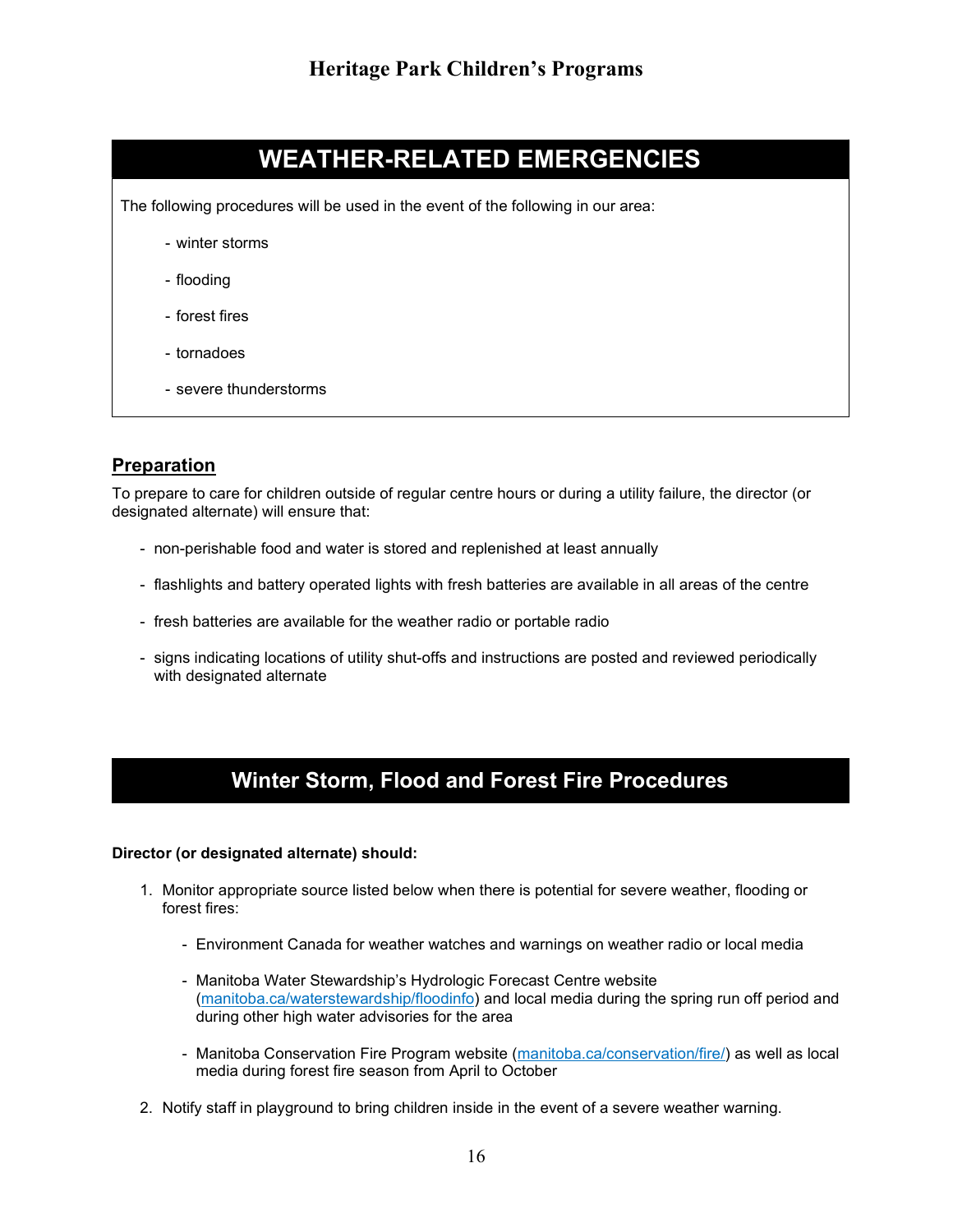- 3. Notify any groups on outings to return or take indoor shelter immediately and take attendance.
- 4. Reschedule outdoor play and all outings away from the centre.
- 5. Post information indicating that there may be a need for closure and reminding parents how the closure will be communicated.

#### Additional steps for severe winter weather watch/warning or a blizzard warning

- 1. Director and the board chair will consult on the need for emergency closure.
- 2. Follow Emergency Closure Procedures if required.

#### Additional steps when there is potential for flooding or forest fire

- 1. Director and the board chairperson will consult on the need for an emergency closure based on the information available from emergency response officials.
- 2. Director (or designated alternate) will:
	- advise parents if a decision is made to close the centre
	- follow all instructions from emergency response officials
	- remind parents to listen to local media and emergency response officials for evacuation orders and assume that the centre will be closed until further notice
- 3. Follow Emergency Closure Procedures if required.

# Tornado or Severe Thunderstorm Procedures

#### Staff should:

1. Immediately contact the director (or designated alternate) if aware of a severe thunderstorm or tornado warning/sighting in the area.

- 1. Monitor the situation using information from Environment Canada on the weather radio.
- 2. Make decision to enact Shelter-in-Place Procedures.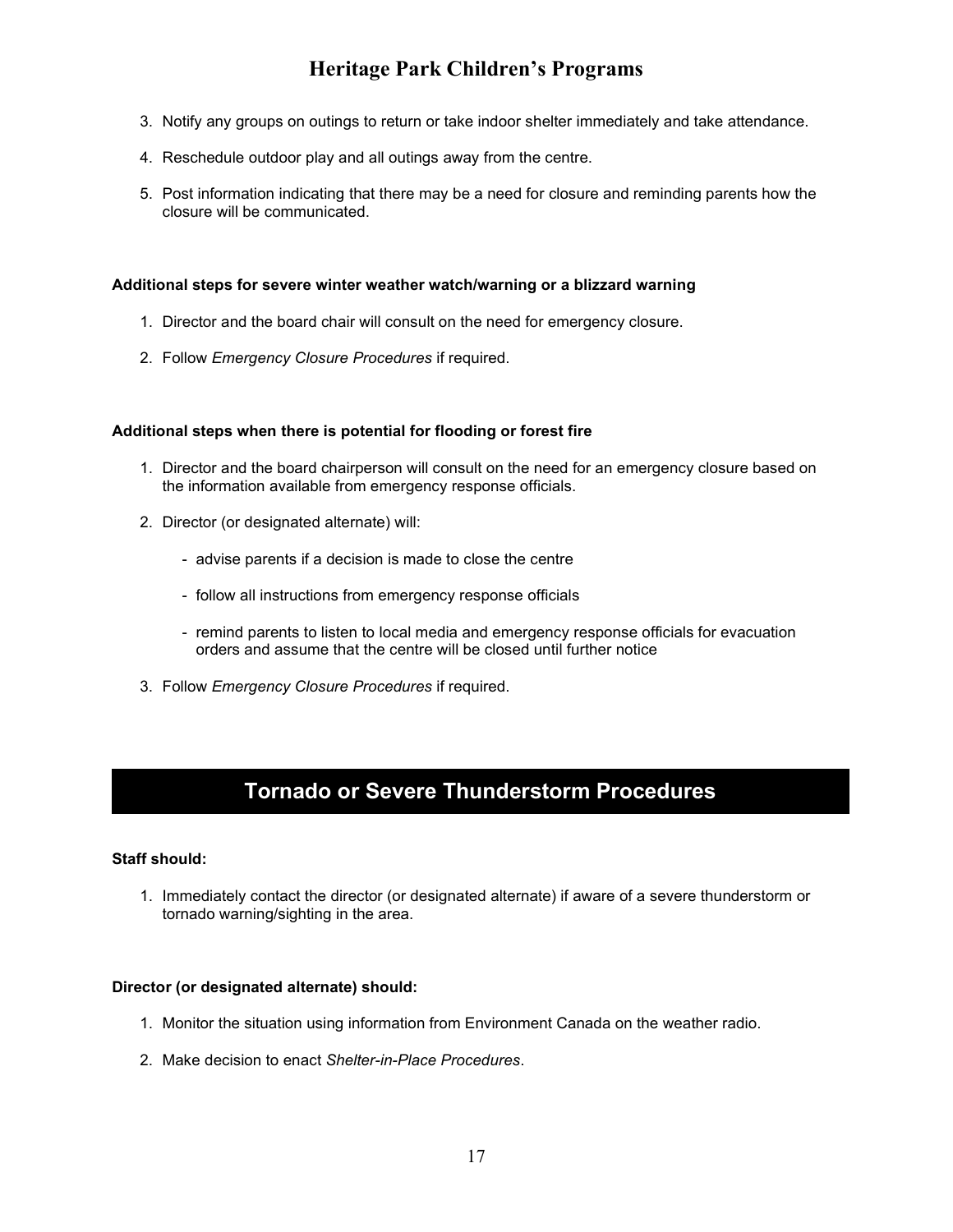#### IN THE EVENT OF A TORNADO

- 1. Direct senior staff to lead Shelter-in-Place Procedures.
- 2. Notify staff in playground to return indoors immediately and take attendance.
- 3. Notify staff on outings away from centre to immediately seek the closest indoor shelter and take attendance. Remind them to call back with their location.
- 4. Notify schools/transportation services that the children should not be transported to the centre and that staff cannot leave to pick them up. Make arrangements for the children's care.
- 5. Bring the weather radio operating on battery back up and cell phone to protective space to monitor when it is safe to leave the protective spaces. Protective spaces will be in the room away from windows.

#### Senior staff should:

- 1. Remind staff not to use electrical equipment and avoid using the telephone.
- 2. Direct staff to move children away from doors and windows.
- 3. Make sure flashlights and battery operated lights with fresh batteries are available in all areas of the centre.
- 4. Unplug all electrical appliances such as TVs, radios and toasters.

#### IN THE EVENT OF A TORNADO

- 1. Direct staff and children to gather in the protective spaces: We will use the gym change rooms, or we will go to hallway between gym and rooms 9 and 10.
- 2. Assign specific staff to:
	- bring the emergency backpack into the protective spaces (including the first aid kit, child information records, staff emergency information, contact information for others in building and schools/transportation services)
	- take attendance to make sure all children and staff are accounted for
	- help children who require additional assistance
	- take required medications and specialized equipment for children with additional support needs if it is possible to do so safely and if essential for the immediate safety of a child
- 3. Advise director (or designated alternate) of the status of Shelter-in-Place Procedures.

#### Staff should

1. Follow directions from senior staff.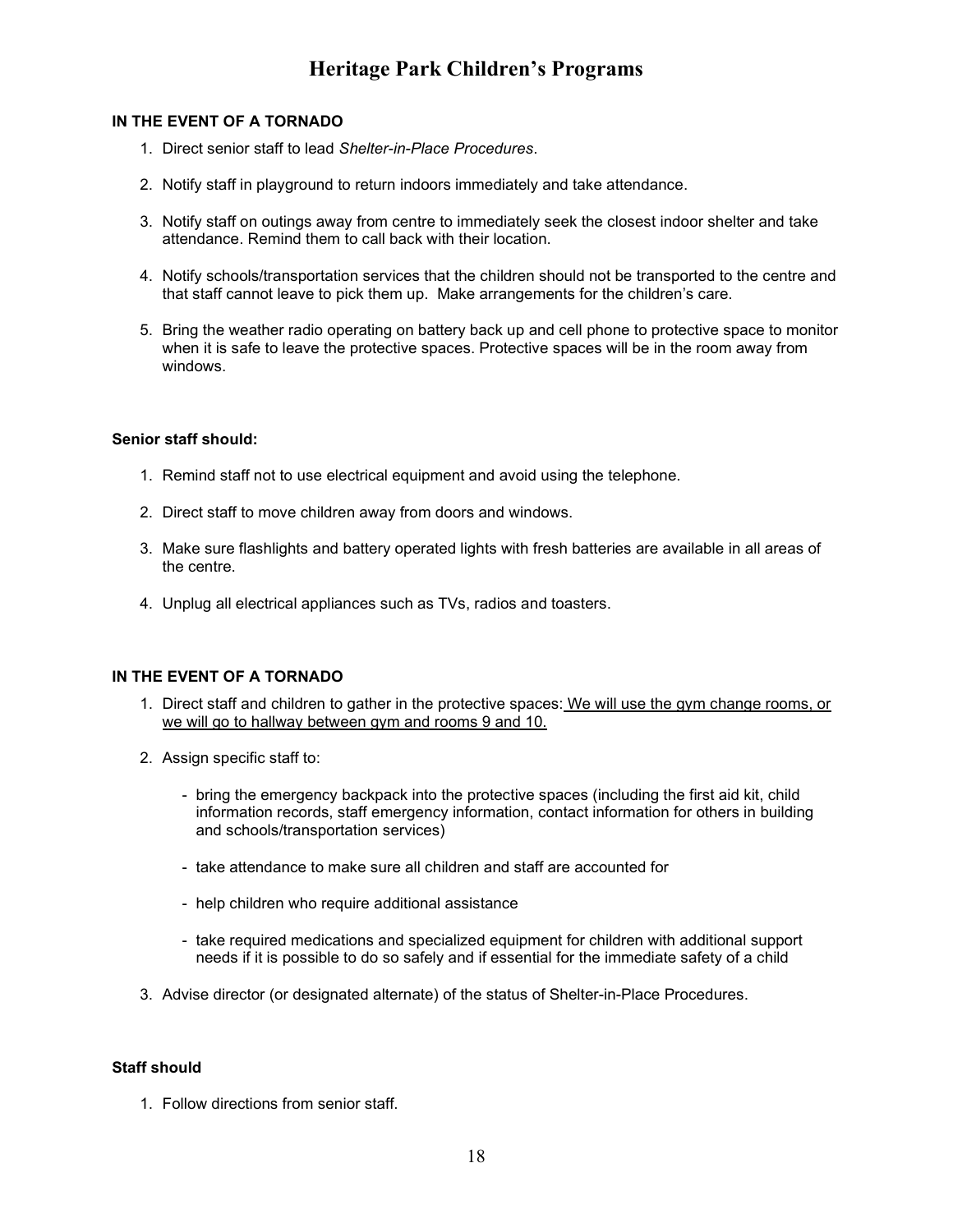2. Guide children to stay away from windows, doors, radiators, stoves, metal pipes, sinks or other electrical charge conductors.

#### After the event, director (or designated alternate) should:

- 1. Write and distribute a short letter telling parents about the event and any follow-up steps that will be taken.
- 2. Tell the Child Care Coordinator about the event.
- 3. If necessary, call the Regional Health Authority to access the community crisis/trauma response team within 24 hours of the event for advice, resources or in-person support. 940-2364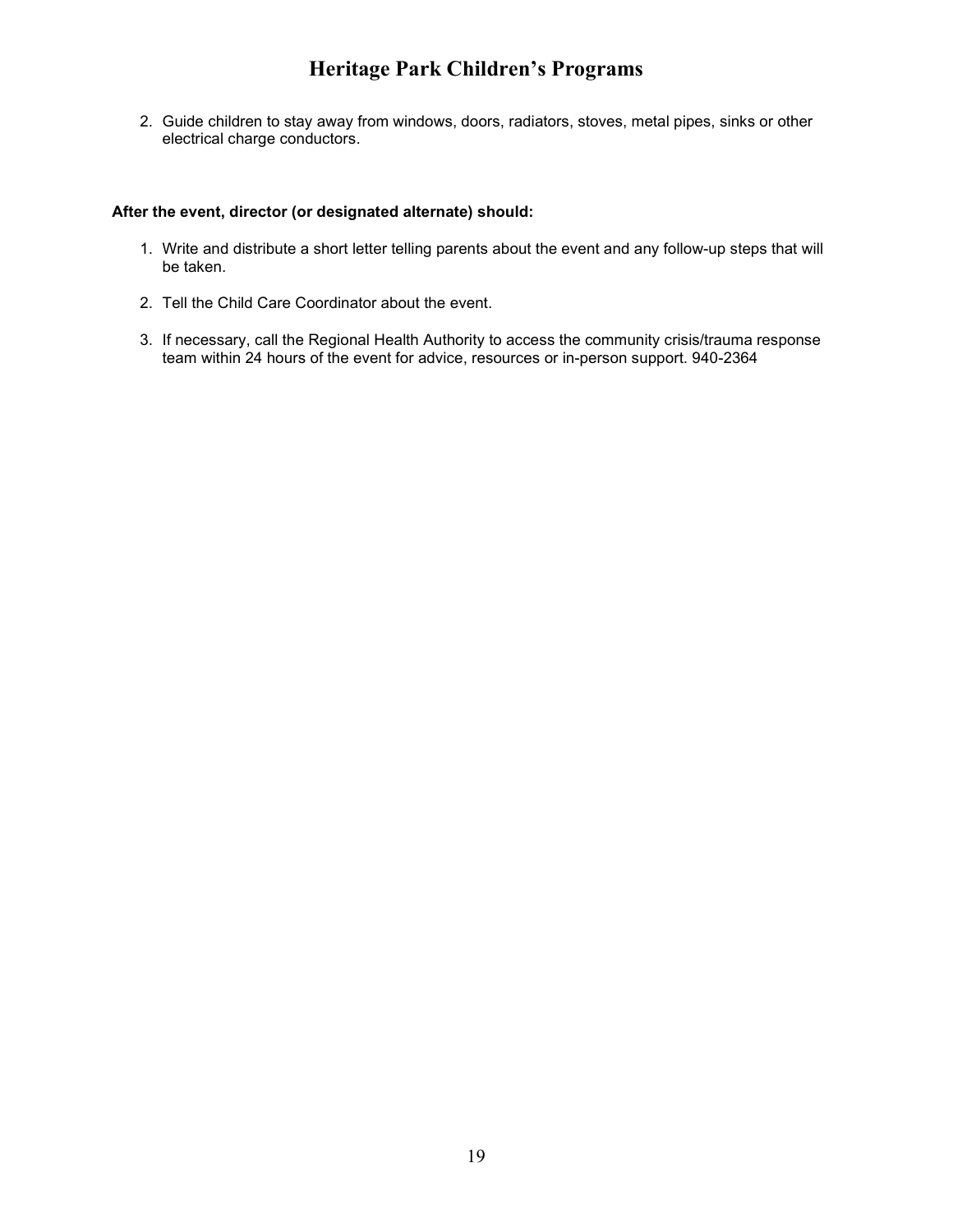# HEALTH-RELATED EMERGENCIES

The following procedures and communication policies will be used in the event of an emergency due to:

- a child's medical condition
- communicable or food-borne illness in the centre or larger community
- serious injury of a child
- utility failure or sewage backup

# A Child's Medical Condition

#### When a child enrols with a medical condition or is diagnosed while attending the centre the director (or designated alternate) should:

- 1. Make sure Unified Referral Intake System (URIS) applications are submitted.
- 2. Arrange staff training by a registered nurse related to the URIS Individual Health Care Plan/Emergency Response Plan.
- 3. Update the centre's safety plan with any special considerations required for the child.
- 4. Store Individual Health Care Plan/Emergency Response Plans in the appropriate staff communication area while considering the importance of confidentiality.
- 5. Make sure there are processes to monitor when a child's URIS plan will expire.
- 6. Arrange for plan to be updated and staff retraining to be conducted every year.
- 7. See the Anaphylaxis section for additional policies and procedures related specifically to lifethreatening allergies.

# Communicable or Food-Borne Illness

#### Prevention

The following procedures are used to prevent outbreaks of communicable or food-borne illness:

- routine health practices
- cleaning and sanitizing schedules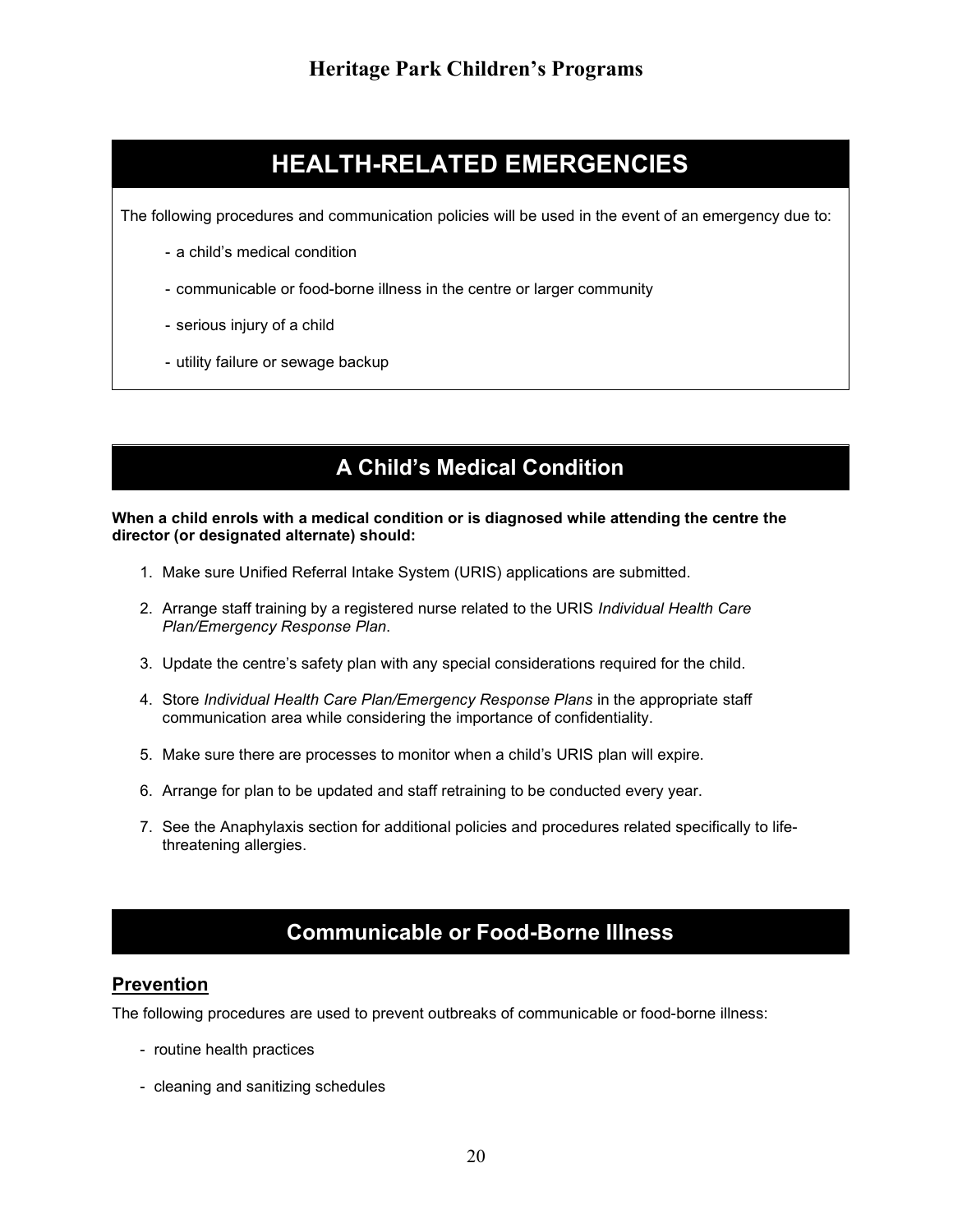- safe food handling practices
- disposable gloves are worn any time staff's hands may come in direct contact with blood (or body fluids containing blood) or staff have open cuts or sores on their hands
- staff monitor children's health and ask parents about unusual symptoms observed in children (diarrhea, vomiting, abdominal pain, etc.)
- staff encourage parents to inform the centre of diagnosed illness after a visit to the doctor
- staff document symptoms, diagnosed illnesses or absences due to illness in the daily incident record
- a toileting log book is maintained to help identify children with diarrhea as a simple warning system of an illness outbreak

#### Outbreak of communicable or food-borne illness in centre

- 1. Contact the public health nurse for requirements for specific illnesses. Be sure to ask about any special precautions for non-immunized children or pregnant staff/family members.
- 2. Contact the public health inspector if directed to do so by the public health nurse.
- 3. Inform the child care coordinator of the situation and public health authority's requirements and recommendations.
- 4. Provide regular updates to the child care coordinator and public health authorities.
- 5. Review the following procedures with all staff and make sure procedures are diligently followed:
	- proper sneezing and coughing etiquette
	- adult hand washing procedures
	- children's hand washing procedures
	- diapering and toileting procedures
	- cleaning and sanitizing procedures
	- procedures for the proper storage, handling and serving of food
- 6. Notify parents of illnesses present in the centre and the symptoms to look for in their child.
- 7. Share resources and information with parents.
- 8. Advise staff of requirements from public health or other authorities and make sure requirements are followed.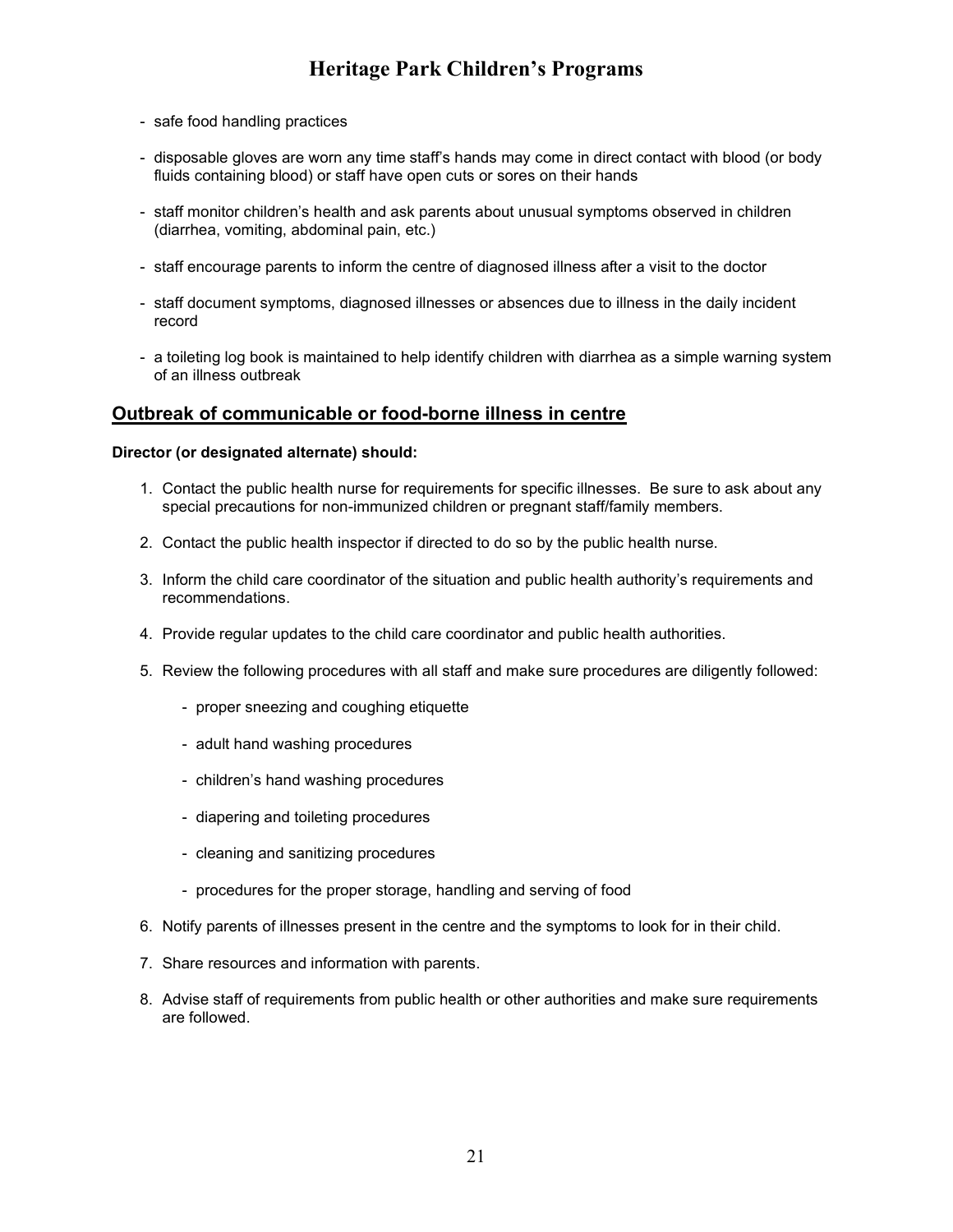#### Staff should:

- 1. Review proper hand washing procedures with the children.
- 2. Go over sneezing and coughing techniques with the children.
- 3. Monitor bathroom visits to make sure procedures are followed.
- 4. Clean and sanitize toys, equipment and surfaces.
- 5. Encourage parents to discuss any health concerns, symptoms or diagnosed illnesses.
- 6. Document health concerns, symptoms or diagnosed illnesses in the daily incident record.

#### Parents should:

- 1. Discuss any health concerns or symptoms with staff.
- 2. Tell staff about any diagnosed illnesses.

#### **Contact with Public Health**

The public health authority will be contacted for advice and direction if any of the following illnesses are present in the centre:

- any illness prevented by routine immunizations: diphtheria, measles, mumps, pertussis (whooping cough), polio and rubella
- gastrointestinal infections such as a diagnosed case of campylobacter, E. coli, giardia, rotavirus, typhoid fever, salmonella gastroenteritis, shigella gastroenteritis and yersinia gastroenteritis
- diarrhea, if there are 2 to 3 or more children within 48 hours, because it could be a serious gastrointestinal infection
- group A streptococcus (invasive diseases such as toxic shock syndrome and flesh-eating disease)
- haemophilus influenzae type b (Hib)
- hepatitis A virus (HAV)
- impetigo, if there is more than one diagnosed case in the same room within a month
- meningitis
- meninggococcal disease
- strep throat and scarlet fever, if there are more than two diagnosed cases within a month
- tuberculosis

Public health will also be contacted about any bite that breaks the skin as blood tests may be required.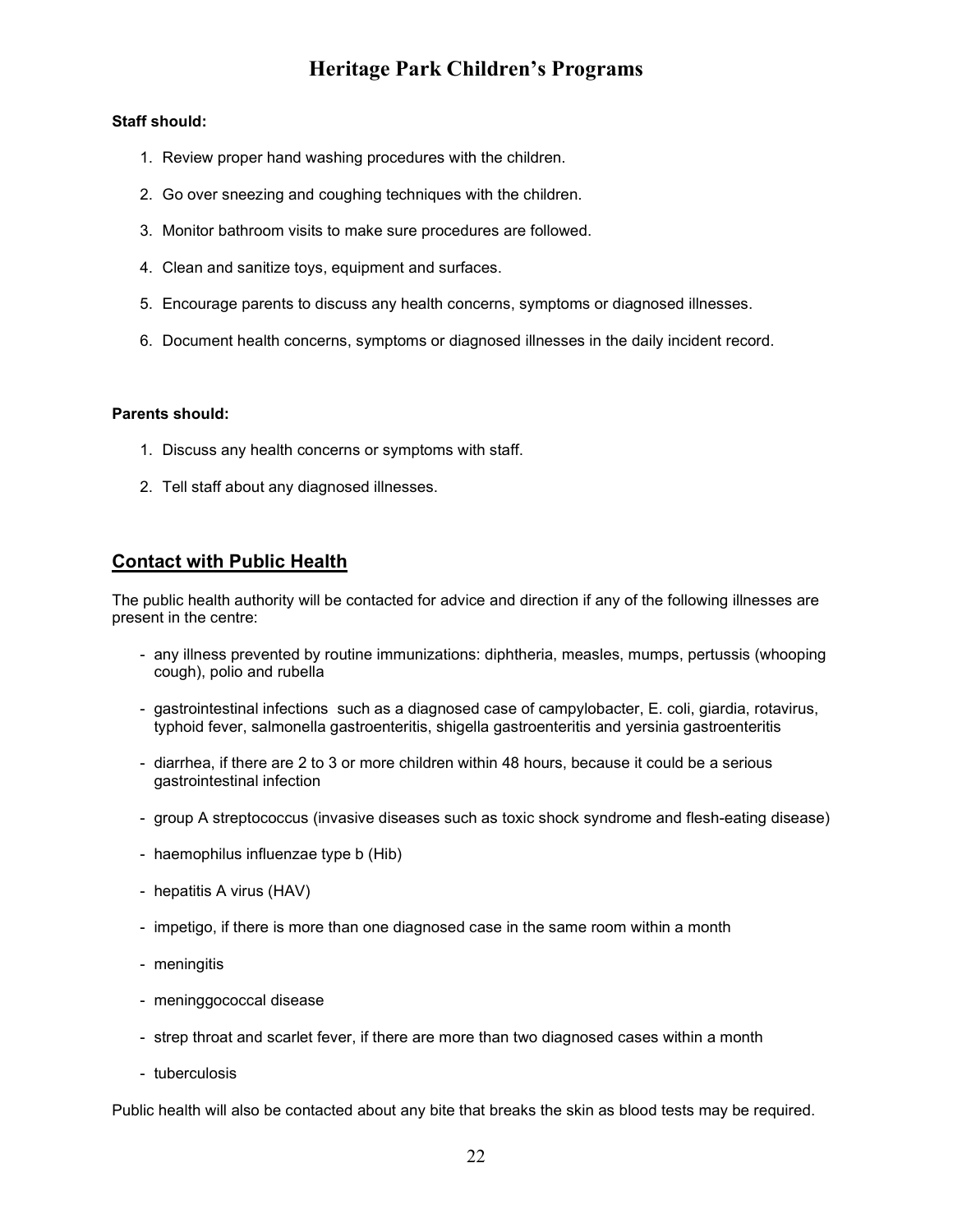### Notification to Parents and Staff

- 1. Parents and staff will be advised of any of the illnesses requiring contact with public health (above).
- 2. The notice will specifically advise parents to talk to their doctor and check their own child's immunization records about the following illnesses prevented by routine immunizations:
	- diphtheria
	- measles
	- mumps
	- pertussis (whooping cough)
	- polio
	- rubella
- 3. The notice will specifically advise staff or family members who are or may become pregnant that they should talk to their doctor and check their immunization status for the following illnesses:
	- chicken pox
	- parvovirus B19 (fifth disease or "slapped cheek" syndrome)
	- rubella
	- measles
	- mumps
	- CMV (cytomegalo virus)

#### Additional steps: Outbreak of communicable or food borne illness in larger community

- 1. Monitor and respond to warnings from Manitoba Health and Healthy Living, Health Canada or the Canadian Food Inspection Agency. Be sure to visit their websites for additional information.
- 2. Advise all staff of recommendations from Manitoba Health, Health Canada, the Food Inspection Agency, the public health inspector or the child care coordinator. Make sure staff follow recommendations.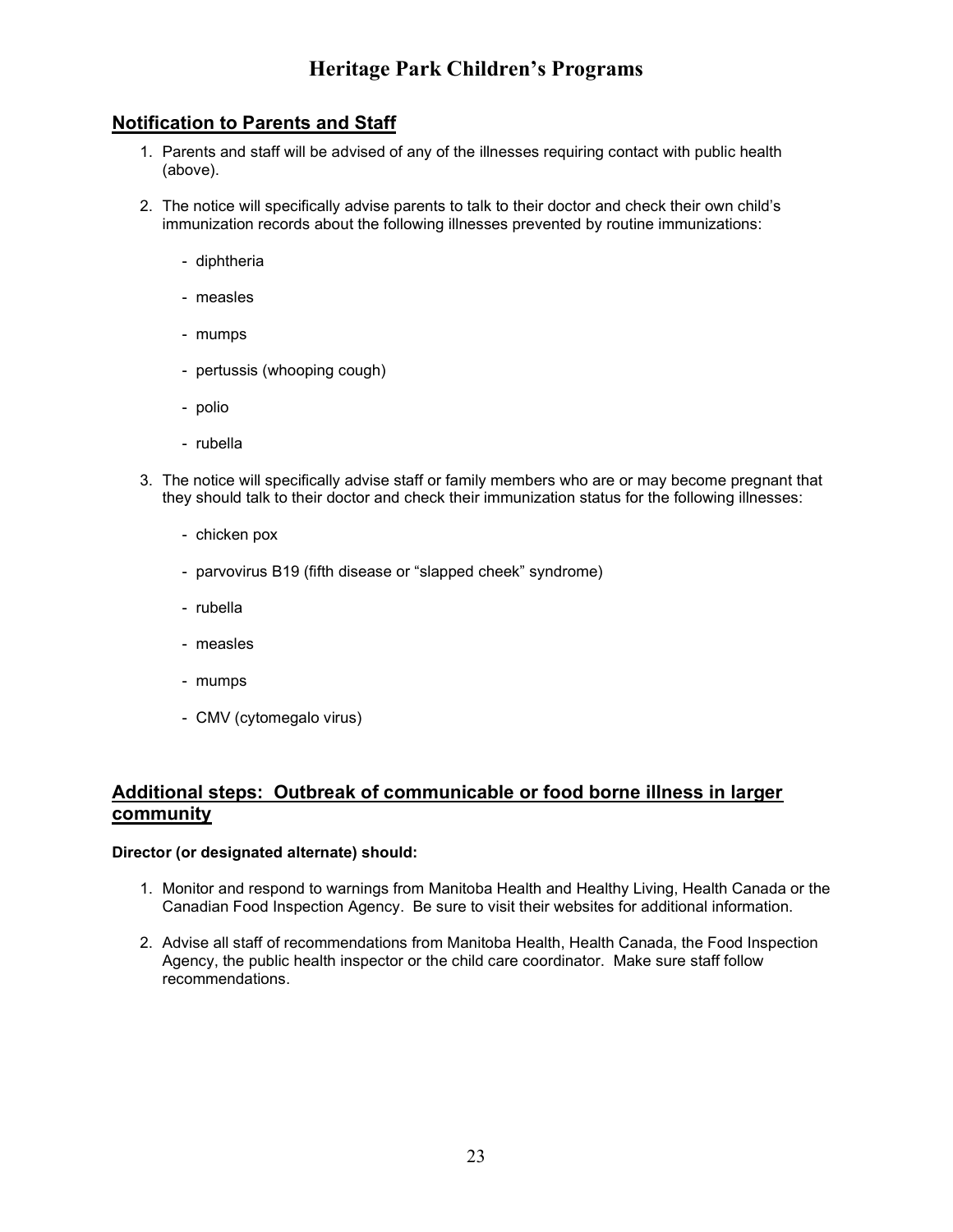# Serious Injury of a Child

#### Director (or designated alternate) should:

- 1. Help make the decision to provide first aid at the centre or call an ambulance.
- 2. Contact the parents or emergency contacts if parents cannot be reached.

#### Injury requiring first aid

#### Staff should:

- 1. Provide first aid according to the principles learned in their first aid training.
- 2. Document the incident as quickly as possible and provide an incident report to the parents and director (or designated alternate).
- 3. Complete an assessment of the factors related to the incident. If necessary, make changes to prevent injuries.

#### Injury requiring medical attention

#### Director (or designated alternate) should:

- 1. Call 911 for an ambulance.
- 2. Provide a copy of the parent's permission for emergency medical treatment.
- 3. Accompany the child to the hospital with a copy of the parent's permission for emergency medical treatment, if parents are not at the centre.

#### Staff should:

- 1. Attend to the child according to the principles learned in their first aid training until paramedics arrive.
- 2. Document the incident as quickly as possible.
- 3. Provide an incident report to the parents and director (or designated alternate).

#### After the event, director (or designated alternate) should:

- 1. Complete an assessment of the factors related to the incident. If necessary, make changes to prevent future injuries.
- 2. Notify: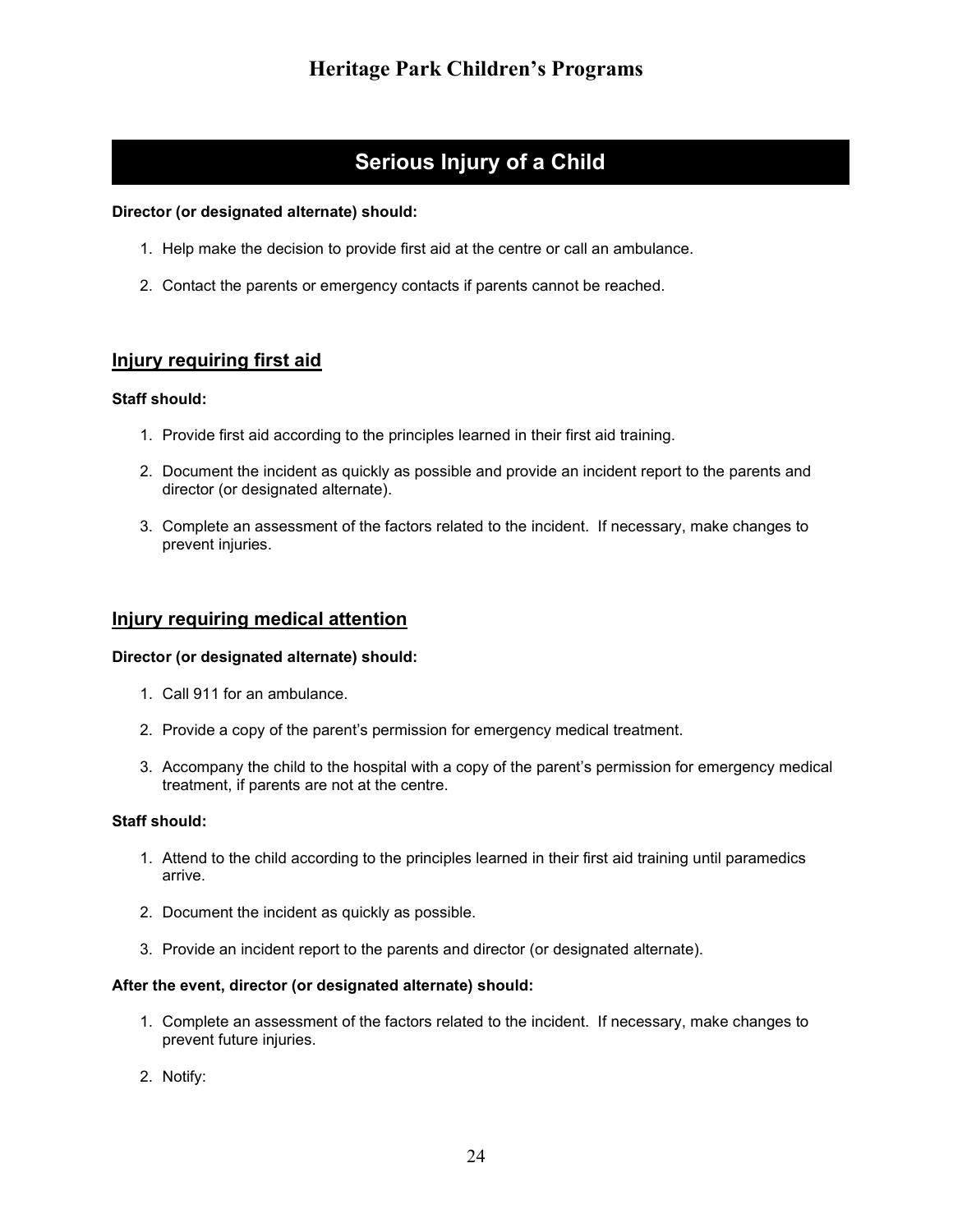- the child care coordinator within 24 hours by submitting a Serious Injury Notification on-line or by telephone
- the centre's insurance provider
- the board chair

# Utility Failure or Sewage Back up

The following procedures will be used in the event of sewage back-up or the loss of one of the following utilities:

- heat
- water
- hot water
- electricity

- 1. In the case of a loss of electrical power, figure out if it is specific to the centre or if the area is without power. If it specific to the centre, see if it is a breaker that has blown and restore power. Call 837-1394 for assistance.
- 2. Contact the appropriate utility or repair service immediately to report the problem and get an estimated length of time without service. Call 837-1394 for assistance.
- 3. Contact the public health inspector to complete a risk assessment. The loss of any utility or sewage back-up may present a health risk to the children, staff and families.
- 4. Contact the local fire authority to determine if the loss of the utility or sewage back-up presents a fire safety risk (for example, fire protection systems/life safety equipment or access to exits is compromised) and if there are alternative requirements during a loss of fire protection.
- 5. Advise staff on procedural changes required by public health (for example, the use of hand sanitizers and single-use food handling and service items) or the fire authority (such as the requirement for a fire watch).
- 6. Enact Evacuation Procedures or Emergency Closure Procedures if required by the public health authority or fire authority.
- 7. Follow Evacuation Procedures or Emergency Closure Procedures, if required.
- 8. Inform the child care coordinator of situation and the requirements and recommendations from public health or fire authority.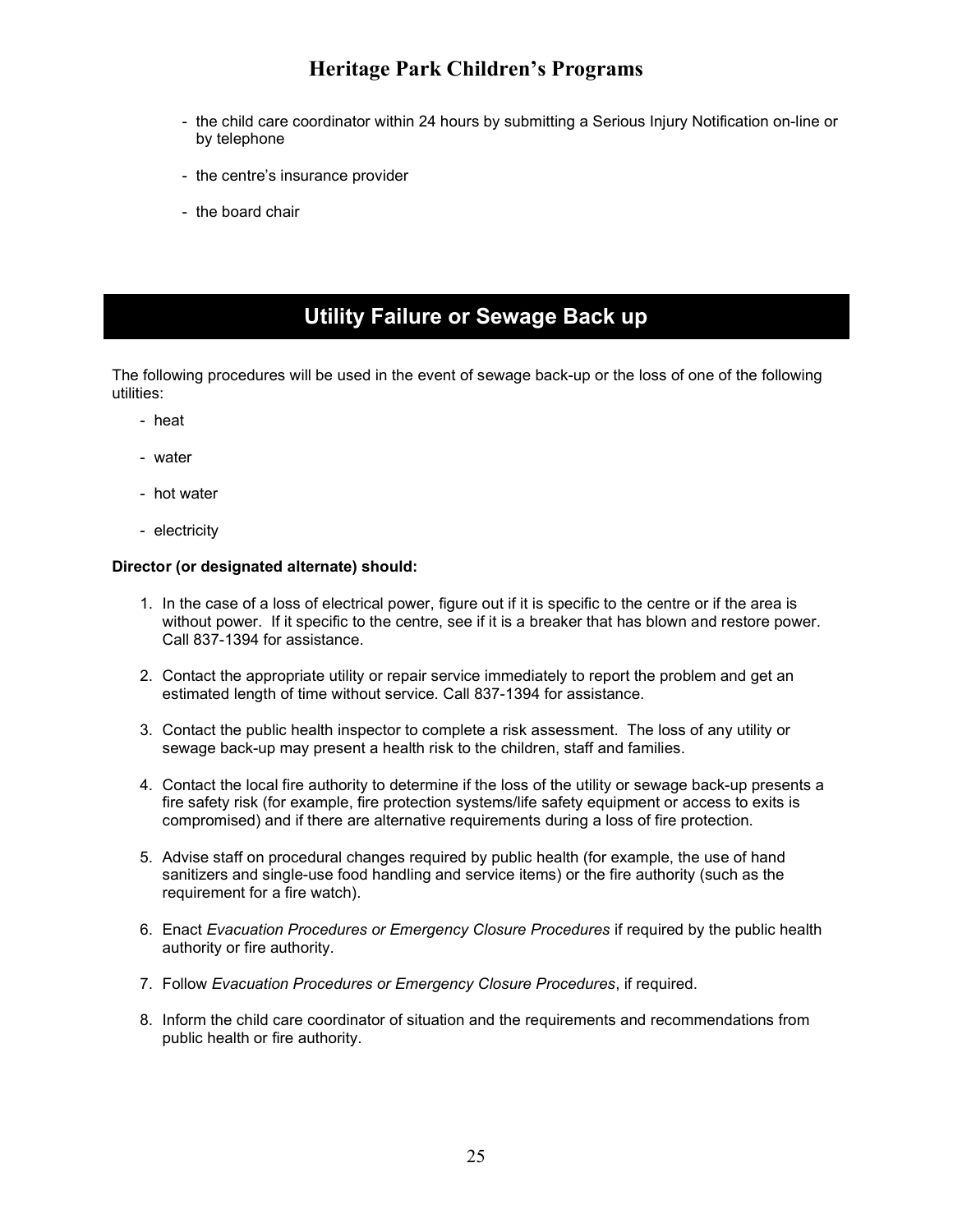# ANAPHYLAXIS (LIFE-THREATENING ALLERGIES)

The following roles and responsibilities outline the procedures that will be followed if:

- a child currently in the centre has been diagnosed with a life-threatening allergy
- a child about to enrol in the centre has been diagnosed with a life-threatening allergy

#### IMPORTANT

#### Call an ambulance immediately to take the child to the hospital when an adrenaline auto-injector is used.

The entire community has a role to play in ensuring the safety of children with a known risk of anaphylaxis in a community setting. To minimize risk of exposure and to ensure rapid response to an emergency, parents, children and centre staff must all understand and fulfill their responsibilities.

- 1. Work as closely as possible with the parents of the child with a known risk of anaphylaxis. Regularly update emergency contacts and telephone numbers.
- 2. Immediately start appropriate planning for an Individual Health Care Plan/Emergency Response Plan that considers the age and maturity level of the child, the specific allergen and the centre's circumstances.
- 3. Submit a URIS application with parents, including An Authorization for the Release of Information form. Remind parents that it will need to be completed every year.
- 4. Have parents complete an Authorization for Administration of Adrenaline Auto-Injector form.
- 5. Contact the public health nurse (or contracted nursing agency if the public health nurse is not available) to develop the *Individual Health Care Plan/Emergency Response Plan* and schedule staff training.
- 6. Identify a contact person for the nurse.
- 7. Inform other parents that a child with a life-threatening allergy is in direct contact with their child (with written parental approval). Ask parents for their support and cooperation.
- 8. If it is not developmentally appropriate for the child to carry an auto-injector, make sure the adult responsible for that child wears it in a fanny pack. An alternative is to keep it in a safe, UNLOCKED location accessible only to the adults responsible.
- 9. Staff Training
	- Notify staff/school if necessary, of the child with a known risk of anaphylaxis, the allergens and the treatment.
	- Have all staff (and possibly volunteers) receive instruction on using an auto-injector.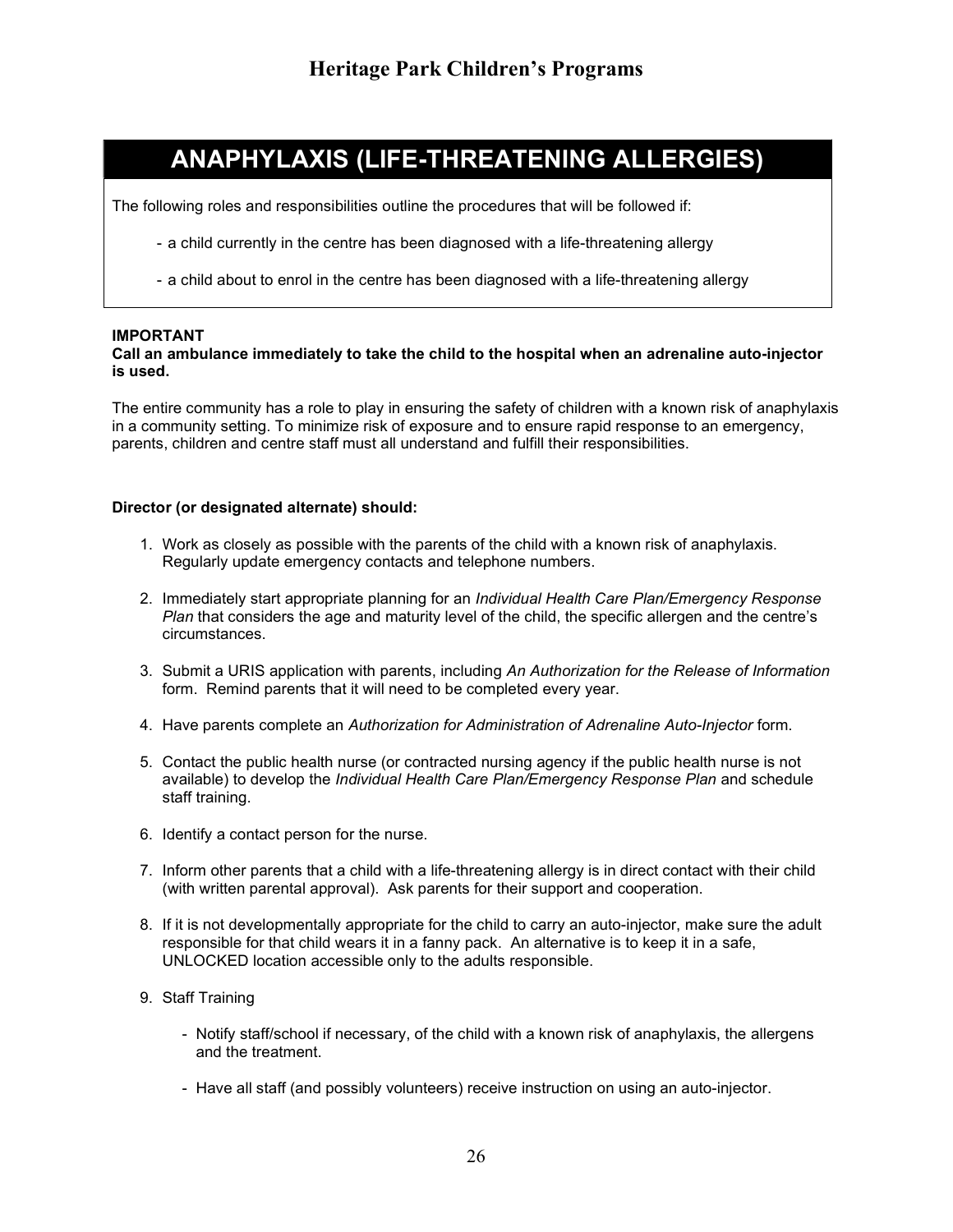- Inform all substitute staff about the presence of a child with a known risk of anaphylaxis. Be sure to advise them of the appropriate support and response, should an emergency occur.
- Store the Individual Health Care Plan/Emergency Response Plan in the staff communication areas for easy access while keeping in mind the importance of confidentiality.
- Arrange an annual in-service through the nursing service to train staff and monitor personnel involved with the child with life-threatening allergies.

10. Help with carrying out policies and procedures for reducing risk in the centre.

- Post allergy alert forms with photographs, in the staff room, kitchen, eating area and other appropriate locations (with written parental approval).
- Develop safety procedures for field trips and extra-curricular activities.

11. Make sure there are processes to:

- Monitor when a child's Individual Health Care Plan/Emergency Response Plans will expire. (The Director and Program Supervisor will have a list that has plan expiry dates, so that they can be renewed.)
- Annually review and submit a URIS Application form to make sure there is an *Individual* Health Care Plan/Emergency Response Plan for each child with a life-threatening allergy.
- Monitor the expiry dates for children's adrenaline auto-injectors. Remind parents about expiry as needed. (The Director and Program Supervisors will have a list of expiry dates, so that parents will be notified as to when to submitt a new auto-injector.)
- From time to time, remind other parents in the centre how important it is to make sure packed lunches and snacks are allergen-free.

#### Responsibilities of all staff:

- 1. Receive annual URIS training in caring for a child with anaphylaxis.
- 2. Display a photo-poster in the child care centre (with written parental approval).
- 3. Discuss anaphylaxis with the other children, in age-appropriate terms.
- 4. Encourage children not to share lunches or trade snacks.
- 5. Choose products that are safe for all children in the centre (parental input is recommended).
- 6. Instruct children with life threatening allergies to eat only what they bring from home, if applicable.
- 7. Reinforce hand washing to all children before and after eating.
- 8. Facilitate communication with other parents.
- 9. Follow policies for reducing risk in eating and common areas.
- 10. Enforce rules about bullying and threats.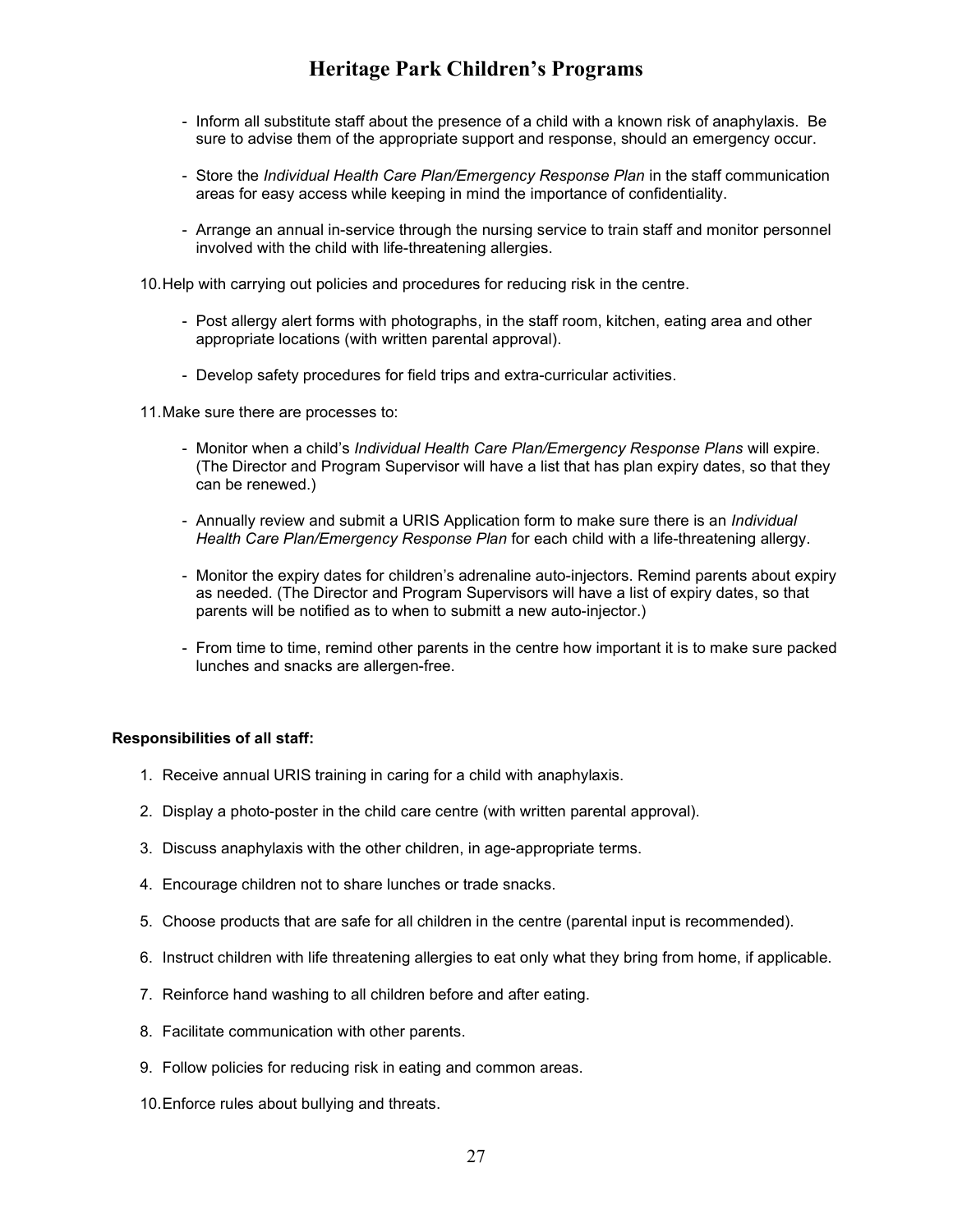- 11. Leave information in an organized, prominent and accessible format for substitute staff.
- 12. Plan appropriately for field trips. Make sure auto-injectors are taken on field trips and emergency response plans are considered when planning the trip.

#### Responsibilities of the parents of a child with anaphylaxis:

- 1. Tell the centre director about the child's allergies and needs.
- 2. Provide their child with an up-to-date auto-injector. If it is not developmentally appropriate for the child to carry it, parents should confirm the auto-injector is in a specified location (safe, UNLOCKED location accessible only to the adults responsible), or on the person of the adult responsible for the care of the child.
- 3. Make sure their child has and wears a medical identification bracelet.
- 4. Submit all necessary documentation as required.
- 5. Provide the child care centre with adrenaline auto-injectors before the expiry date.
- 6. Make sure that auto-injectors are taken on field trips.
- 7. Participate in the development of a written Individual Health Care/Emergency Response Plan for their child, which is updated every year.
- 8. Be willing to provide safe foods for their child, including special occasions.
- 9. Provide support to the facility and staff as required.
- 10. Teach their child (as developmentally appropriate):
	- to recognize the first signs of an anaphylactic reaction
	- to know where their medication is kept and who can get it
	- to communicate clearly when he or she feels a reaction starting
	- to carry his or her own auto-injector on their person (for example, in a fanny pack)
	- not to share snacks, lunch or drinks
	- to understand the importance of hand washing
	- to report bullying and threats to an adult in authority
	- to take as much responsibility as possible for his or her own safety

#### Responsibilities of all parents:

1. Cooperate with the child care centre to eliminate allergens from packed lunches and snacks.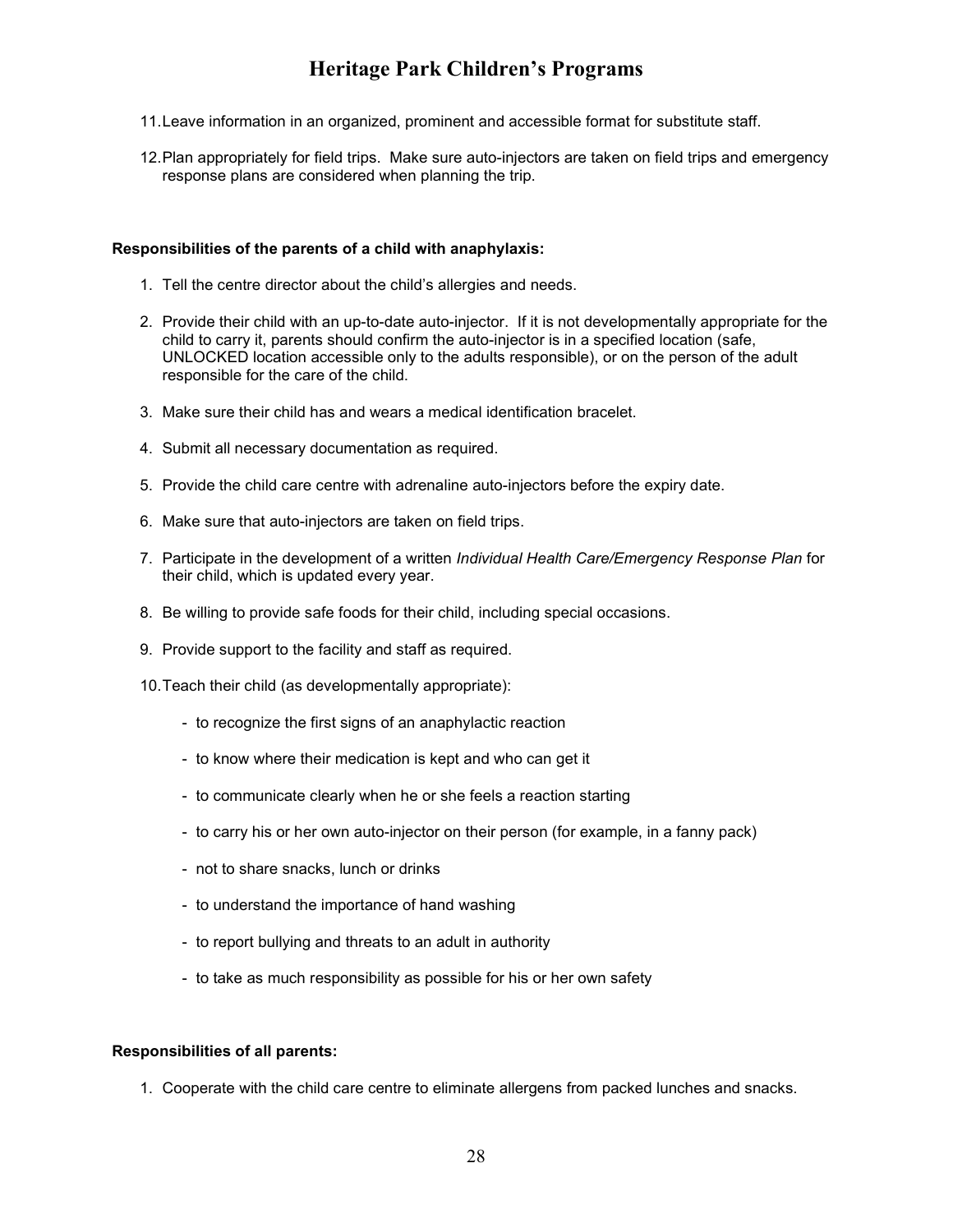- 2. Participate in parent information sessions.
- 3. Encourage children to respect the child with a known risk of anaphylaxis and centre policies.
- 4. Inform the staff before food products are distributed to any children in the centre.

#### Responsibilities of the child with anaphylaxis:

- 1. Take as much responsibility as possible for avoiding allergens, including checking labels and monitoring intake (as developmentally appropriate).
- 2. Eat only foods brought from home, if applicable.
- 3. Wash hands before and after eating.
- 4. Learn to recognize symptoms of an anaphylactic reaction (as developmentally appropriate).
- 5. Promptly inform an adult as soon as accidental exposure occurs or symptoms appear (as developmentally appropriate).
- 6. Wear a medical identification bracelet.
- 7. Keep an auto-injector on their person at all times, such as in a fanny pack (as developmentally appropriate).
- 8. Know how to use the auto-injector (as developmentally appropriate).

#### Responsibilities of all children (as developmentally appropriate):

- 1. Learn to recognize symptoms of anaphylactic reaction.
- 2. Avoid sharing food, especially with children with a known risk of anaphylaxis.
- 3. Follow rules about keeping allergens out of the centre and washing hands (as developmentally appropriate).
- 4. Refrain from bullying or teasing a child with a known risk of anaphylaxis.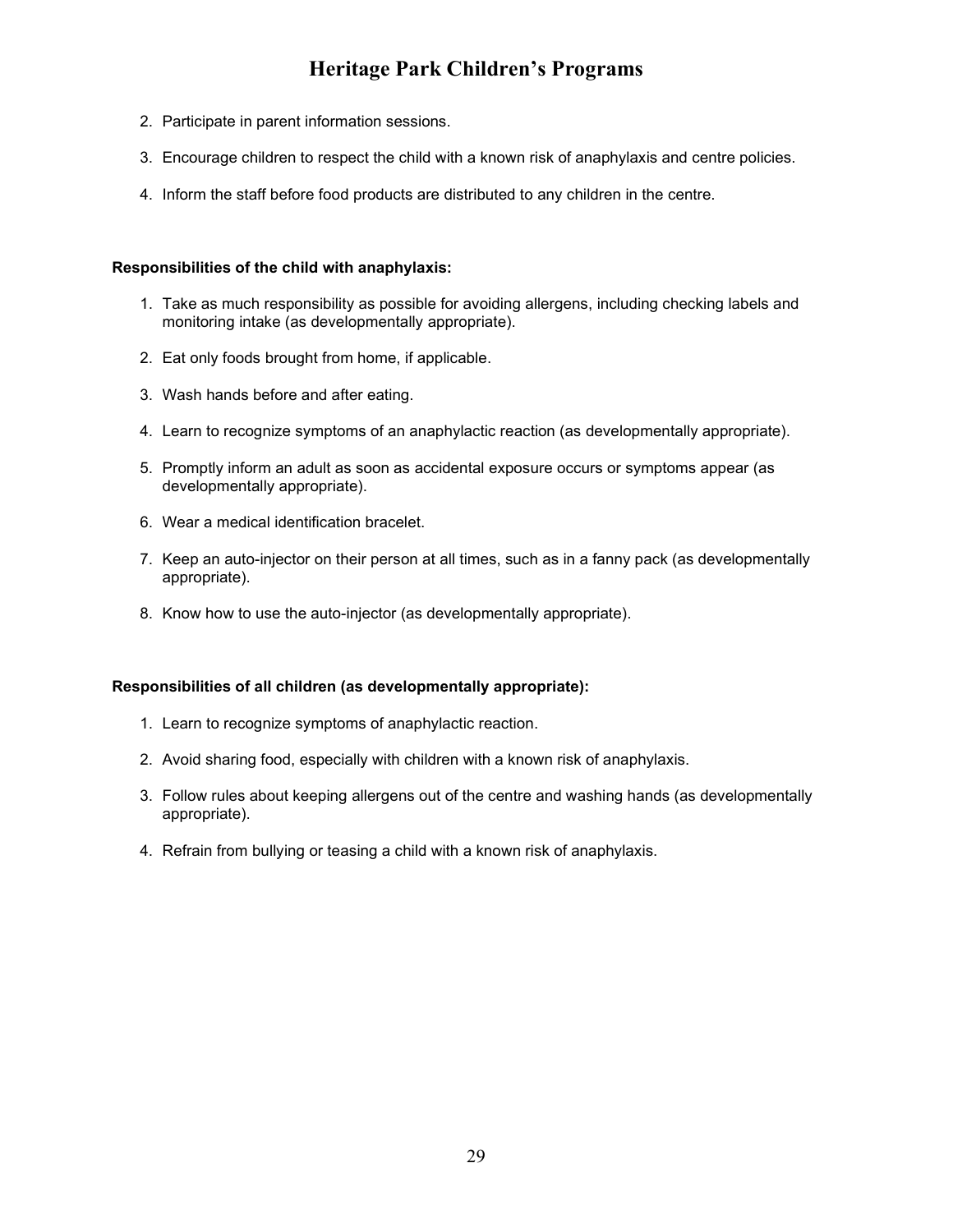# CHEMICAL ACCIDENT PROCEDURES

The following procedures will be used in the event of a chemical accident:

- inside of the centre (for example, the inappropriate mix of household cleaners)
- in the area outside of the centre

# Chemical Accident Inside of Child Care Building

#### Director (or designated alternate) should:

- 1. Enact evacuation procedures immediately.
- 2. Call 911 for the fire department.
- 3. Direct staff to follow Evacuation Procedures.
- 4. Notify other building occupants. 837-1394

# Chemical Accident Outside of Child Care Building

#### Director (or designated alternate) should:

- 1. Enact Shelter-in-Place Procedures or Evacuation Procedures based on instructions from the emergency response personnel
- 2. Follow: Evacuation Procedures or Shelter-in-Place Procedures: Chemical Accident Outside of **Building**

#### Shelter-in-Place Procedures: Chemical Accident Outside of Building

- 1. Verbally direct senior staff to lead Shelter-in-Place Procedures and close windows and as many internal doors as possible.
- 2. Notify staff in playground to return indoors immediately and take attendance.
- 3. Close and lock all exterior doors.
- 4. Turn off breakers that control air flow. Call 837-1394 for assistance.
- 5. Notify staff on outings away from centre to immediately seek the closest indoor shelter, take attendance and call back with their location.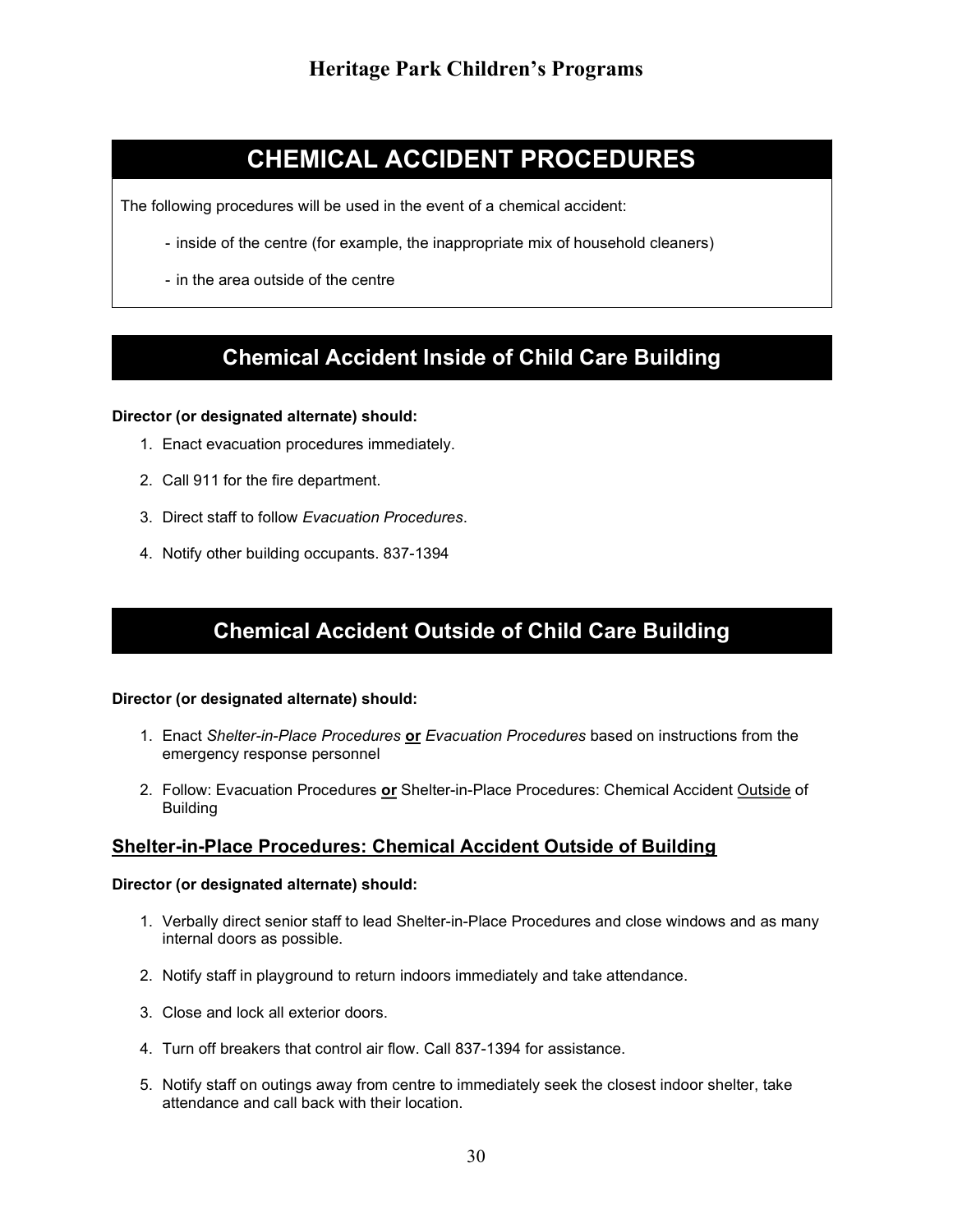- 6. Notify schools and transportation services that the children should not be transported to the centre and that staff cannot leave to pick them up until further notice. Make arrangements for the children's care.
- 7. Inform parents by phone, or e-mail as quickly as possible. Use a scripted message, if possible.
- 8. Direct parents to stay away from the area and listen to the local media for further updates on the situation.
- 9. If there is time and it is needed, assign specific staff to take additional measures to protect indoor air:
	- Seal any obvious gaps around exterior windows and doors.
	- Place a rolled up damp towel at the floor space at bottom of doors.
	- Cover and seal bathroom exhaust and grilles, range vents, dryer vents and other openings to the outdoors as much as possible.
	- Put plastic over the windows to seal.

10. Inform staff and children when emergency response personnel say it is safe to leave the building.

#### Senior staff should:

- 1. Lead Shelter-in-Place Procedures.
- 2. Direct specific staff to close and lock exterior windows and to close as many internal doors as possible.
- 3. Take attendance to account for all children, staff and visitors.
- 4. Advise the director (or designated alternate) of the status of Shelter-in-Place Procedures.
- 5. Assign specific staff to prepare for evacuation by:
	- Having the emergency backpack (including the first aid kit, child information records, staff emergency information, contact information for others in building and schools/transportation services) ready to go, should evacuation be ordered
	- Having required medications and specialized equipment for individual children with additional support needs ready.

#### After the event, director (or designated alternate) should:

- 1. Write and distribute a short letter telling parents about the event and any follow-up steps that will be taken.
- 2. Tell the Child Care Coordinator about the event.
- 3. If necessary, call the Regional Health Authority to access the community crisis/trauma response team within 24 hours of the event for advice, resources or in-person support. 940-2364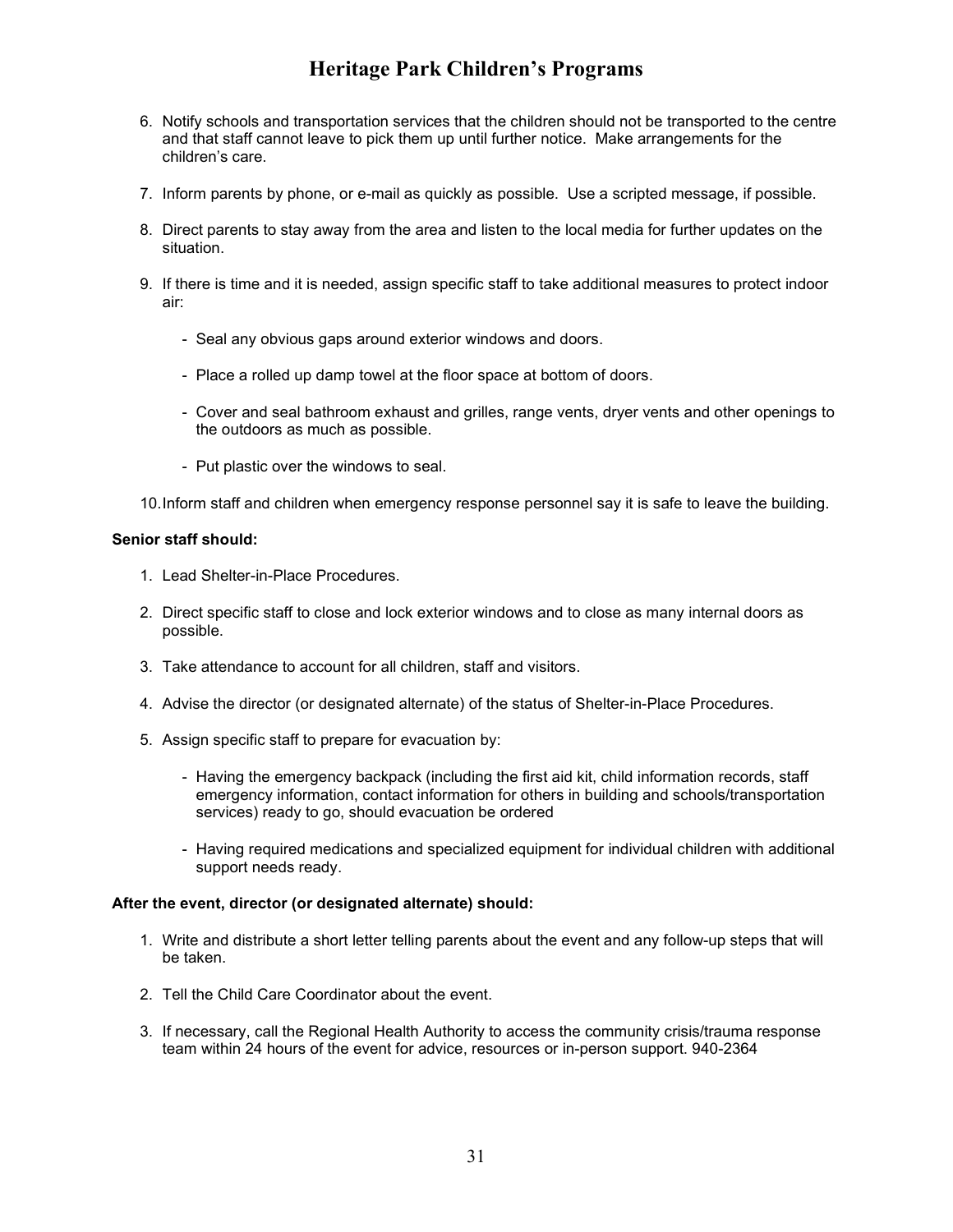# BOMB THREAT PROCEDURES

The following procedures describe how we will respond to:

- a bomb threat received by telephone or in writing or from information from school
- a bomb threat received and suspicious item found

#### IMPORTANT

If a bomb threat is received and/or a suspicious package is found:

- DO NOT use any form of wireless communication (pagers, cell phones, Blackberries, two-way radios, etc.).
- Contact the director (or designated alternate) immediately to assess the situation.

# Bomb Threat Received by Telephone or in Writing

#### Staff member receiving a bomb threat by telephone should:

- 1. Use the Threatening Telephone Call form to record as much information as possible.
- 2. Notify director (or designated alternate) IMMEDIATELY after the call and discuss information on the Threatening Telephone Call form.

#### Staff member finding a bomb threat in writing should:

- 1. Leave the note where it is and do  $NOT$  touch or move it (even if it has already been moved).
- 2. Notify director (or designated alternate) IMMEDIATELY.

- 1. Determine if there is an immediate threat to safety based on the information available.
- 2. Direct staff NOT to use any form of wireless communication.
- 3. Call 911 using a land phone. Consult with police/school for further steps.
- 4. In consultation with police/school, determine if there is an immediate threat to safety based on the information available and decide whether or not to evacuate.
- 5. Notify police of the caller's phone number if call display or call trace was successful.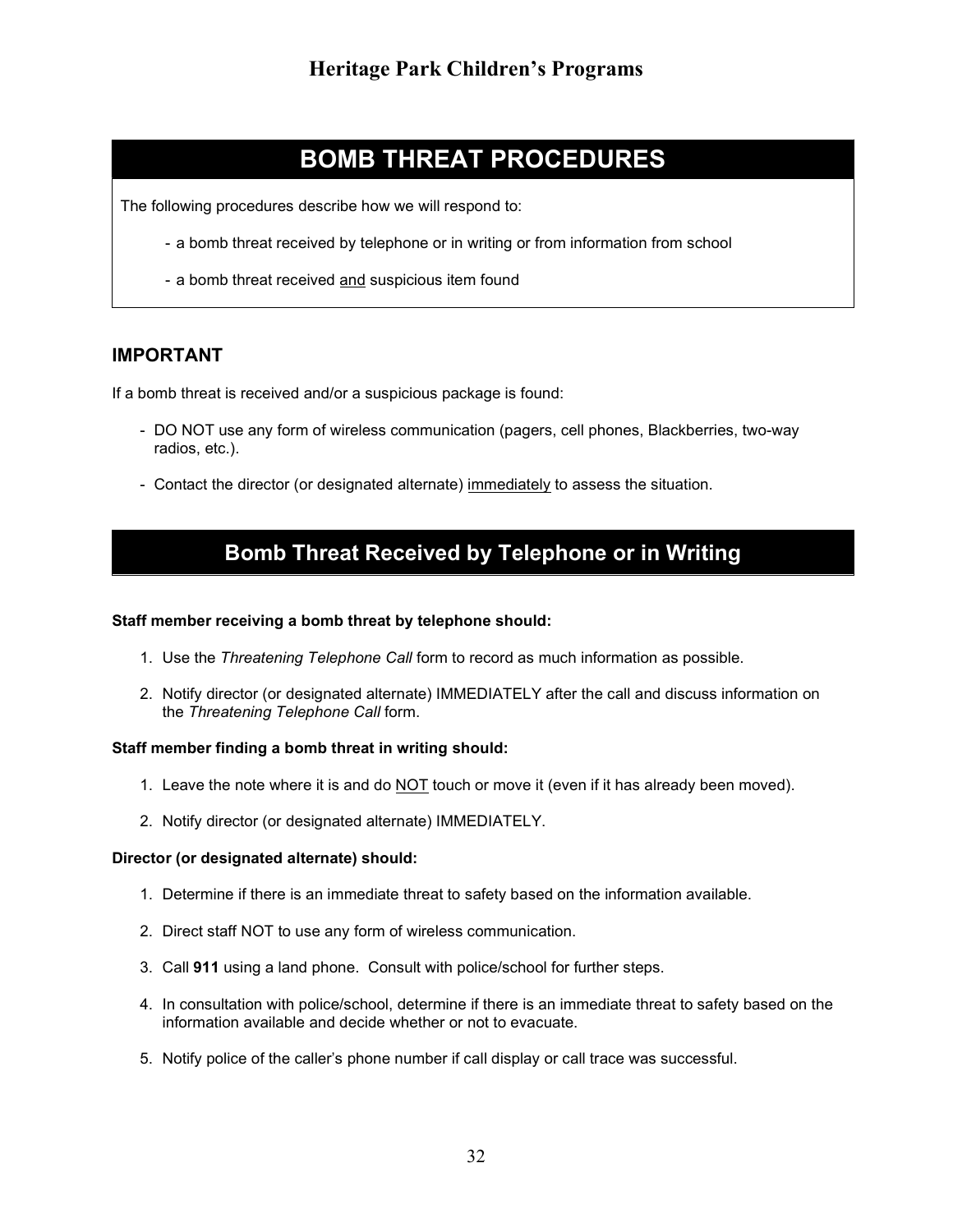- 6. Make sure the person who answered the threatening phone call or found the written message is available to be interviewed by police.
- 7. If there is an imminent threat to safety:
	- Enact Evacuation Procedures. Do NOT use fire alarm.
	- Direct senior staff to lead Evacuation Procedures.
- 8. Assign specific staff to:
	- Go to the playground and tell staff to remain there or proceed to designated place of shelter and take attendance.
	- Call staff and children on outings away from centre (using a land line). Advise staff not to return to centre until further notice or to proceed to designated place of shelter.
	- Contact any other occupants of the building. Do NOT use wireless communication.

#### Senior staff should:

1. Lead Evacuation Procedures if enacted.

#### After the event, the director (or designated alternate) should:

- 1. Write and distribute a short letter telling parents about the event and any follow-up steps that will be taken.
- 2. Tell the Child Care Coordinator about the event.
- 3. If necessary, call the Regional Health Authority to access the community crisis/trauma response team within 24 hours of the event for advice, resources or in-person support. 940-2364

#### If suspicious item is found but no bomb threat has been received, the director (or designated alternate) should:

- 1. Advise staff NOT to touch or move it (even if it has already been moved).
- 2. Evacuate the immediate area and close door.
- 3. Try to determine if it is suspicious and dangerous or if it is an ordinary item.
- 4. Call 911 using a land phone and consult with police/school for further steps.
- 5. In consultation with police/school, determine if there is an immediate threat to safety based on the information available and decide whether or not to evacuate.

#### In the case of a suspicious powdery substance, all persons believed to have had contact with it must:

- 1. Gather together in a separate area away from those who did not have contact.
- 2. Stay to get the appropriate medical assessment and treatment.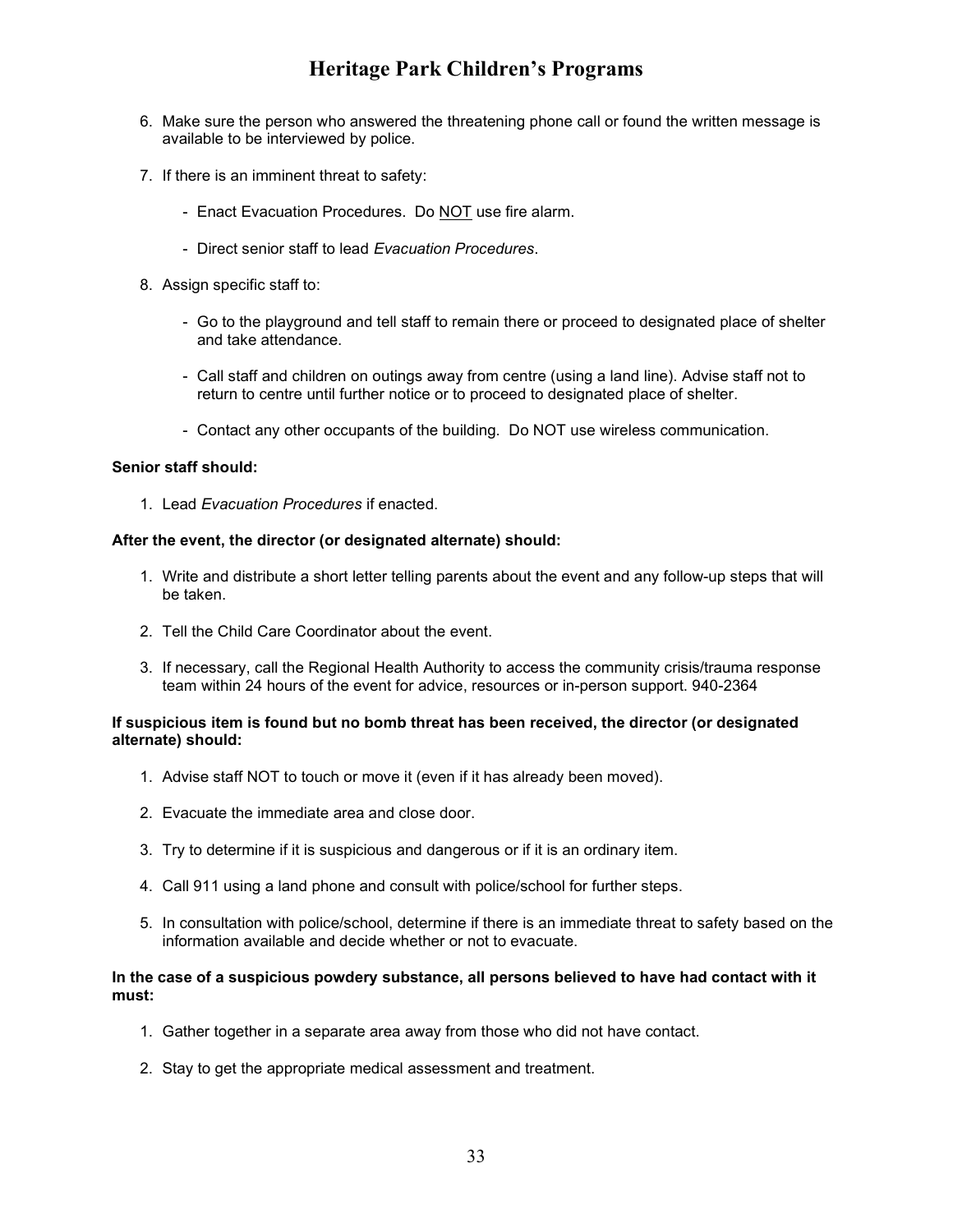# Bomb Threat and Suspicious Item

If a bomb threat is received and suspicious package, letter or object is found, there is an immediate threat to safety.

#### Director (or designated alternate) should:

- 1. Evacuate the immediate area where the suspicious item was found. Close the door to the area.
- 2. Direct staff not to use any form of wireless communication.
- 3. Enact the Evacuation Procedures. Do NOT use fire alarm.
- 4. Direct senior staff to lead Evacuation Procedures using only exits routes and areas that are free of suspicious items.
- 5. Call 911 using a land phone and state the nature of the emergency.
- 6. Notify police of the caller's phone number if call display or call trace was successful.
- 7. Make sure the person who answered the threatening phone call (or found the written message) and found the suspicious package is available to be interviewed by police.

#### Senior staff should:

- 1. Lead the Evacuation Procedures.
- 2. Assign specific staff to:
	- Go to playground and advise staff to remain there or proceed to designated place of shelter.
	- Call staff and children on outings away from centre using a land line and advise staff not to return to centre and to proceed to designated place of shelter.
	- Contact any other occupants of the building. Do NOT use wireless communication.

#### After the event, the director (or designated alternate) should:

- 1. Write and distribute a short letter telling parents about the event and any follow-up steps that will be taken.
- 2. Tell the Child Care Coordinator about the event.
- 3. If necessary, call the Regional Health Authority to access the community crisis/trauma response team within 24 hours of the event for advice, resources or in-person support. 940-2364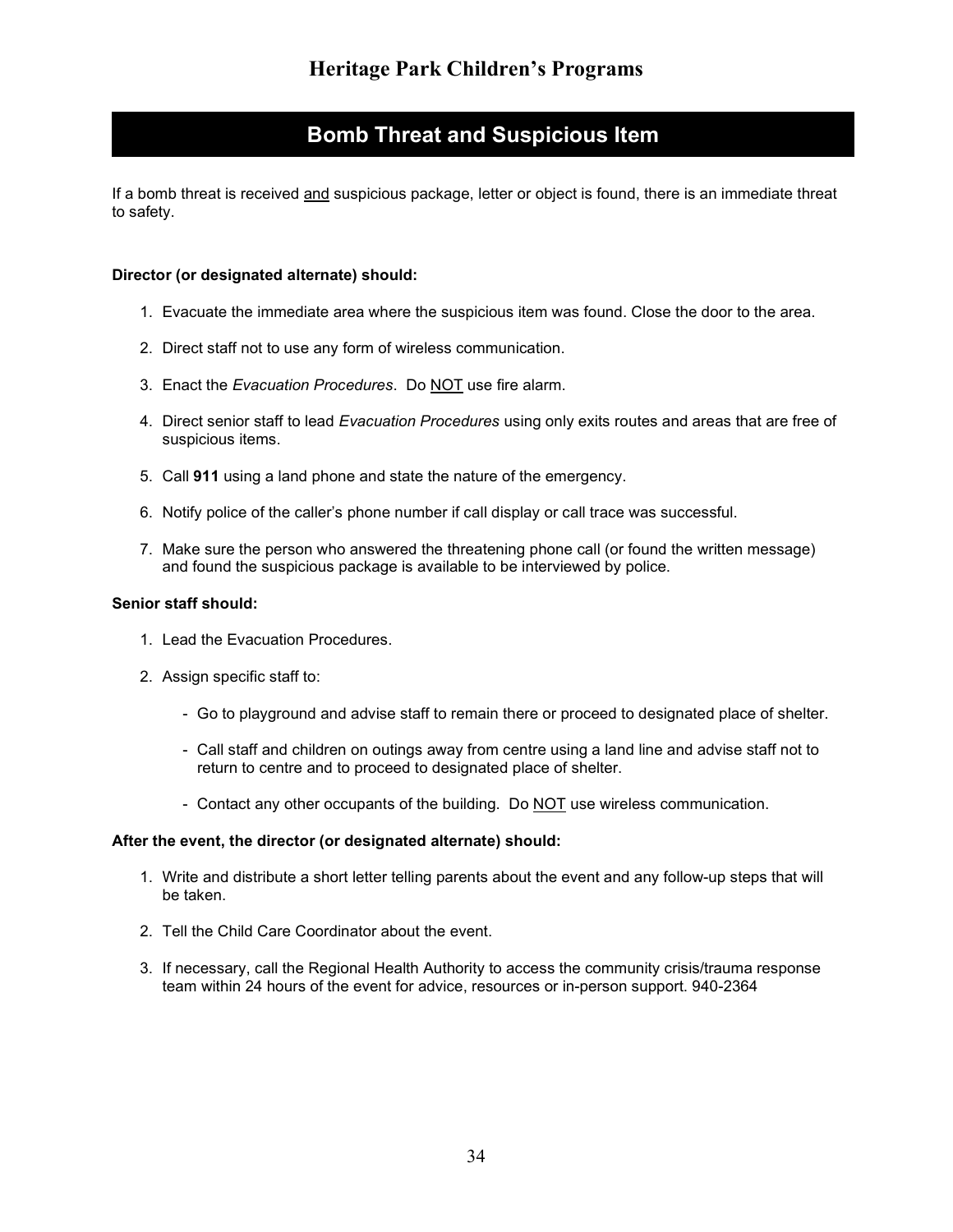# THREATENING BEHAVIOUR PROCEDURES

The following procedures describe the response to threatening behaviour:

- inside the centre or on the property
- in the neighbourhood

#### Staff should:

- 1. Notify the director (or designated alternate) immediately when aware of:
	- threatening behaviour inside the centre or on the property
	- threatening behaviour in the neighbourhood (either by seeing it or being told by the police)
	- a threat made in writing or received by telephone (do not move, touch or delete the evidence)
- 2. Call 911 for the police immediately if there is a threat to safety.

- 1. Tell staff in the daily staff communication log book to contact the director (or designated alternate) immediately if a person who may become threatening arrives at the centre. Tell school if necessary. For example, if a person has made a threat or is extremely upset such as:
	- a recently fired staff person
	- a parent concerned about a situation at the centre
	- a parent who has become angry, violent or made threats to take a child with respect to a custody dispute
- 2. If the threat is received in writing, by telephone or voice mail:
	- Call the police immediately. The police can help assess the level of risk to your safety and help you decide on next steps.
	- Do not touch, move or delete the threat or evidence so the police can investigate properly.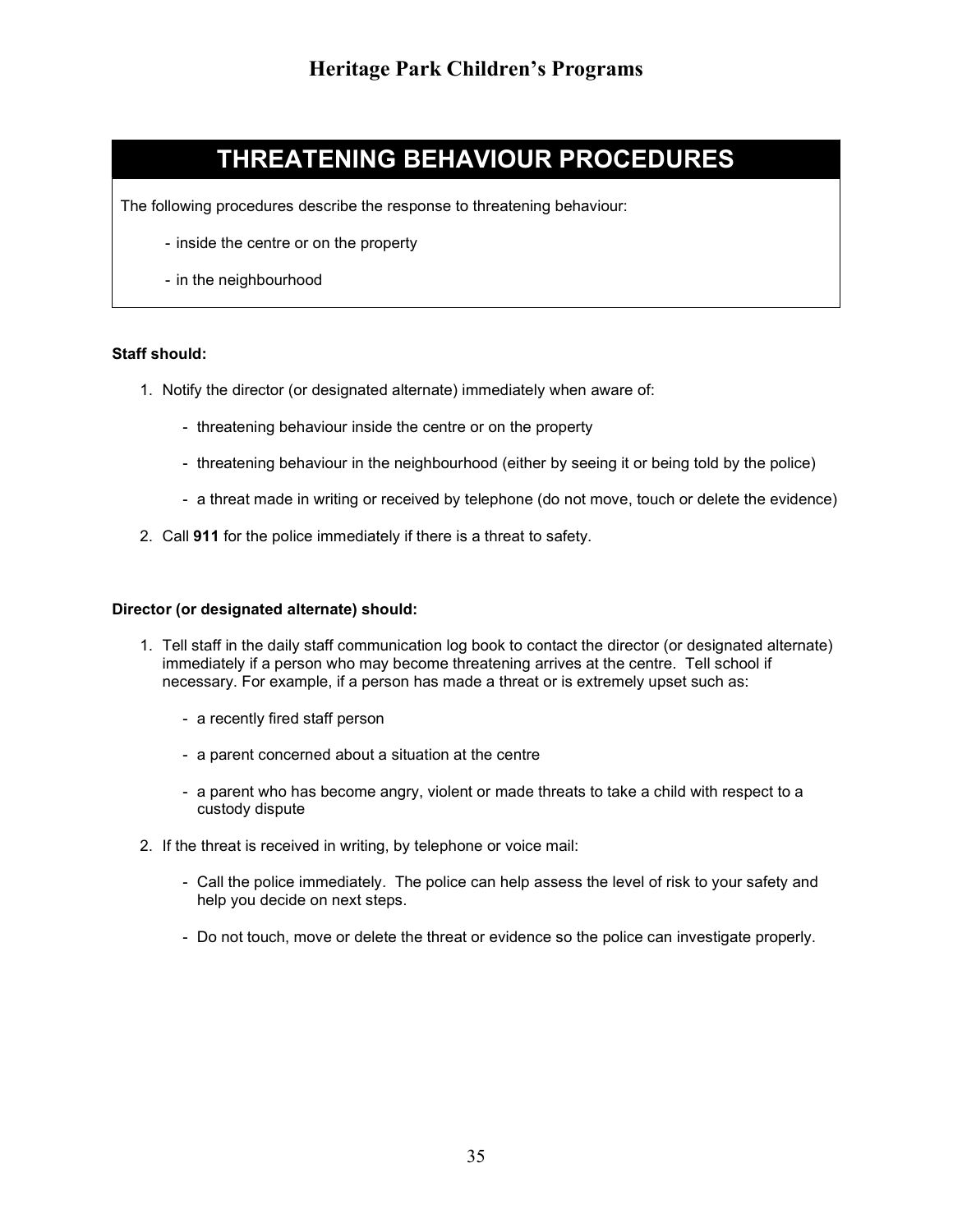# SHELTER-IN-PLACE PROCEDURES Threatening Behaviour Inside Centre or On Property

#### Director (or designated alternate) should:

- 1. Make the decision to enact Shelter-in-Place Procedures.
- 2. Direct senior staff to lead the Shelter-in-Place Procedures.
- 3. Tell senior staff where the threatening person is and whether they seem to have a weapon or not.
- 4. If the person does not have a weapon:
	- Direct a senior staff member to call 911 for the police.
	- Talk to the person. Try to calm them down.
- 5. If the person has a weapon:
	- Call 911 for the police immediately.
	- Take cover in the closest protective space: far corner of the rooms, away from doors and windows.
	- Take attendance.
- 6. Follow directions from the police about what to do next.
- 7. Give the police floor plans and information about the number of children and staff and where they are.
- 8. As soon as possible, notify staff on outings to stay where they are or to look for indoor shelter.
- 9. As soon as possible, notify schools and transportation services that the children should not be transported to the centre and that staff cannot leave to pick them up. Make plans for the children's care.

#### Senior staff should:

- 1. Quietly direct staff to gather with children into the protective spaces as far away from the threatening person as possible. We will move children to a corner of the room that is away from windows and doors. In our Preschool rooms we will move children into the bathrooms as there is a half wall surrounding it. We will use furniture to barricade if necessary.
	- If the threat is on the property, direct staff and children to quickly move inside, take cover or drop to the ground, depending on the situation.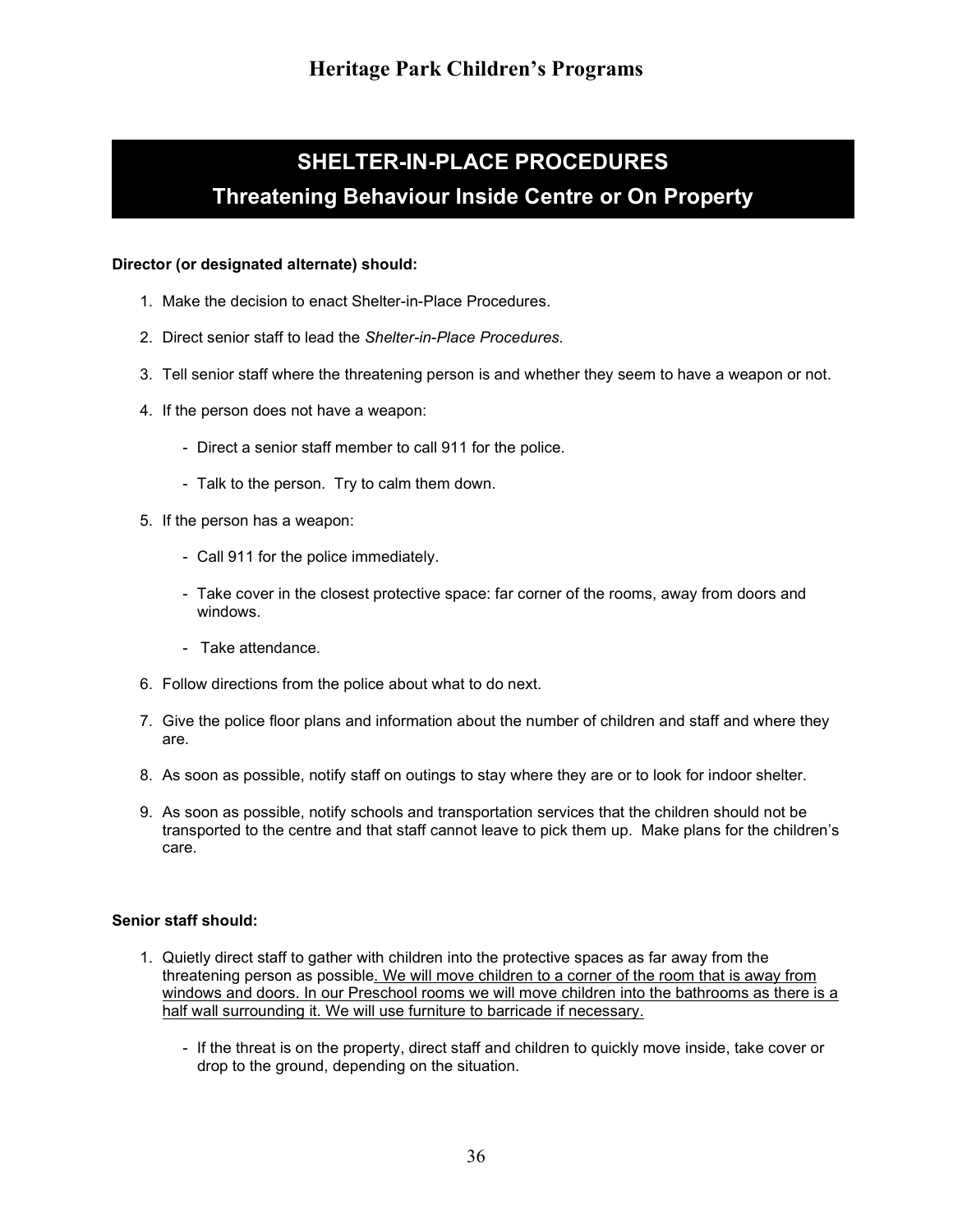- If the threat is inside the centre, direct staff and children in the playground to go to the designated place of shelter immediately.
- 2. Assign specific staff to:
	- take attendance to account for all children and staff
	- help children who need additional assistance
	- take required medications and specialized equipment for children with additional support needs if essential to their immediate safety and it is safe to do so
- 3. If safe to do so, advise director (or designated alternate) about the status of Shelter-in-Place Procedures.

#### Staff should:

- 1. Gather children in the nearest protective space away from the threatening person and take attendance.
- 2. Lock the door to the room and cover door windows.
- 3. Turn off lights.
- 4. Close and lock exterior windows.
- 5. If the threat is inside the centre, DO NOT close exterior blinds or curtains. Police need to see inside the centre.
- 6. Stay in protective spaces that are out of sight from doors and windows.
- 7. DO NOT leave protective spaces until told by the director (or designated alternate).

#### After the event, the director (or designated alternate) should:

- 1. Write and distribute a short letter telling parents about the event and any follow-up steps that will be taken.
- 2. Tell the Child Care Coordinator about the event.
- 3. If necessary, call the Regional Health Authority to access the community crisis/trauma response team within 24 hours of the event for advice, resources or in-person support. 940-2364

#### Lockdown procedures:

The Centre will practice lockdown procedures with the School twice a year. The principal will announce on the PA system Lockdown. At this point, staff will move children quietly to their quiet spot in the room (away from windows and doors). Lights will be turned off and doors closed. For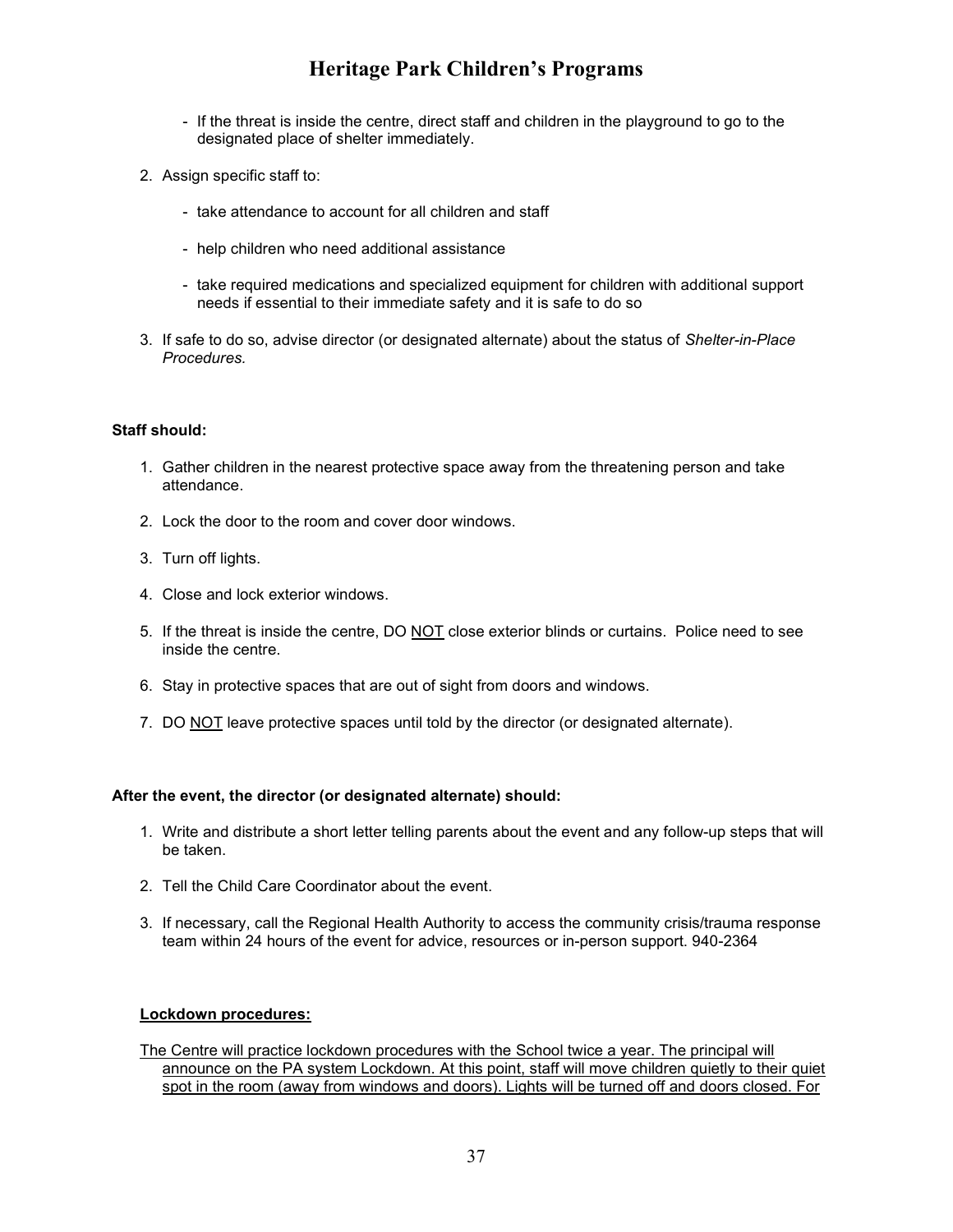the younger children staff will read a book quietly to keep children calm. The principal will announce when Lockdown is complete.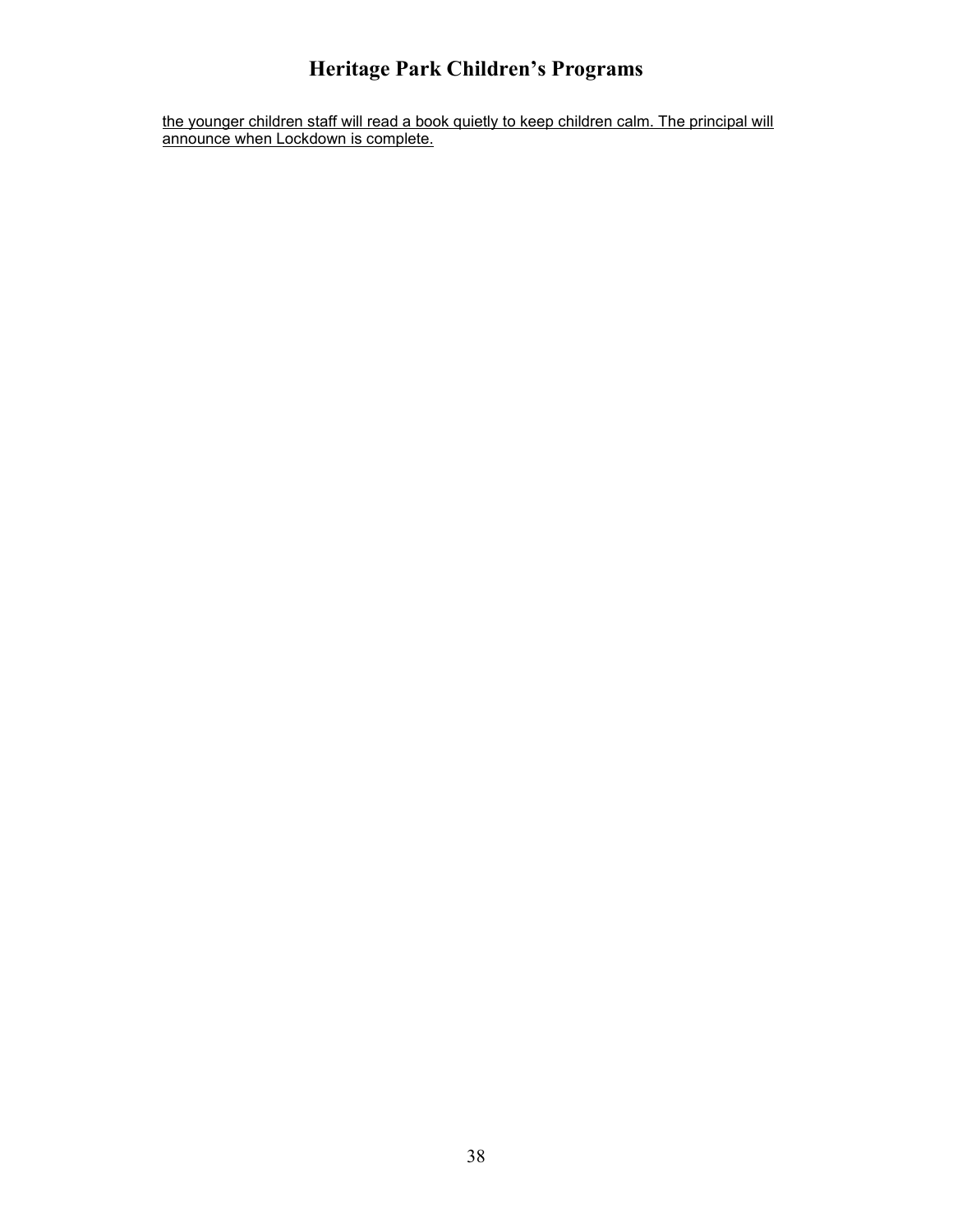# SHELTER-IN-PLACE PROCEDURES Threatening Behaviour in Neighbourhood

#### IMPORTANT

DO NOT leave the centre until the police tell you it's okay.

#### Director (or designated alternate) should:

- 1. Direct senior staff to lead Shelter-in-Place Procedures. Tell them the threat is in the neighbourhood.
- 2. Notify staff and children in the playground to come inside immediately and take attendance.
- 3. Make sure exterior doors are closed and locked.
- 4. Notify staff with children on outings to stay where they are (if safe to do so) or find the closest indoor shelter and take attendance. Have staff call back to say where they are.
- 5. Look at attendance records provided by staff to make sure all children and staff are accounted for.
- 6. Notify schools and transportation services that the children should not be transported to the centre and staff cannot leave to pick them up. Make plans for the children's care.
- 7. Call 911 to make sure police know about the situation.
- 8. Follow directions from the police about what to do next.
- 9. Tell staff when it is safe to leave the protective spaces as directed by the police.

#### Senior staff should:

- 1. Direct staff to gather with children away from exterior windows and doors.
- 2. Assign specific staff to help children who need additional assistance.
- 3. Take attendance to account for all children.
- 4. Advise director (or designated alternate) of status of Shelter-in-Place Procedures.

#### Staff should:

- 1. Gather with children in areas away from exterior doors and windows.
- 2. Close and lock exterior windows.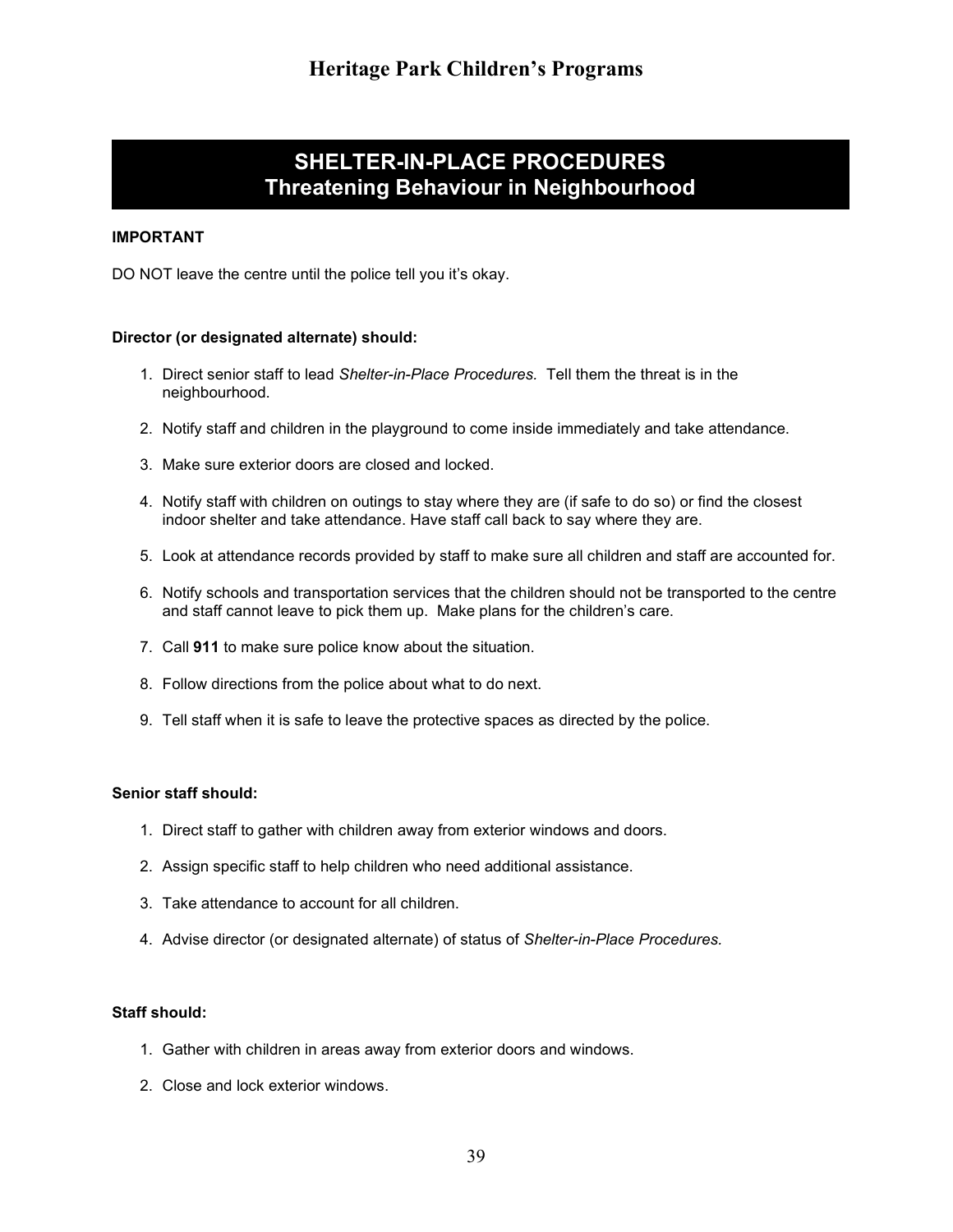- 3. If possible, close blinds or curtains.
- 4. DO NOT leave centre until advised by the director (or designated alternate).

#### After the event, the director (or designated alternate) should:

- 1. Write and distribute a short letter telling parents about the event and any follow-up steps that will be taken.
- 2. Tell the Child Care Coordinator about the event.
- 3. If necessary, call the Regional Health Authority to access the community crisis/trauma response team within 24 hours of the event for advice, resources or in-person support. 940-2364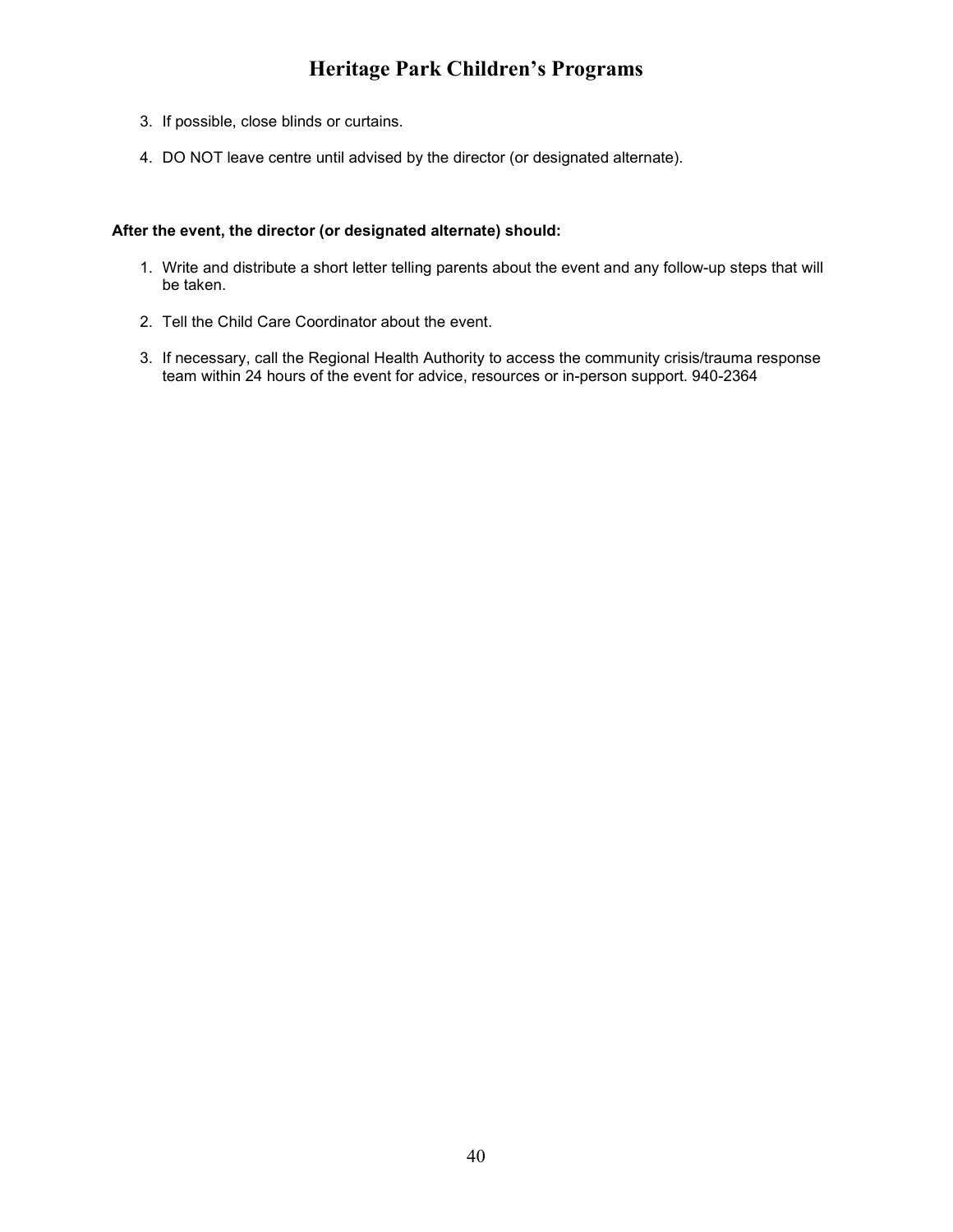# CONTROLLING VISITOR ACCESS

The following procedures describe how we control and monitor visitor access to ensure:

- staff are aware when parents and children arrive or depart
- staff are aware of expected or unexpected visitors
- people who do not belong in the centre are prevented from entering unnoticed

#### Preparation

- There are policies that ask parents to tell staff when someone else will pick up their child. If staff don't know the person, they will ask for ID.
- Staff are told about custody arrangements and what to do if the non-custodial parent arrives at a time outside of the arrangements.
- Parents are informed in the parent policy manual that staff need to be told when there are changes to who is allowed to pick up their child. Staff then update the designated pick up list for that child.
- When visitors are expected, staff note it in the staff communication book so all staff are aware. For example, this may include a different pick-up person, a utility repair person or practicum supervisor for an early childhood education student.
- If the visitor is unknown to the staff, staff must ask to see identification.
- Expected visitors are welcomed and escorted to the appropriate area in the centre.
- When we learn during the enrolment process, in an Inclusion Support Program meeting or through observation, that a child has a tendency to leave areas unescorted or is not fearful of strangers, all staff are informed. Staff are also required to pay particular attention to make sure the child remains safe.

#### Controlling and Monitoring Visitor Access-Interim plan

Barrier to locking are that we are in an unlocked public school and have no authority over doors or building. When we use the gym, washrooms and hallways we will not be locked. Also rooms 5, 7 and 8 are not locked due to school age free flow activities.

- 1. All outside doors to the school are locked throughout the day on Inservices and Holidays. During the school year, the doors are unlocked between 830-345
- . The infant and preschool program doors are kept locked at all times. Head counts of the children are done regularly.

The school age program doors are not locked due to free flow activities. Head counts of the children are done regularly.

- 2. When arriving at the centre, all staff, parents and visitors must use the designated entrance and identify themselves using the intercom system when school is locked.
- 3. During primary parental pick up and drop off times, a staff member is assigned to monitor the intercom and answer as quickly as possible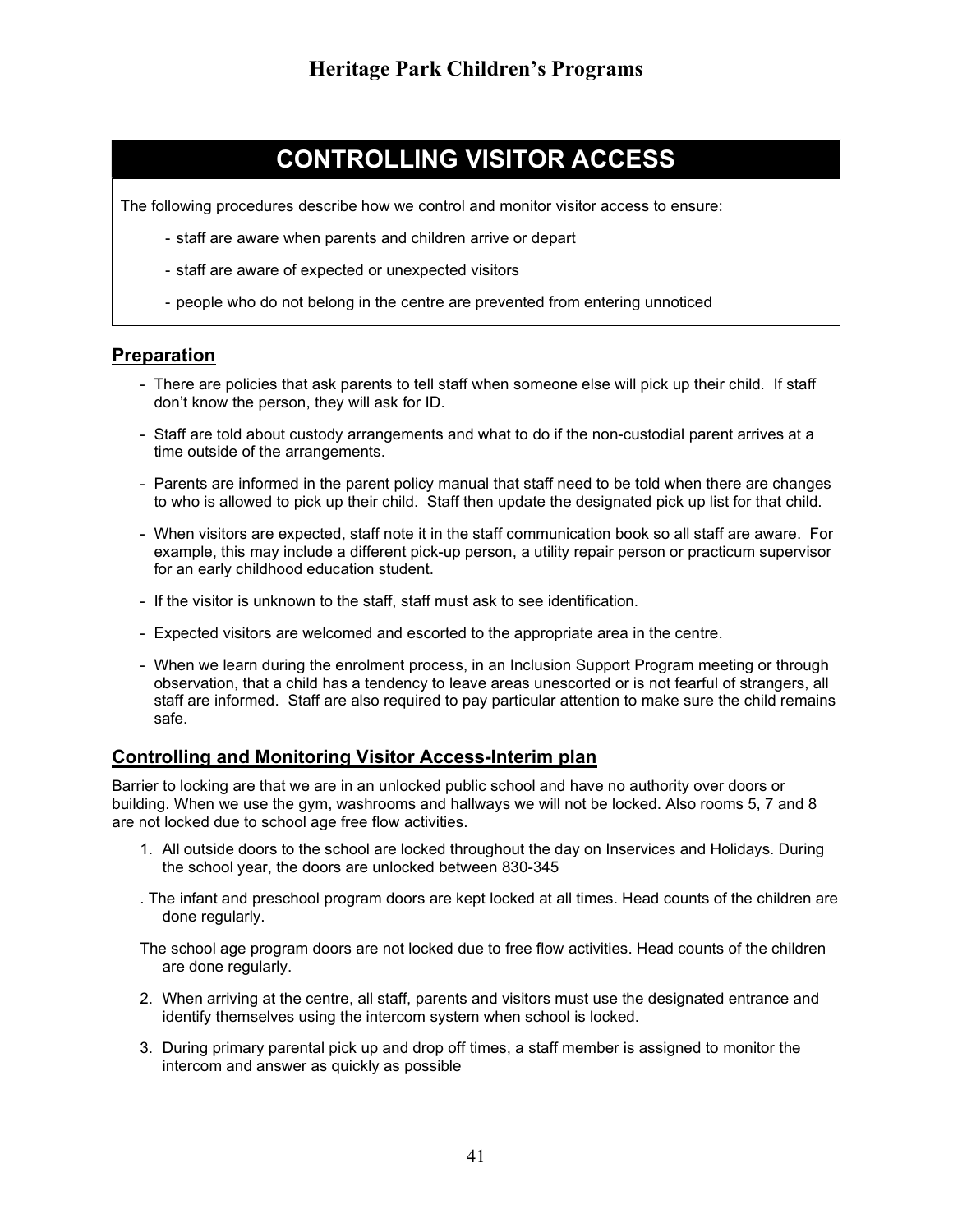- 4. Staff are required to welcome parents and children into the centre, share pertinent information and help the child to get involved in the centre's activities.
- 5. Staff are required to sign children in and out on the attendance record.
- 6. Parents are required to directly tell a staff member when they are leaving the centre, with or without their children.
- 7. When we use the gym for infants and preschool children the children will be escorted and staff will do a sweep of the room prior to entering. Doors will be closed and staff will monitor for activity. When we use the gym for school age children the doors will be closed except the one by rooms 5, 7 and 8 and children can go between with staffs' consent.
- 8. When preschool children need to use the washrooms in the hallway they will be escorted. School age children will need to tell a staff and place their name tag on the bathroom hook. Staff will monitor for time and check on them if necessary.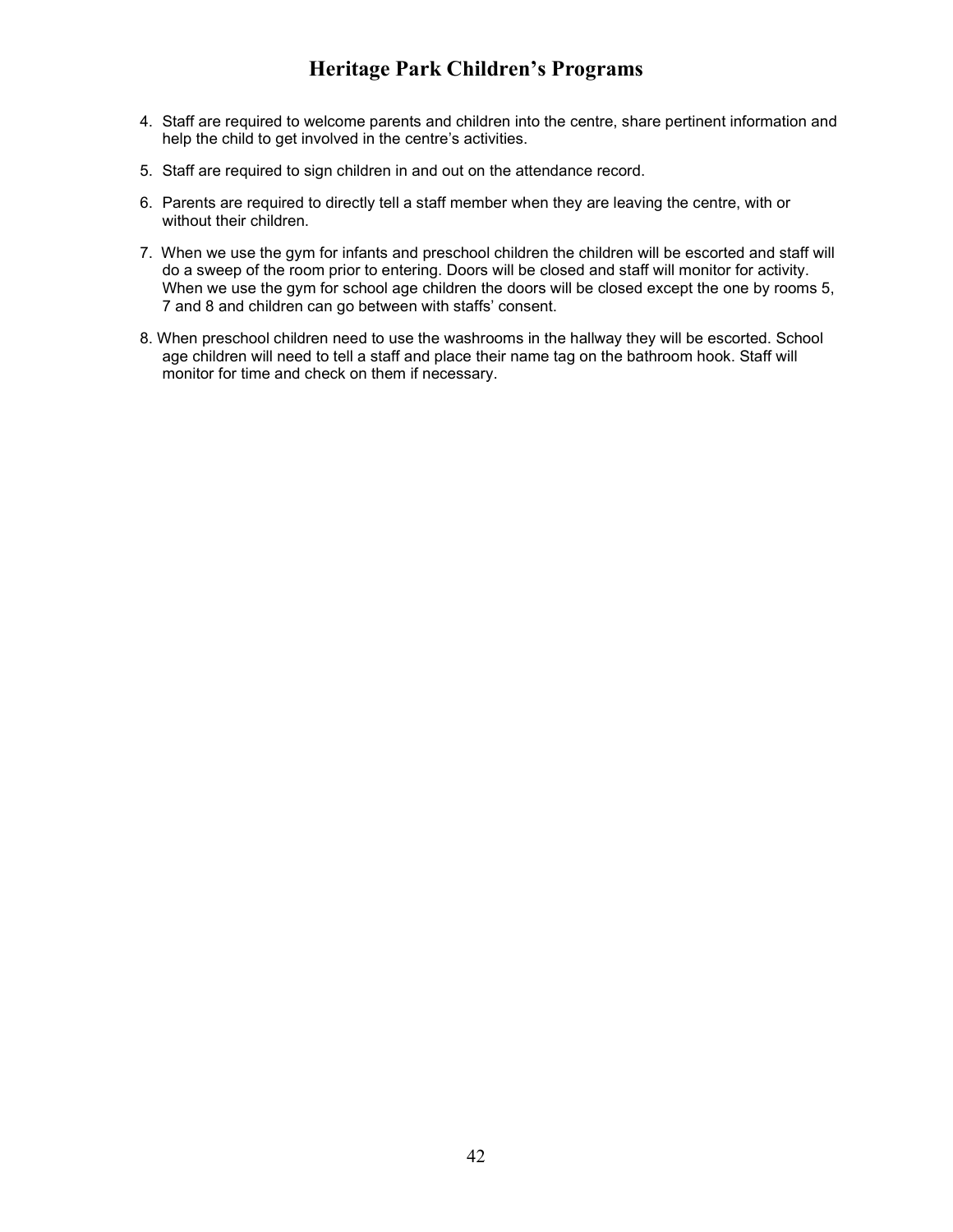# SAFE INDOOR AND OUTDOOR SPACE PROCEDURES

The following procedures describe how we ensure:

- safe indoor spaces
- safe outdoor spaces

#### Staff should:

- Watch for any safety concerns throughout the day.
- Correct the situation to the best of their abilities and document what was done.
- Bring concerns to the attention of the director (or designated alternate). Make sure action is taken, if needed.
- Note any safety concerns and related reminders about appropriate procedures in daily staff communication log book.
- Watch for suspicious activity in the neighbourhood and report it to the director and the police, if necessary.
- Stay alert to their surroundings when in the playground or on outings.
- Trust their instincts and, if they feel uncomfortable in a place or situation, to gather the children and leave immediately.

#### Staff on opening shift should:

- 1. Complete the Daily Safety Checklist Indoor and Daily Safety Checklist Outdoor. Visual only
- 2. Correct any safety concerns to the best of their abilities and document what was done.
- 3. Give the checklists to the director (or designated alternate).
- 4. Make sure the director is aware of any concerns and things that need to be done.
- 5. Note any safety concerns and related reminders about appropriate procedures in the daily staff communication log book.

#### Staff on the closing shift should:

- 1. Do a walk-through and make sure all appliances are unplugged, the stove is turned off, etc.
- 2. Note any safety concerns and related reminders about appropriate procedures in the daily staff communication log book.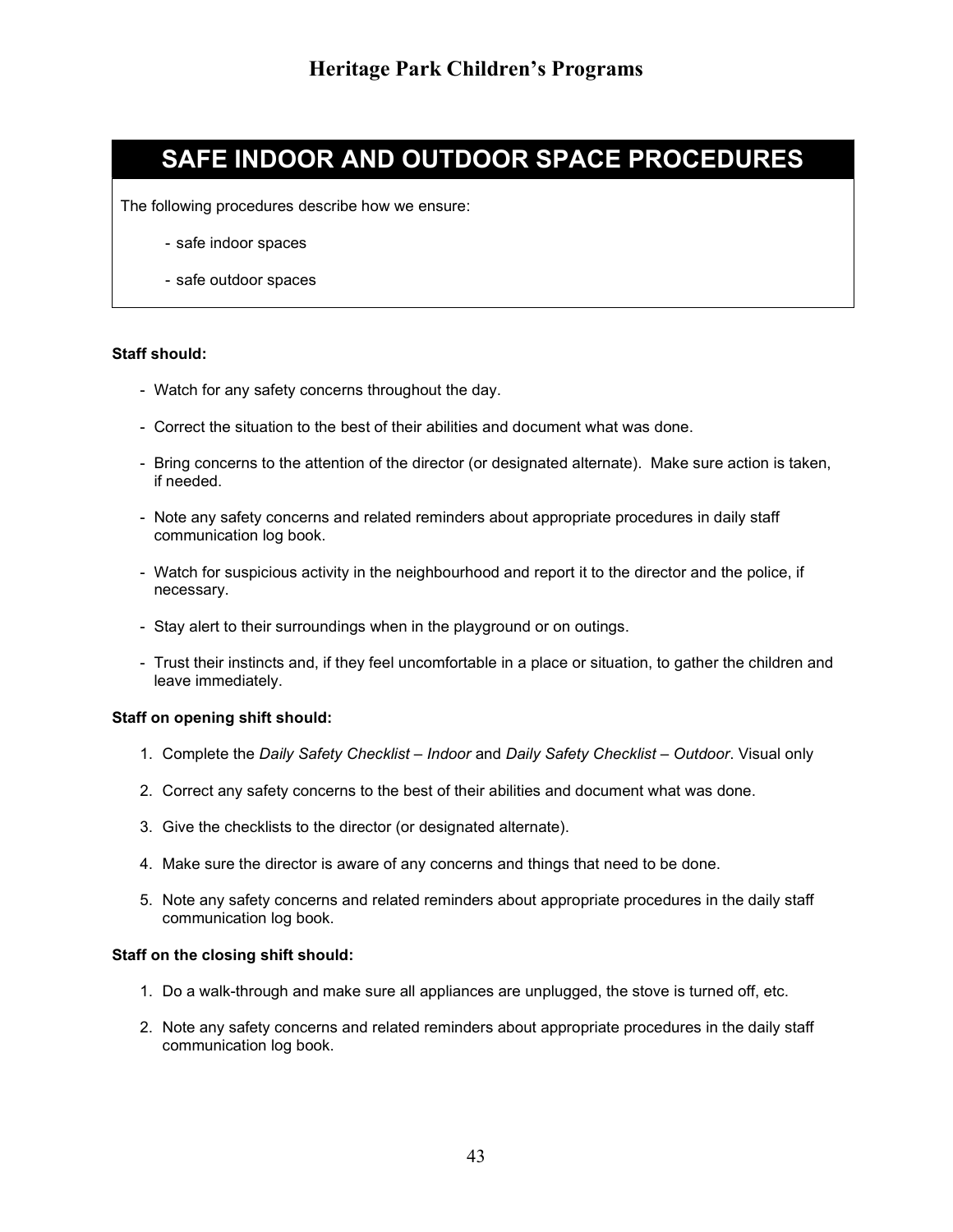- 1. Make sure monthly and annual inspections are completed and documented on the appropriate checklists. Schools responsibility.
- 2. Complete and document any required repairs or actions.
- 3. Review enrolment forms, Inclusion Support Program intake and review meeting minutes and URIS Individual Health Care/Emergency Response Plan as applicable for any specific requirements for a child with additional support needs.
- 4. Make any necessary changes to indoor or outdoor spaces to make sure children with additional support needs are safe.
- 5. Communicate safety concerns or changes to procedures to all staff:
	- Note concerns in the daily communication log book.
	- Review at a staff meeting and, depending on how serious the situation is, share with the board of directors.
- 6. Make sure safety concerns that relate directly to parents or require a change in their behaviour are posted in a prominent area. If the concern is serious, write a letter to each parent.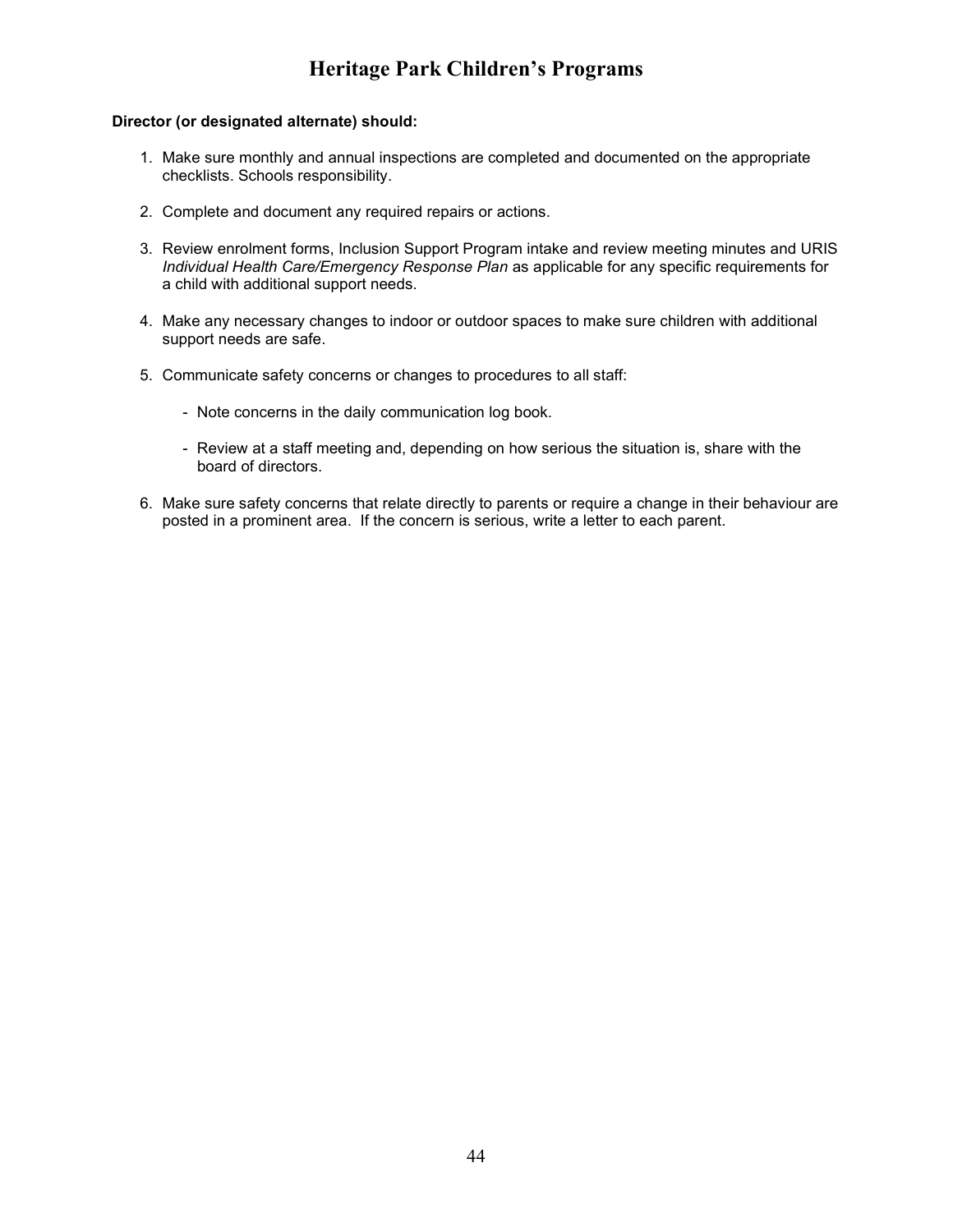# STAFF TRAINING

The enhanced safety plan will be reviewed and specific responsibilities will be discussed with the director (or designated alternate) when a staff member is given responsibilities for fire safety or emergency response procedures.

### Training for New Staff

New staff are required to:

- 1. Read the enhanced safety plan and discuss it with the director (or designated alternate).
- 2. Review the Daily and Monthly Indoor Safety Checklists with the director (or designated alternate) to learn how to control fire hazards and their responsibility to address any fire safety issues that they see. Staff are instructed to bring fire safety issues to the attention of the director. Issues not resolved by the director can be taken to the board.
- 3. Review Individual Health Care Plan/Emergency Response Plans for all children enrolled with anaphylaxis (life-threatening allergies). Be trained in the use of a child's auto-injector and childspecific avoidance strategies detailed in each individual plan.
- 4. Review several practice drills with the director (or designated alternate) to learn how to improve their participation and to have their questions answered.

The director (or designated alternate) will show new staff the locations of:

- staff communication log book (containing important information to read daily and a list of code words for emergency procedures found in the front cover)
- emergency phone number list including:
	- > the centre's location address
	- > designated place of shelter
	- > contact information for other occupants of the building
	- > contact information for schools serviced by the centre
- fire alarm pull stations
- fire extinguishers
- emergency backpacks that contain child information records and staff emergency information
- first aid kits
- a copy of the enhanced safety plan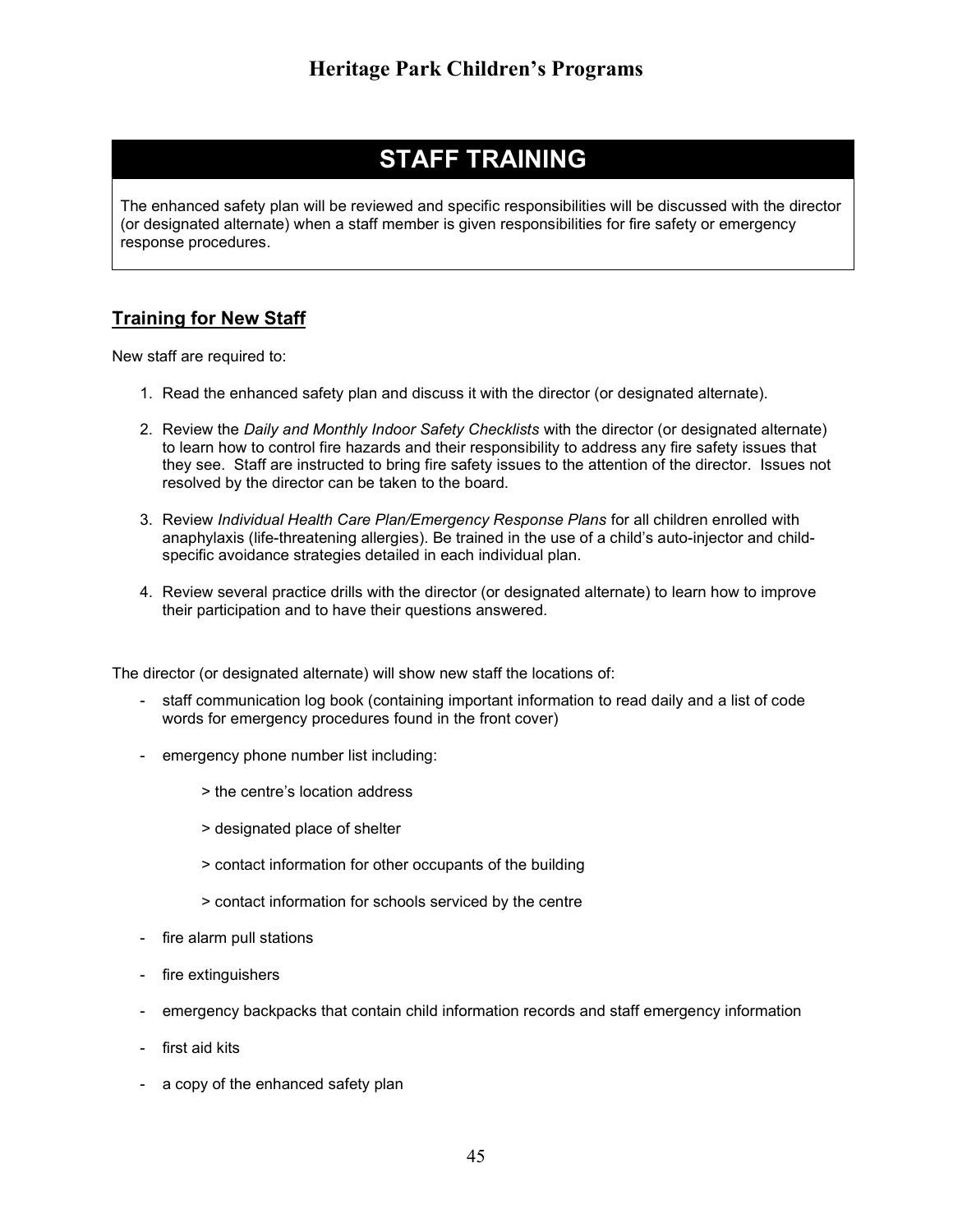- Individual Health Care Plan/Emergency Response Plans for all children enrolled with anaphylaxis (life-threatening allergies) or other applicable health conditions
- adrenaline auto-injectors for children with anaphylaxis

The director (or designated alternate) will discuss and demonstrate to new staff:

- when to use a fire extinguisher
- what type of fire extinguisher to use
- how to use the PASS method in the use of a fire extinguisher

#### Training for All Staff

#### All staff will:

- 1. Review their actions, as well as the actions of the children, after each practice evacuation or shelter-in-place drill and discuss ways for improvement.
- 2. Review how to use a fire extinguisher at least once a year.
- 3. Be retrained in the use of a child's auto-injector and child-specific avoidance strategies detailed in each Individual Health Care/Emergency Response Plan for children with anaphylaxis (lifethreatening allergies) at least annually.
- 4. Be retrained in specific plans detailed in each Individual Health Care/Emergency Response Plan for children with other applicable health conditions at least annually.

# BOARD OF DIRECTORS ROLES AND RESPONSIBILITIES

The roles and responsibilities of board members are outlined in our board orientation package indicating:

- 1. New board members are required to read the enhanced safety plan and to discuss it with the director (or designated alternate).
- 2. The board will review and discuss the enhanced safety plan at board meetings at least annually.
- 3. Board members will review annual fire, public health and child care centre inspection checklists to ensure that the director (or designated alternate):
	- addresses any fire safety issues
	- monitors that all procedures to control fire hazards are completed
	- makes sure all required inspections and maintenance of fire safety equipment are completed and documented as required
	- addresses any public health concerns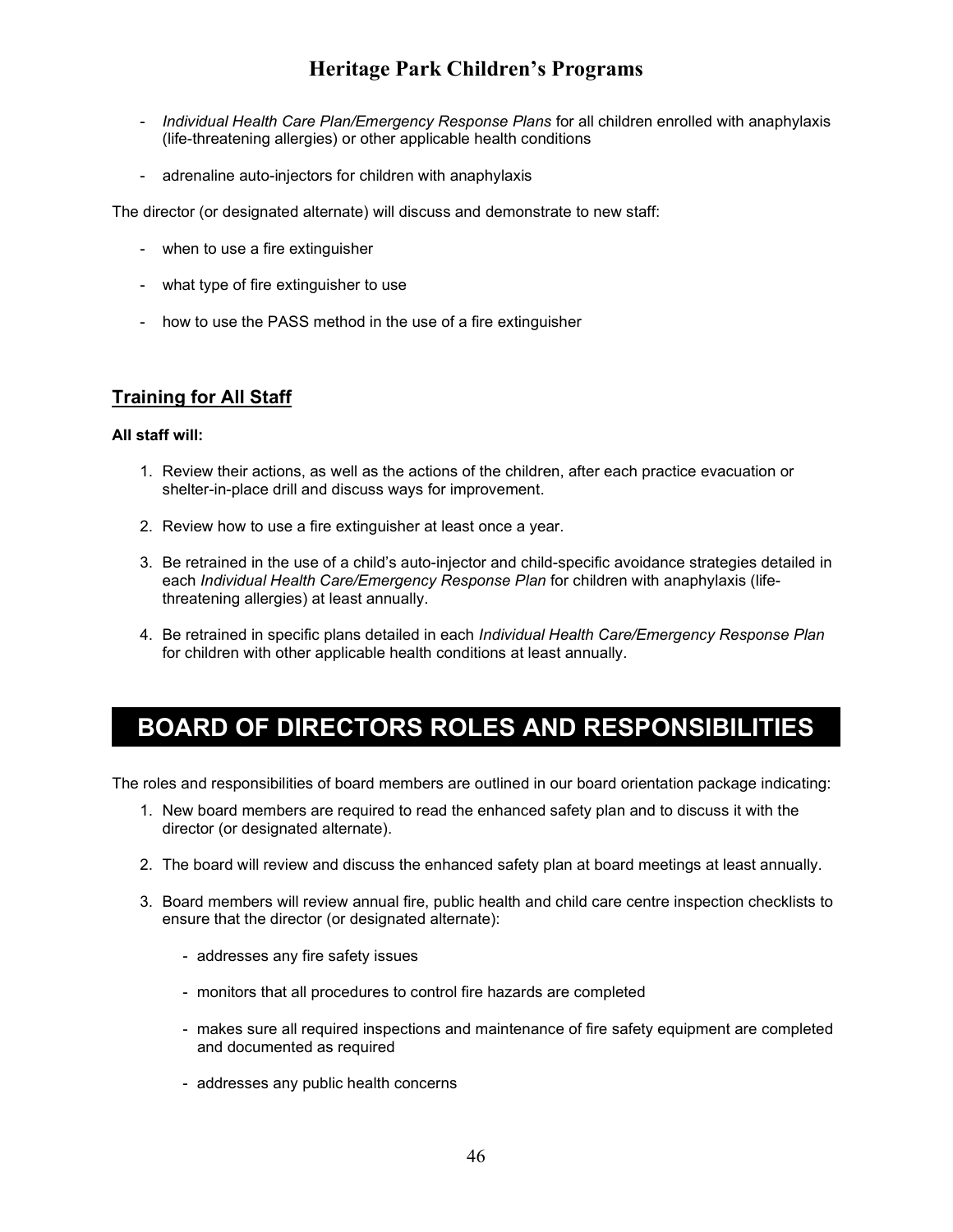- addresses any child care licensing non-compliance issues or other concerns
- 4. The board will encourage staff to bring fire safety or other safety issues to their attention as stated in personnel policies, during employment orientations and during annual reviews of enhanced safety plan with all staff.

# STAFF AND BOARD ANNUAL REVIEW

The enhanced safety plan will be reviewed annually by:

- all supervisory staff and designated alternates
- the board of directors

Any necessary changes or revisions will be made including:

- increases or decreases in staffing levels
- increases or decreases of licensed number of children
- changes to rooms or floor spaces occupied by the child care centre
- changes to emergency procedures

If revisions are made, new copies will be printed with the revision date and submitted to the child care coordinator for review and approval. If the revisions are related to fire safety or fire evacuation procedures, a copy will also be submitted to the fire inspector for review and approval.

The revised enhanced safety plan will be:

- distributed to all supervisory staff and designated alternates
- posted in the child care centre for reference by the fire authority
- kept in the staff communication area for easy access and review by child care staff
- reviewed by child care coordinator
- reviewed by the fire authority

The enhanced safety plan will be reviewed annually with all staff at the staff meeting in (November) or after revisions have been approved.

#### Individual Health Care Plan/Emergency Response Plans

Plans will be reviewed every year for each child enrolled with anaphylaxis (life-threatening allergies) or other applicable health conditions.